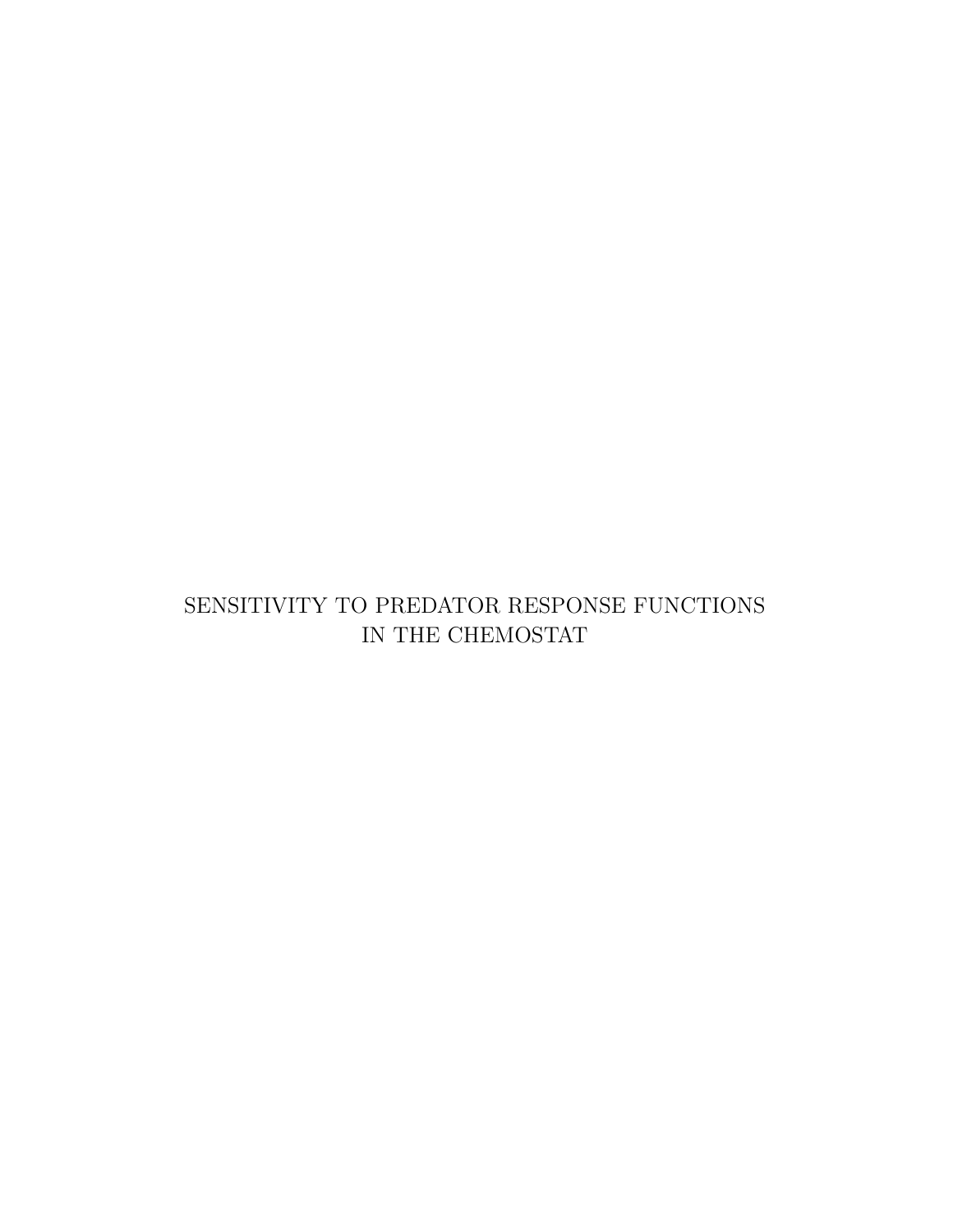#### DEMONSTRATING THE SENSITIVITY OF CHEMOSTAT PREDATOR-PREY SYSTEMS TO THE FUNCTIONAL FORM OF HOLLING TYPE II PREDATOR RESPONSE FUNCTIONS

By BRYDON EASTMAN, B.Sc.

A Thesis Submitted to the School of Graduate Studies in Partial Fulfillment of the Requirements for the Degree Master of Science

McMaster University c Copyright by Brydon Eastman, July, 2017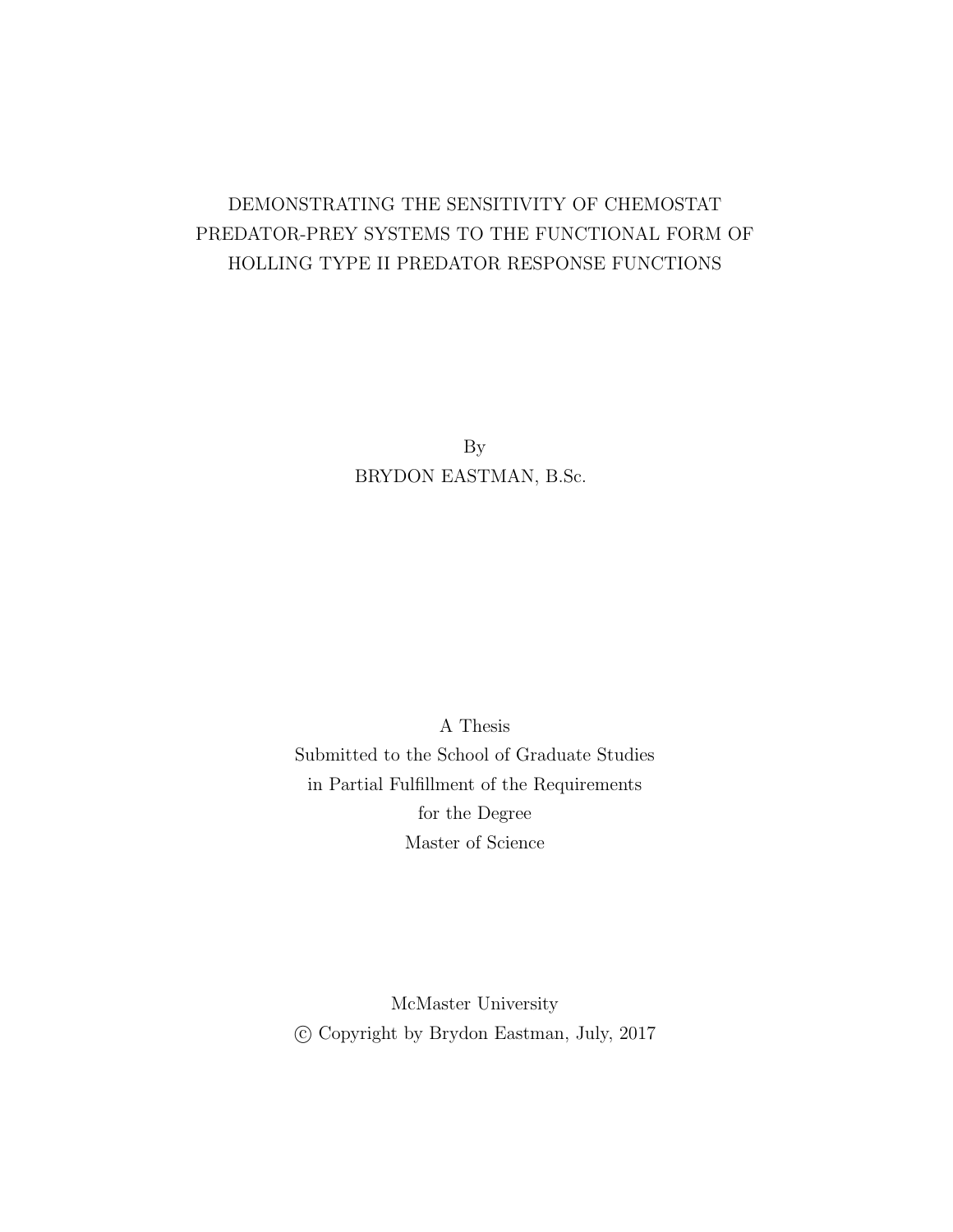| MASTER OF SCIENCE (2017) | McN |
|--------------------------|-----|
| (Mathematics)            | Ham |

Aaster University ilton, Ontario

| TITLE:           | Demonstrating the Sensitivity of Chemo- |
|------------------|-----------------------------------------|
|                  | stat Predator-Prey Systems to the Func- |
|                  | tional Form of Holling Type II Predator |
|                  | Response Functions                      |
|                  |                                         |
| AUTHOR:          | Brydon Eastman, B.Sc.                   |
|                  | (Redeemer University College, Canada)   |
|                  |                                         |
| SUPERVISOR:      | Dr. Gail Wolkowicz                      |
|                  |                                         |
| NUMBER OF PAGES: | 69                                      |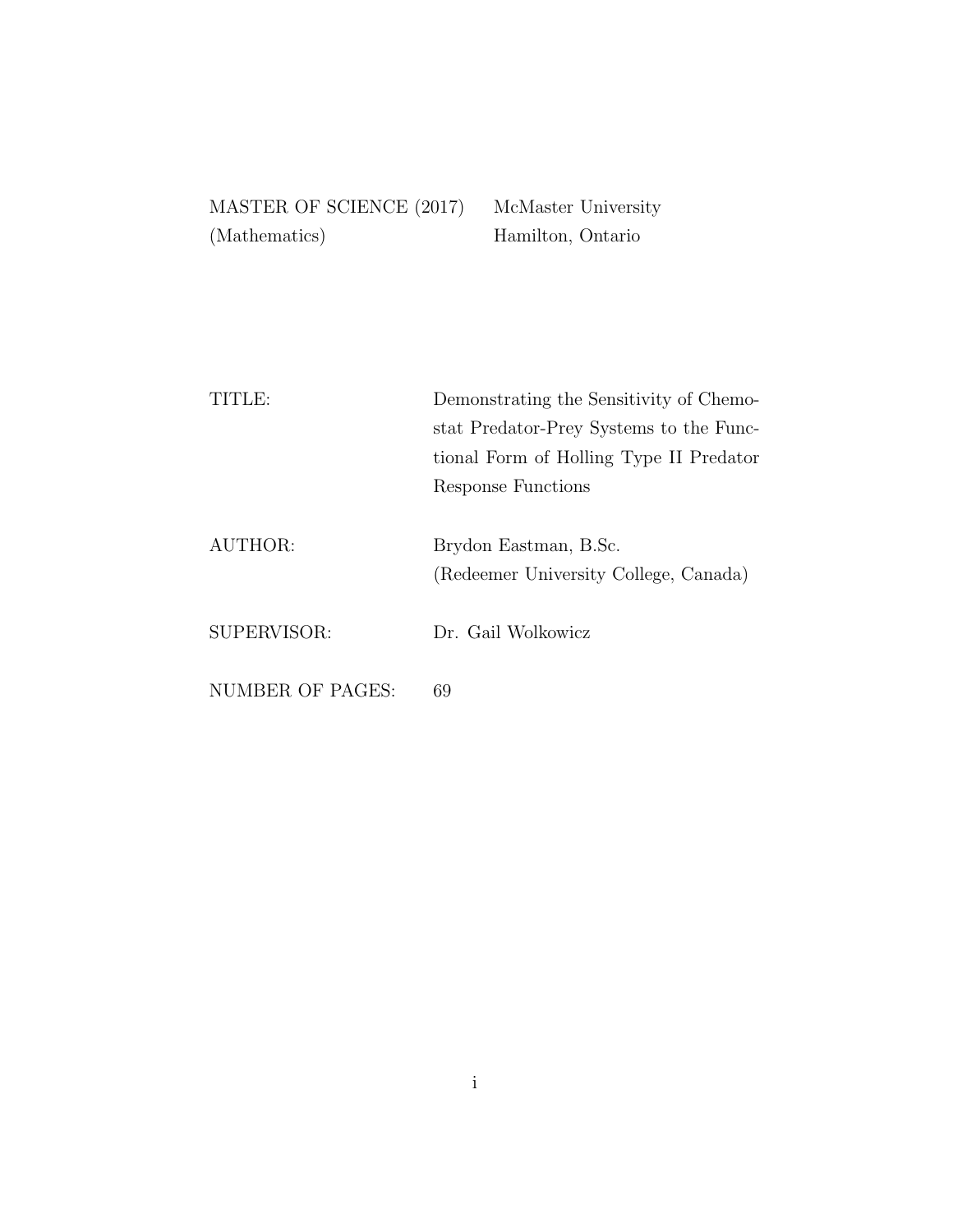### Abstract

Biological models of predator-prey interaction have been shown to have high sensitivity to the functional form of the predator response (see [3]). Chemostat models with competition have been shown to be robust under various forms of response function (see [15]). The fcus here is restricted to a simple chemostat model with predator-prey dynamics. Several functional responses of Holling Type II form are considered. The sensitivity of dynamics to our choice of functional form is demonstrated by way of bifurcation theory. These results should be a warning to modelers, since by data collection and curvefitting alone it is impossible to determine the exact functional form of the predator response function.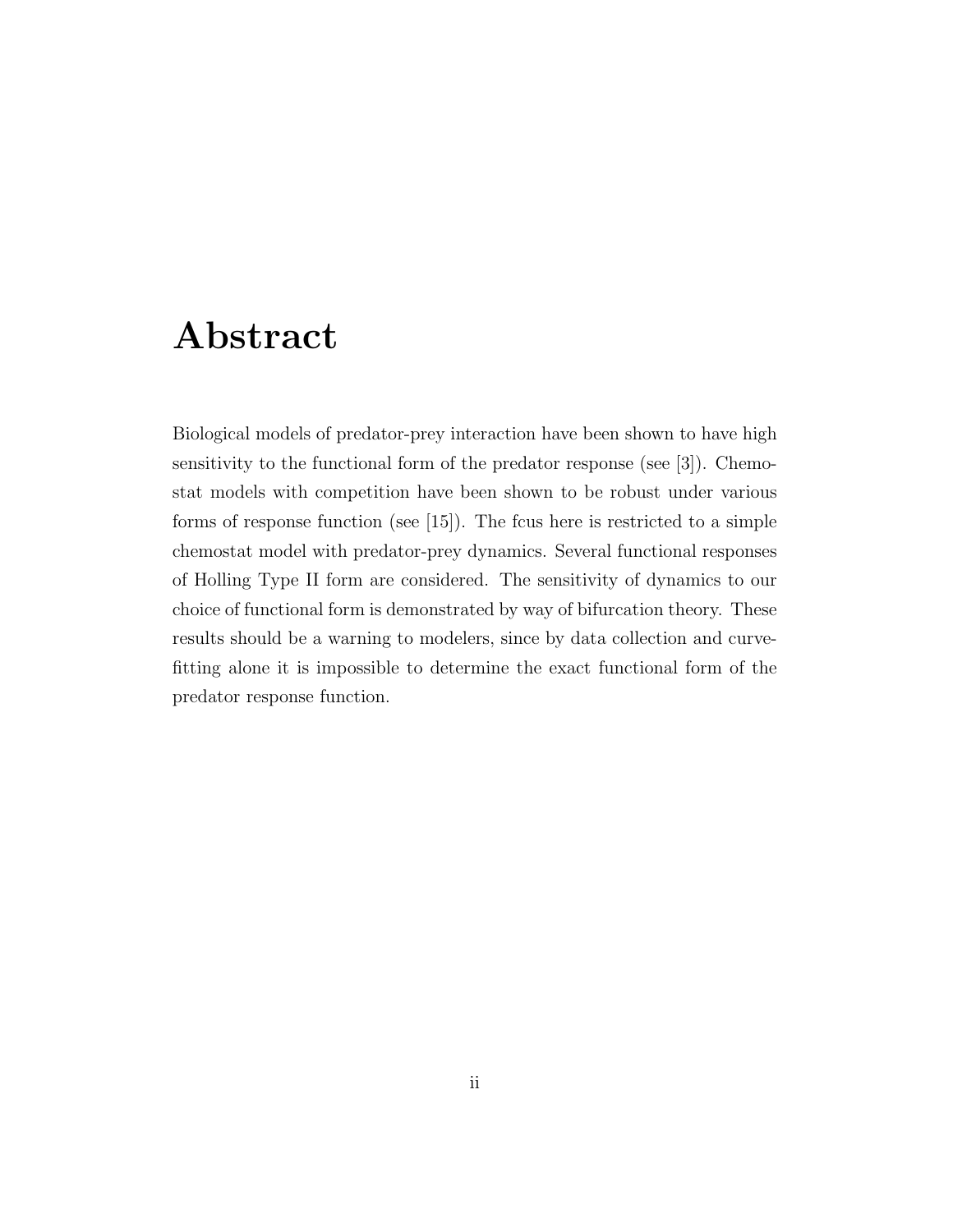### Acknowledgements

I would like to express my sincere gratitude to my supervisor Dr. Gail Wolkowicz for her many insightful comments, continued encouragement, and invaluable insight in the direction of this thesis. Further I would like to express my appreciation to my fiancée Tabitha for putting up with me when I only had head-space for research. I would be remiss without acknowledging my research group Tedra Bolger, Madeleine Hill, and Savannah Spilotro for the many late nights spent studying. I would also like to thank McMaster University for providing me this opportunity to pursue a subject that makes my heart sing and to all the funding sources for helping me stay fed while doing so. Lastly, to everyone who provided me coffee over the past two years without whom this thesis may never have been completed.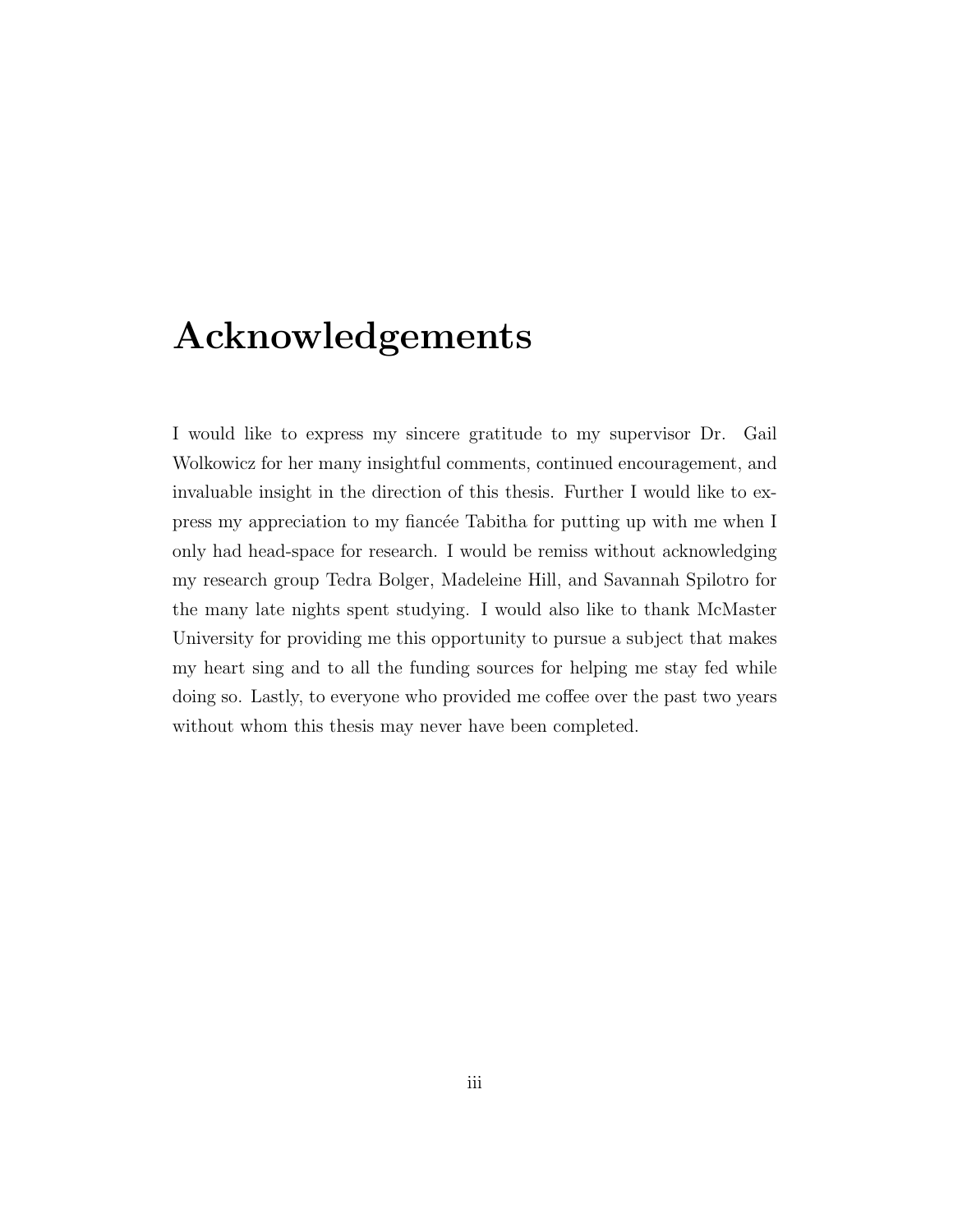# Table of Contents

|          | Abstract |                                                   | ii             |
|----------|----------|---------------------------------------------------|----------------|
|          |          | Acknowledgements                                  | iii            |
| 1        |          | Introduction                                      | 1              |
|          | 1.1      |                                                   | 1              |
|          | 1.2      |                                                   | 3              |
|          | 1.3      |                                                   | $\overline{4}$ |
|          | 1.4      |                                                   | $\overline{7}$ |
| $\bf{2}$ |          | <b>Preliminary Results</b>                        | 9              |
|          | 2.1      | Nonnegativity and Boundedness of Solutions        | 10             |
|          | 2.2      | Preliminary Analysis of the Prey Nullcline        | 14             |
|          | 2.3      |                                                   | 17             |
| 3        |          | <b>Nullcline Analysis</b>                         | 20             |
|          | 3.1      | Response Function Stratification                  | 21             |
|          | 3.2      | Number of Inflection Points of the Prey Nullcline | 25             |
|          | 3.3      | Dependence of the Extrema Location on Parameters  | 26             |
| 4        |          | <b>Bifurcation Analysis</b>                       | 29             |
|          | 4.1      | Criticality of the Hopf bifurcation               | 34             |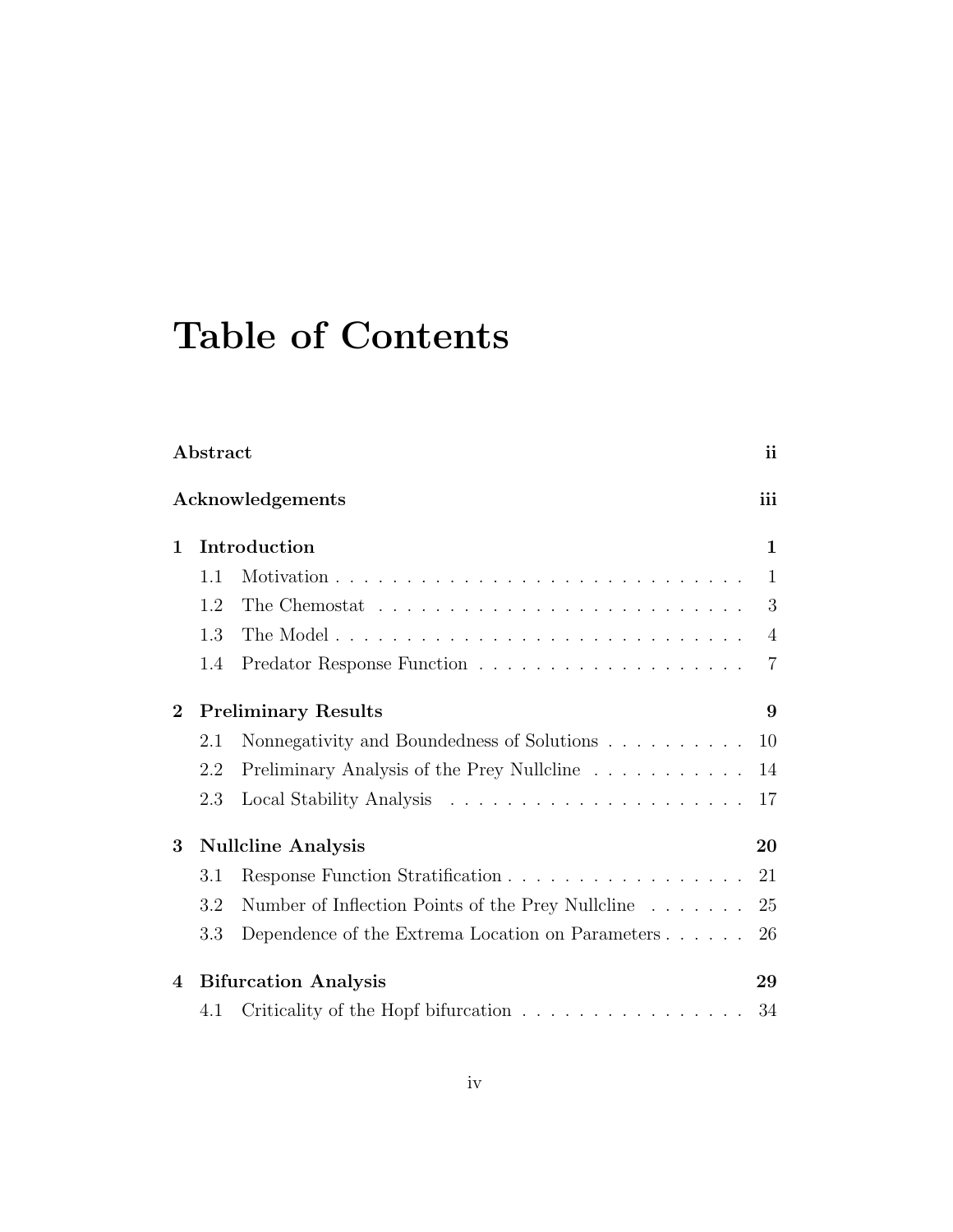|     | 4.2 Two-Parameter Bifurcation Diagrams 39            |    |
|-----|------------------------------------------------------|----|
| 4.3 | Bifurcation Diagram Comparison 41                    |    |
|     | 5 Global Behaviour                                   | 47 |
|     |                                                      | 47 |
|     | 6 Conclusions and Future Work                        | 52 |
|     | Appendices                                           |    |
|     | Appendix A Smith and Waltman Convergence Theorem     | 57 |
|     | Appendix B Counting Prey Nullcline Extrema           | 60 |
|     | Appendix C Counting Prey Nullcline Inflection Points | 62 |
|     | Appendix D Deriving the Vague Attractor Condition    | 64 |
|     | <b>Bibliography</b>                                  | 67 |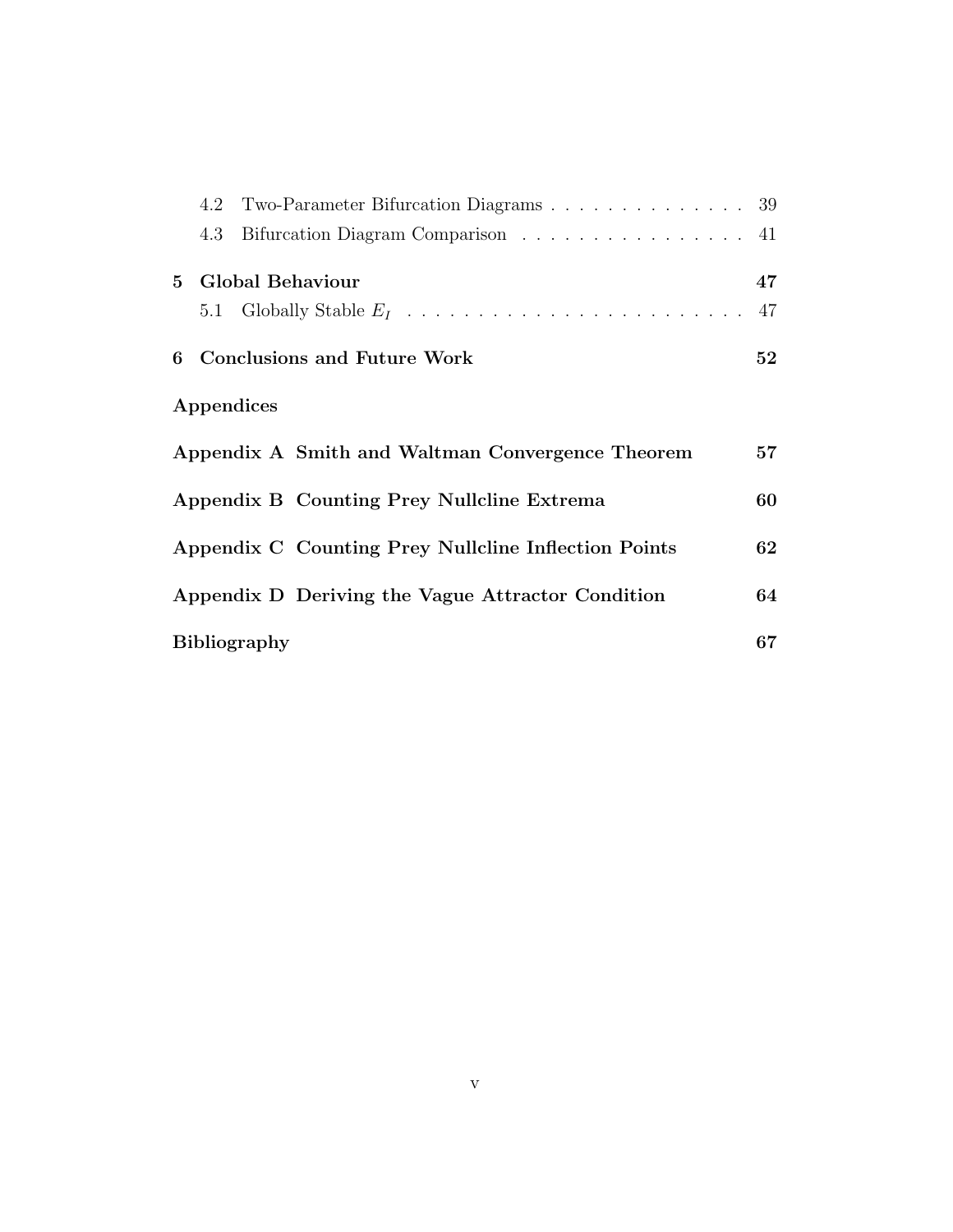# List of Figures

| 1.1 | This plot was generated by sampling 10 uniformly distributed              |   |
|-----|---------------------------------------------------------------------------|---|
|     | x values between 0 and $S^0 - D$ . The y values were obtained             |   |
|     | by applying the map $x \to \frac{x}{1+x}$ and perturbing the result by    |   |
|     | a uniformly distributed random number between $-0.025$ and                |   |
|     | $0.025$ (to simulate measurement error). The plots are then the           |   |
|     | Monod, Ivley, Hyperbolic Tangent, and Arctan functions fit                |   |
|     | via least-squares in the parameters $a$ and $b$ , with the residuals      |   |
|     |                                                                           | 3 |
| 2.1 | Figure illustrating trajectories in the 3D system $(1.2)$ com-            |   |
|     | pared to those in the 2D system $(2.2)$ . The filled circle repre-        |   |
|     | sents the starting point of the trajectory. In both systems the           |   |
|     | trajectory converges to a large periodic orbit. $\ldots \ldots \ldots 13$ |   |

2.2 Plots demonstrating the qualitative shape of the prey nullcline under various response functions. The solid curve indicates the prey nullcline with the maximum number of local extrema, the dotted curve indicates when the prey nullcline is strictly nonincreasing, and the dash-dot curve when the prey nullcline is strictly decreasing. . . . . . . . . . . . . . . . . . . . . . . . . 16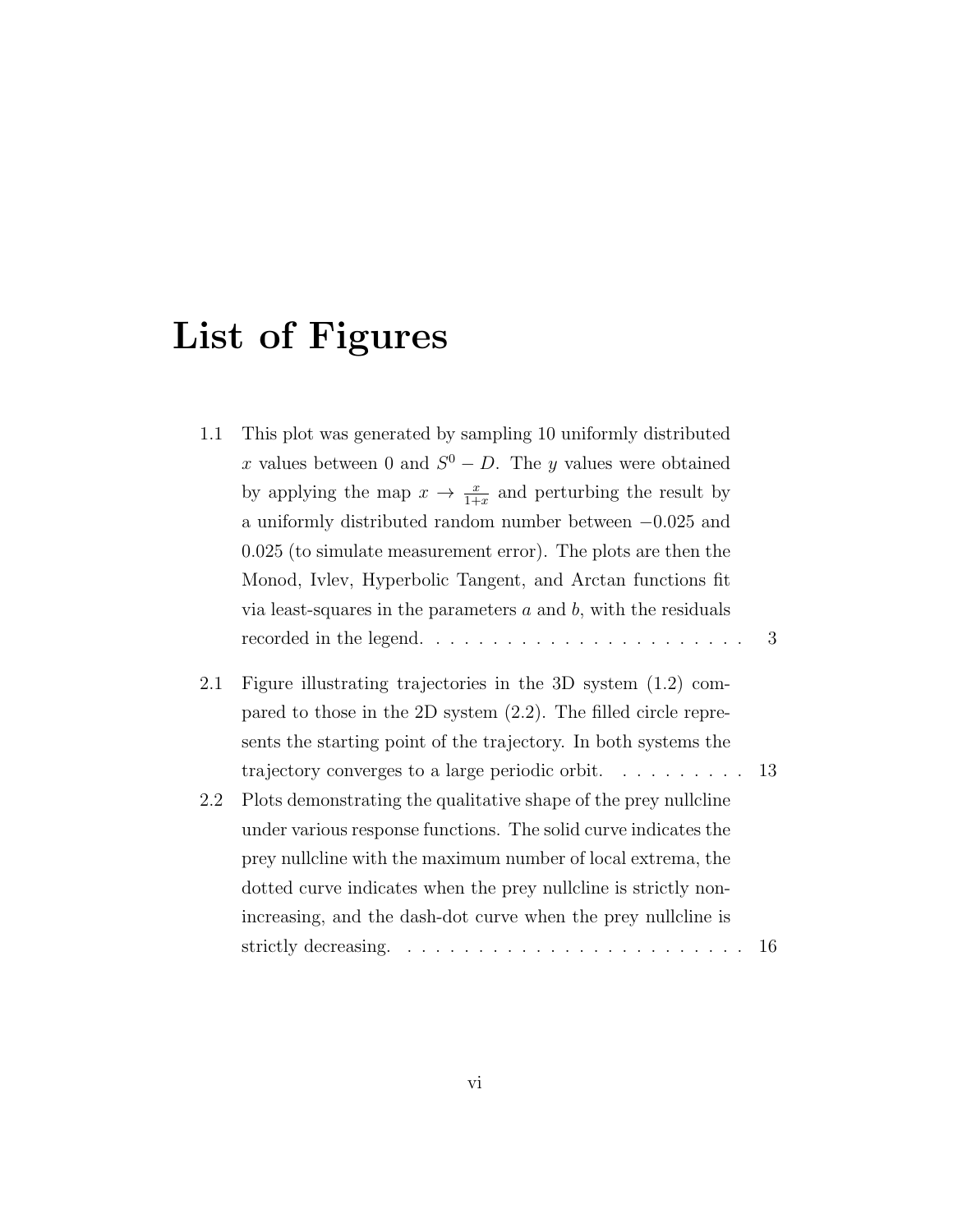- 3.1 Contour plots of  $F'(x; K)$  for the Arctan response function under various values of a with  $0 \le x \le 10$  and  $x < K \le 10$ . The black curve represents  $F'(x; K) = 0$  (i.e. the function  $\hat{K}(x)$ , the light grey region represents negative  $F'(x; K)$ , and the dark grey region represents positive  $F'(x; K)$ . . . . . . . . 22
- 3.2 Figure illustrating the movement of the extrema as the parameter  $S^0$  is increased. The figure was created by taking  $q(x) = q_H(x)$ . In each plot  $(a, D) = (2, 1)$  and  $S^0$  increases from 3 to 8.5. A hollow circle represents the position of the local minimum, a filled circle represents the position of the local maximum, and the diamond represents where the critical point and inflection point coincide. . . . . . . . . . . . . . . 28
- 4.1 One-parameter bifurcation diagram of System  $(2.4)$  where  $q =$  $q_A$ ,  $a = 2$ , and  $D = 0.5$ . Solid lines and dash-dot lines represent stable and unstable equilibria, respectively. The dotted curves and long-dash curves represent unstable and stable limit cycles, respectively. A grey colouring indicates biologically irrelevant parameter space. These portions of the plot are still included to demonstrate the interchanging of stability. An open circle, filled diamond, and asterisk represent a transcritical bifurcation, subcritical Hopf bifurcation, and saddle node bifurcation of limit cycles, respectively. . . . . . . . . . . 30
- 4.2 Two-parameter bifurcation diagram of System  $(2.4)$  with  $q =$  $q_A$ . The diagram for  $q = q_H$  is similar (See Figure 4.4). The dotted line is the transcritical bifurcation  $S^0 = D$ , the dashed curve is the transcritical bifurcation  $S^0 = D + x^*$ , the solid curve is the Hopf bifurcation given by  $\hat{S}^0 = 0$ , and the dashdot curve is the saddle-node bifurcation of limit cycles. . . . . 40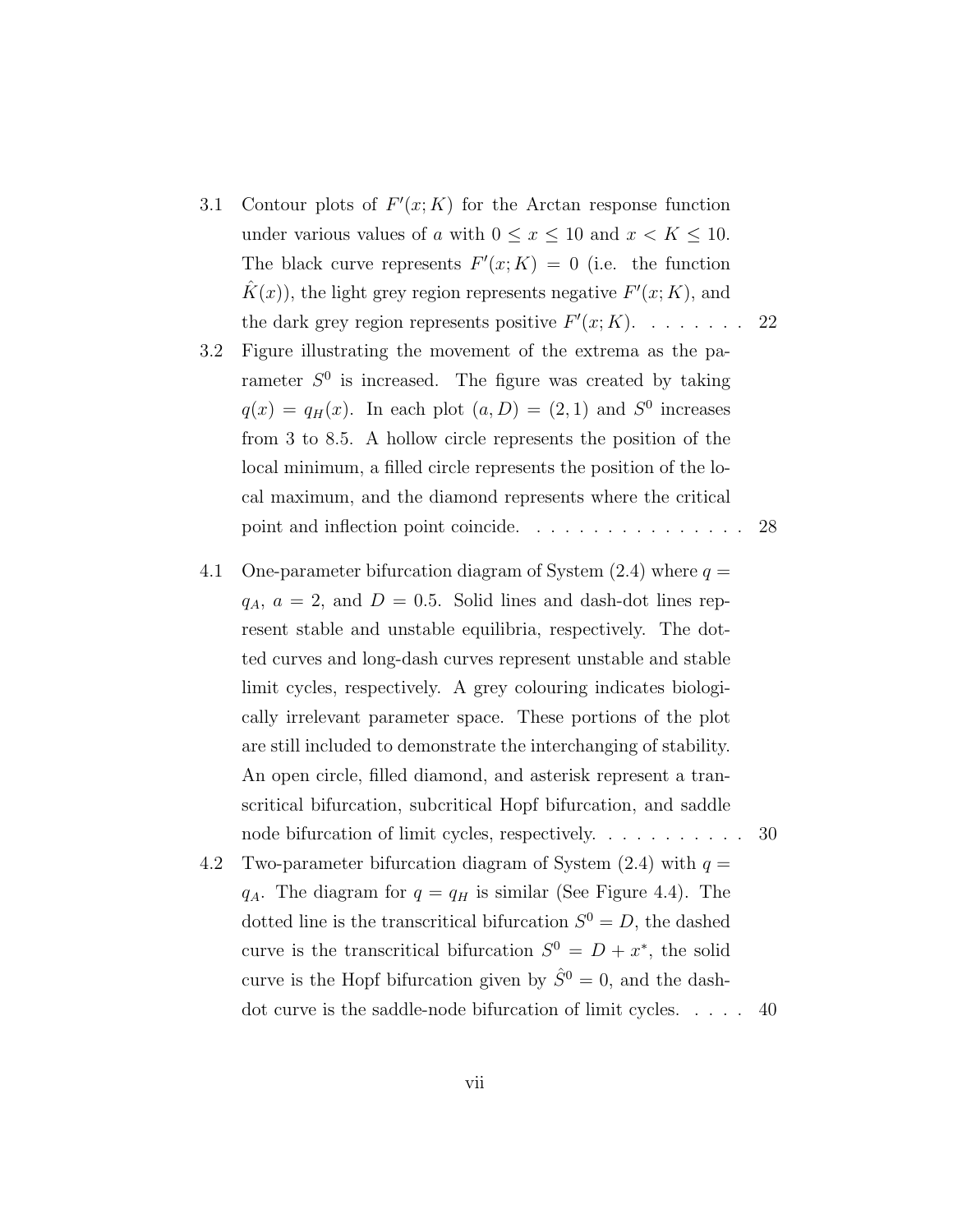- 4.3 Phase space plots for various values of  $(S^0, D)$ . The solid curve is the prey-nullcine  $F(x)$ , the dash-dot line is the predator nullcline  $x^*$ , and dashed and dotted curves are unstable and stable periodic orbits, respectively. Circles and diamonds mark stable and unstable equilibria, respectively. . . . . . . . 42
- 4.4 Two-parameter bifurcation diagram for Hyperbolic Tangent (black) overlaid by the two-parameter bifurcation diagram for Arctan (grey). Two points in  $(S^0, D)$  space are marked by empty and filled circles. The dotted line is the transcritical bifurcation  $S^0 = D$ , the dashed curve is the transcritical bifurcation  $S^0 = D + x^*$ , the solid curve is the Hopf bifurcation given by  $\hat{S}^0 = 0$  from (4.1), and the dash-dot curve is the saddle-node bifurcation of limit cycles. . . . . . . . . . . . . . 44
- 4.5 An example demonstrating trajectories for each of the two  $(S^{0}, D)$  pairs from Figure 4.4,  $(S^{0}, D) = (5.5, 1.8)$  [left] and  $(S^{0}, D) = (9.5, 1.8)$  [right], using the same initial conditions  $x(0) = y(0) = 2$ . The solid curve represents trajectories of the system with  $q = q_H$  and the dotted curve trajectories of the system with  $q = q_A$ . The filled circle represents the starting point for each trajectory. . . . . . . . . . . . . . . . . . . . . . 45

5.1 A plot demonstrating the x intervals I<sup>1</sup> and I2. . . . . . . . . . 49

- 6.1 A plot of  $H(x)$  with  $q(x) = q_3(x) \triangleq q_M(x) + 2q_H(x)$ . The plot illustrates that  $H(x)$  has two positive roots, hence, the prey isocline under  $q_3$  has at most three local extrema. . . . . . . . . 55
- 6.2 A plot of the prey nullcline of  $F(x; K_3)$  where  $q = q_3$ , as predicted by Figure 6.1, the prey nullcline exhibits three local extrema. In this plot  $a = 0.8$  and  $K = S^0 - D = K_3 \approx$ 4.35875306. . . . . . . . . . . . . . . . . . . . . . . . . . . . . 56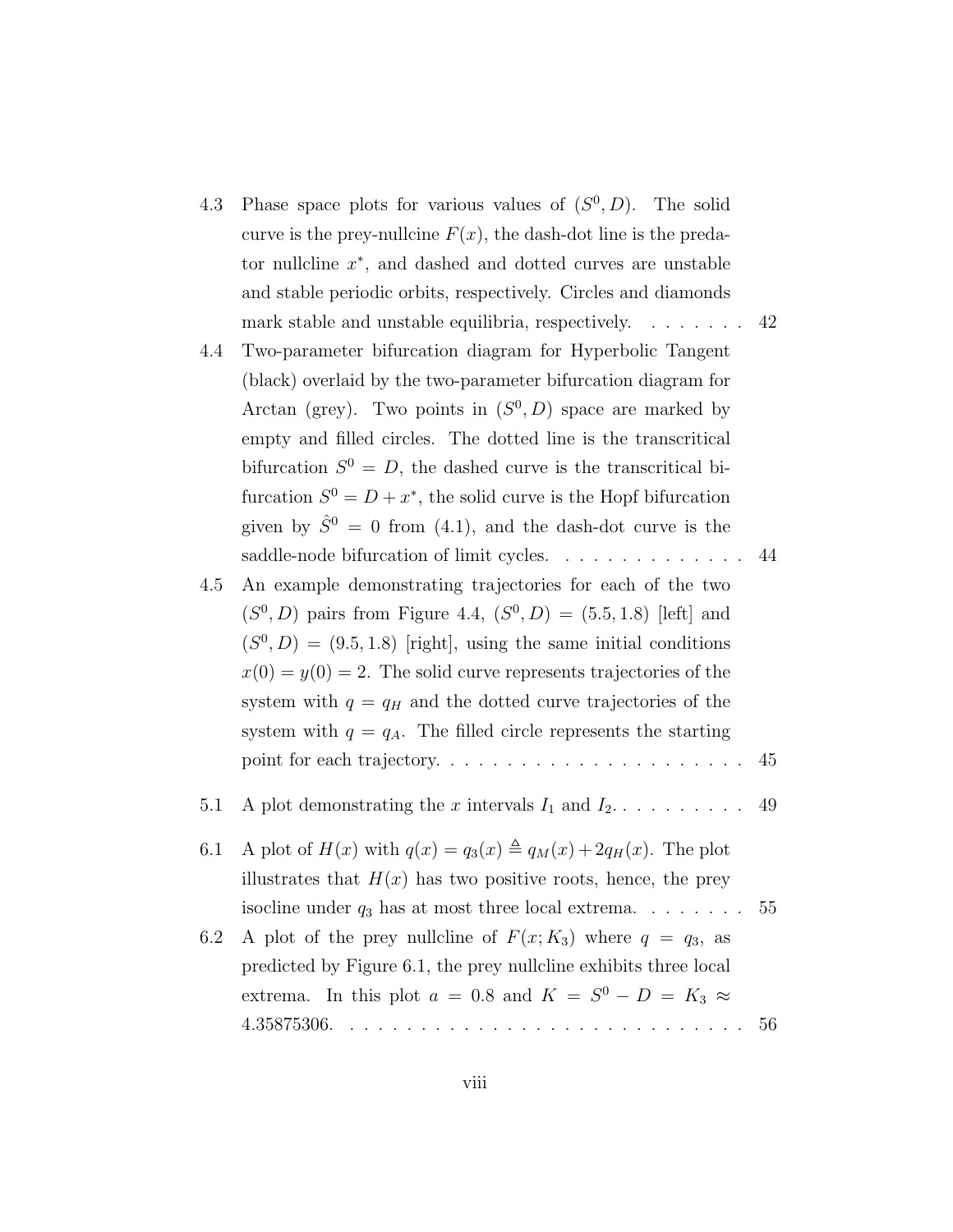# Chapter 1

### Introduction

#### 1.1 Motivation

Predator-prey models have been widely used in ecology, epidemiology, and economics. These models are often based on the classical Lotka-Volterra equations (see, for example, [9]) or their extension in the Rosenzweig-MacArthur models [11]. In the Rosenzweig-MacArthur models the prey nullcline has at most one local extremum in the first quadrant. In any biological model there are parameters that correspond to biological properties of the particular systems being described. A standard procedure in analysing these models is to describe the qualitative changes in predictions elicited by quantitative changes in parameter values.

These predator-prey models all share a function called the predatorresponse function which describes the intake rate the predator adopts in response to the prey density. Typically the analytical form of this function is determined by taking any number of standard functions and fitting this function to experimental data in a least-squares problem. In a recent paper by Fussman and Blasius [3] it was shown that an extension of the predatorprey model due to Rosenzweig and MacArthur [11] is highly susceptible to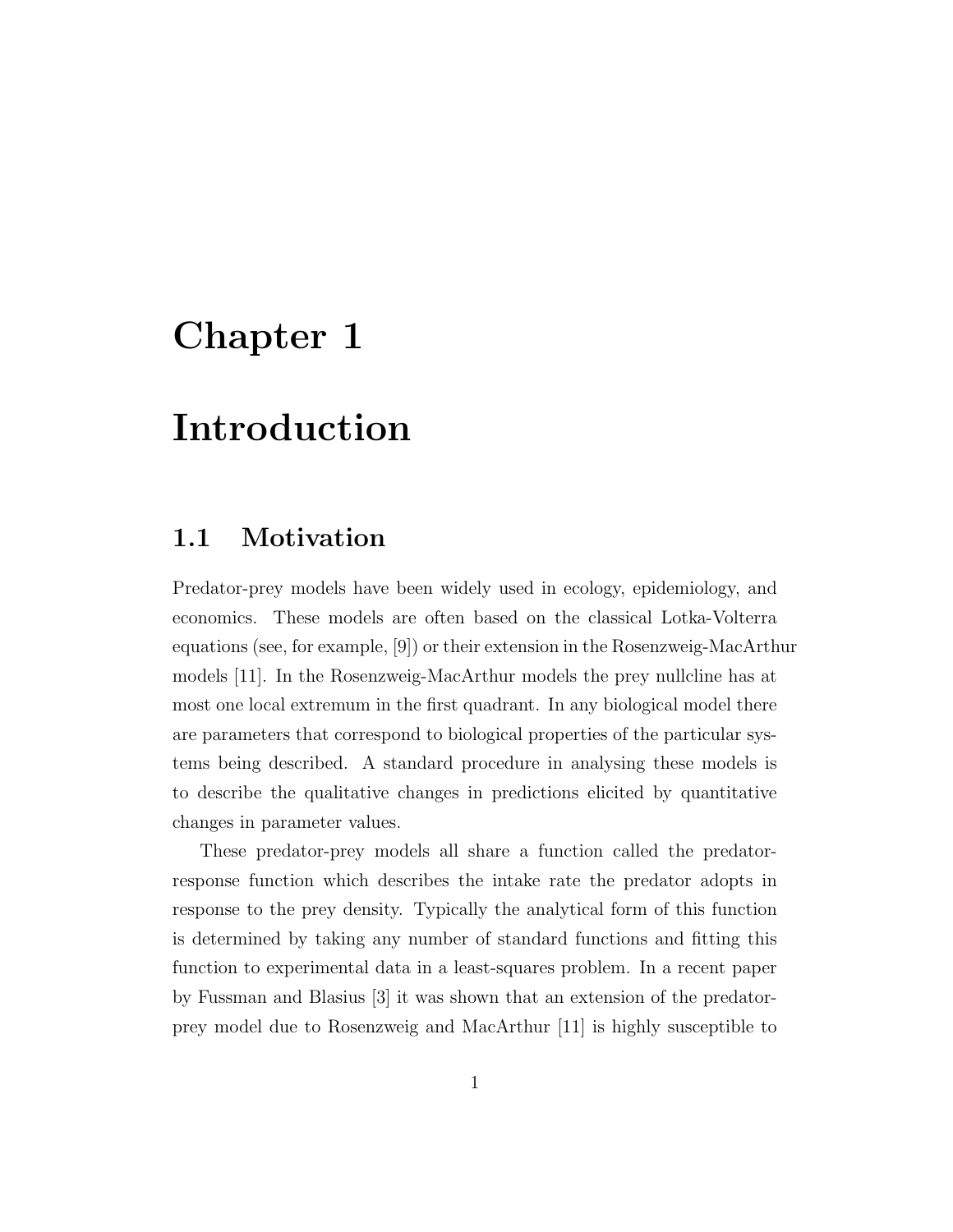choice of response function. The authors of [3] demonstrate that under various response functions the predator-prey model may elicit a prey nullcline with two local extrema in the first quadrant. The main result of [3] demonstrates that two predator response functions that both describe the same shape can predict qualitatively different behaviour in the model (see Figure 1.1). This particular sensitivity was later described from a bifurcation theory perspective in a subsequent paper by Wolkowicz and Seo [13].

In practice, a modeler applying a particular predator-prey model will need to determine numerical values of multiple parameters related to the response of the predator to density of the prey population. To do so, a modeler may experimentally obtain multiple data points and fit some standard curve – via a least-squares procedure, or something similar – to these data points. If there is no biological motivation for a particular functional form of the predator response function external to the shape of the data, then any number of particular functional forms can be chosen. When considering experimental error, the fit of any particular functional form to the data may be indistinguishable from the fit of another. In Figure 1.1 this can be pictured. The figure focuses on four particular functional forms (that are precisely defined in Section 1.4) that have the same qualitative shape and perform comparably well under least-squares fitting to the simulated data. The plot of Monod and Arctan most closely fit the data. In Chapter 4, it will be demonstrated that these two functional forms will predict an entirely different sequence of bifurcations in the model and, as a result, a model where Arctan is used as a predator response function may make drastically different predictions than a model that uses Monod as the predator response function.

These results raise a natural question: is the sensitivity to response function choice a result specific to the generalised Rosenzweig-MacArthur models studied by [3] or does it apply to other predator-prey models as well? It is natural to ask if a more robust predator-prey model can be produced that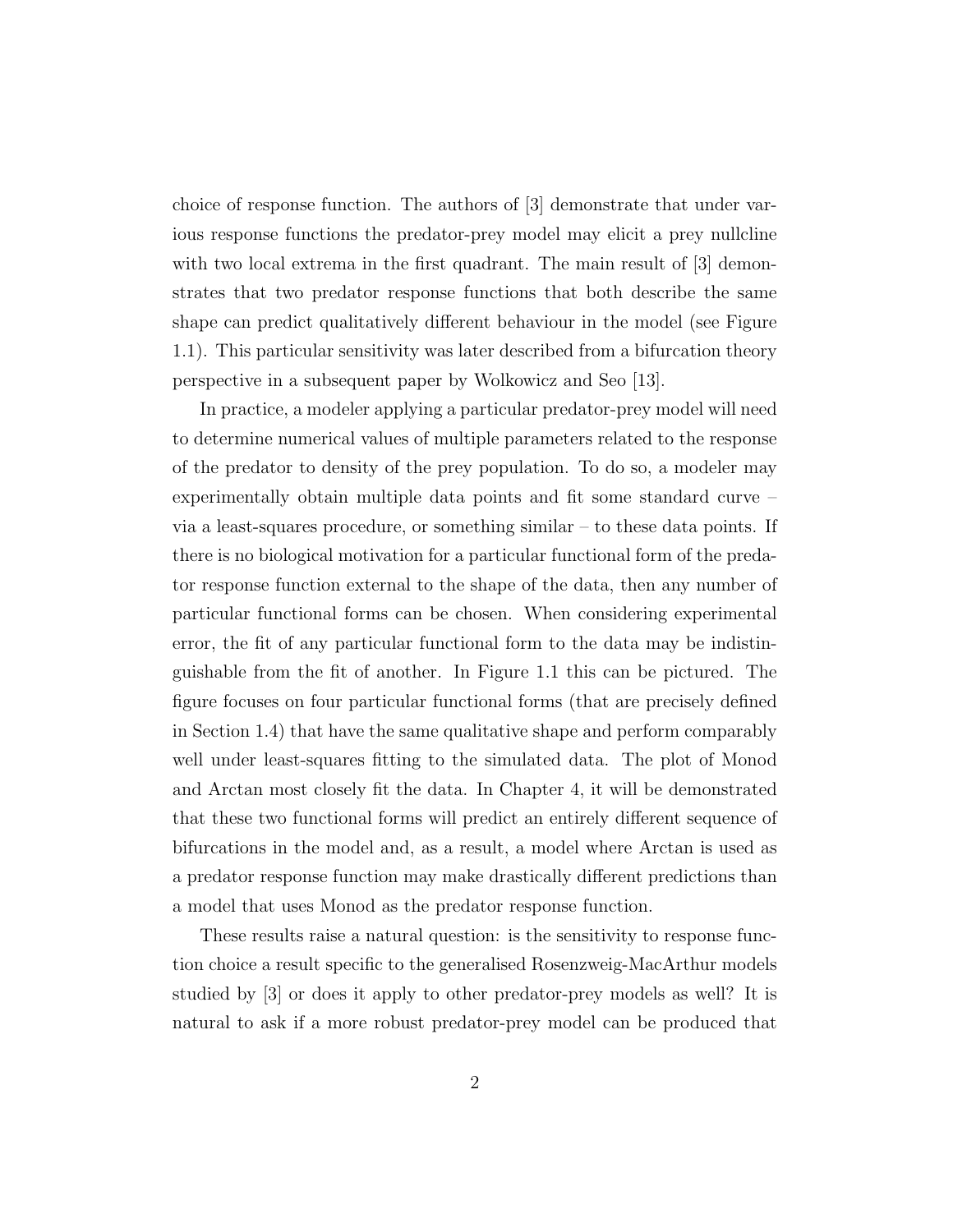

Figure 1.1: This plot was generated by sampling 10 uniformly distributed  $x$ values between 0 and  $S^0 - D$ . The y values were obtained by applying the map  $x \to \frac{x}{1+x}$  and perturbing the result by a uniformly distributed random number between −0.025 and 0.025 (to simulate measurement error). The plots are then the Monod, Ivlev, Hyperbolic Tangent, and Arctan functions fit via least-squares in the parameters  $a$  and  $b$ , with the residuals recorded in the legend.

will be less sensitive to response function choice.

#### 1.2 The Chemostat

The chemostat is a laboratory apparatus frequently used in microbial biology and lake ecology. It is a useful model for describing microbial growth under limited nutrient uptake in a highly controlled environment. These simple models are robust enough to make meaningful predictions, to a degree, about some of the population interactions present in complicated systems such as a lake.

The simpler forms of these models consider three chambers: a nutrient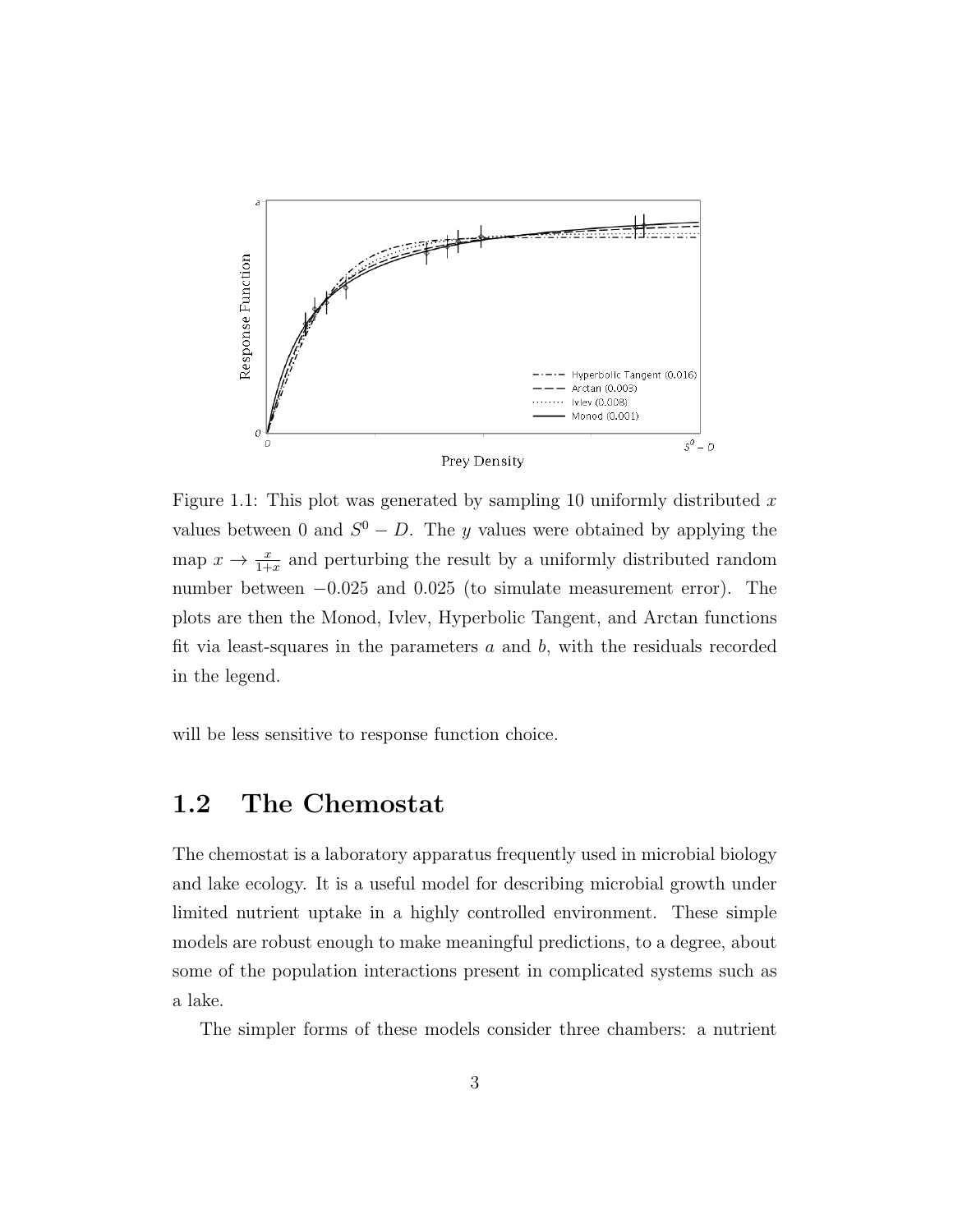reservoir, a growth chamber, and a discharge chamber. The fluid from the nutrient reservoir is pumped into the growth chamber at a constant rate where it is mixed well. The fluid from the growth chamber, along with any nutrients or microorganisms, is pumped out at the same rate into the discharge chamber.

Many articles have studied the chemostat from a modeling perspective. Wolkowicz and Lu [15] considered a chemostat model where various microorganisms competed in the growth chamber amongst each other for the limiting nutrient. The authors demonstrated the robustness of their model to various choice of response function in the competitive chemostat.

We consider a system where a population lives in the growth chamber that feeds on the nutrient being pumped in. We also consider a predator population in the same growth chamber that feeds off the prey. We investigate whether this model is just as structurally sensitive as the Rosenzweig-MacArthur model to choice of predator response functions, as in [3].

#### 1.3 The Model

Let  $s(t)$  denote the concentration of the nutrient in the growth chamber at time t and let  $x(t)$  and  $y(t)$  denote the density of prey and predator populations in the growth chamber at time  $t$ , respectively. The interactions of these three quantities are described by the following autonomous differential equations:

$$
\begin{cases}\n\dot{s} = D (S^0 - s) - x p(s) \\
\dot{x} = x (\gamma p(s) - D) - y a q(bx) \\
\dot{y} = y (-D + \delta a q(bx))\n\end{cases}
$$
\n(1.1)

where  $D$  and  $S^0$  are positive constants representing dilution and saturation of the limiting nutrient, respectively. The function  $p(s)$  describes the benefit for a prey-organism to consume the nutrient and  $\gamma > 0$  is the yield constant for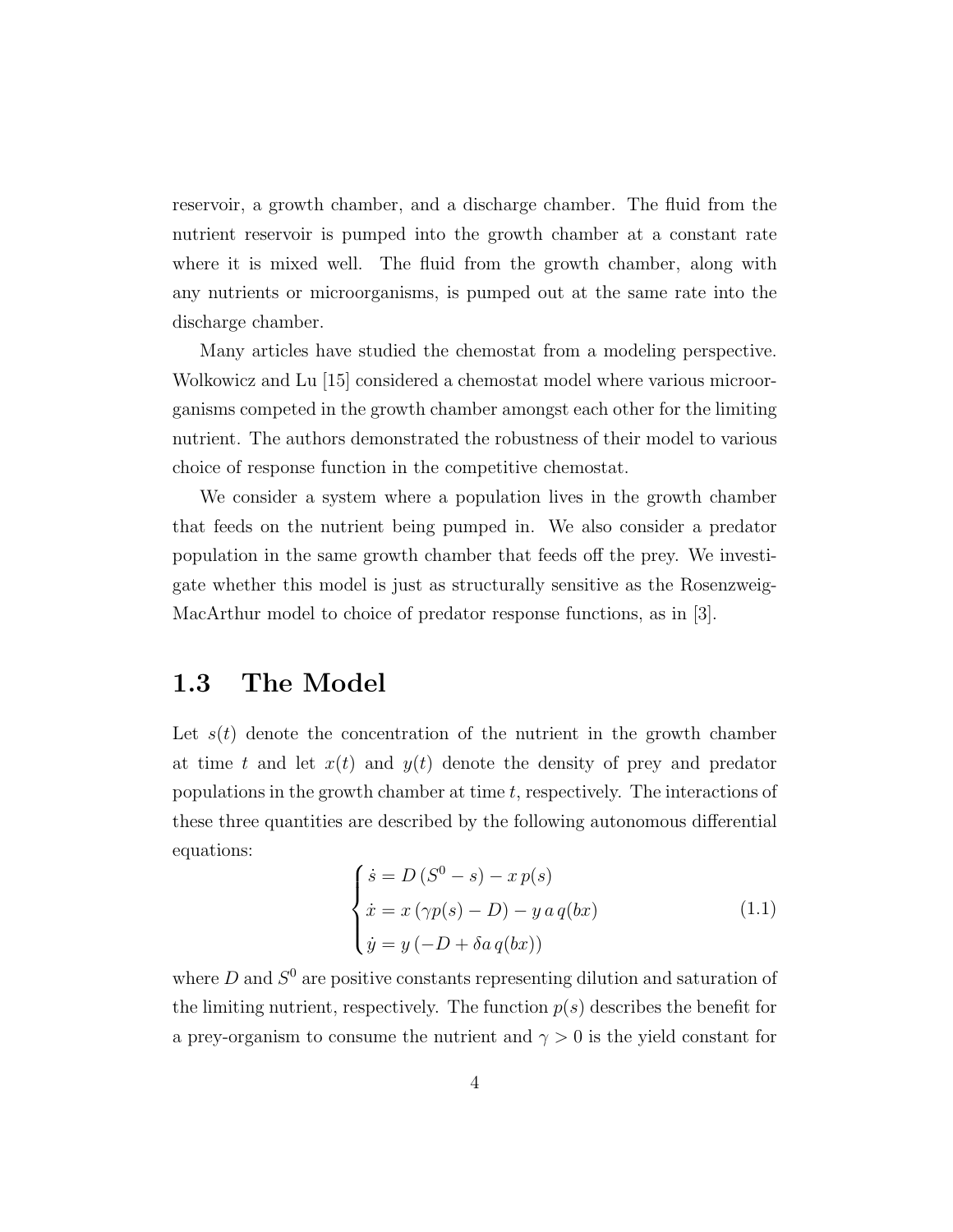this nutrient uptake. Similarly,  $q(x)$  represents the response of the predator to prey density and  $\delta > 0$  is a yield constant. The positive parameters a and b are used in least-squares fitting to fit the functional form of  $q(x)$  to experimentally obtained data (see Figure 1.1).

System (1.2) is a highly simplified system. In particular, notice that the model assumes that the species specific death rates are all the same.

Many different forms of  $p$  and  $q$  could be chosen. For the purpose of this thesis we take p to be described by mass-action,  $p(s) = m s$  so that the benefit for a prey-organism to consume the limiting nutrient grows linearly with the amount of nutrient they consume. The exact functional form of  $q(x)$  will be discussed in Section 1.4.

System (1.1) has seven unknown parameters all corresponding to some biological quantity. However, for the ease of analysis, we can change the units of our four dimensions (time  $(t)$ , nutrient  $(s)$ , prey organism  $(x)$ , and predator organism  $(y)$  to scale out four of the parameters in the model. Consider the following change of variables

$$
\tilde{t} = \frac{m}{b}t, \quad \tilde{s} = b\gamma s, \quad \tilde{x} = bx, \quad \tilde{y} = \frac{b}{\delta}y
$$

and the following rescaling of parameters

$$
\tilde{S}^0 = b\gamma S^0, \quad \tilde{D} = \frac{b}{m}D, \quad \tilde{a} = \frac{b\delta}{m}a.
$$

A simple application of the chain rule yields

$$
\frac{d\tilde{s}}{d\tilde{t}} = \frac{d\tilde{s}}{ds} \frac{ds}{dt} \frac{dt}{d\tilde{t}} = \frac{\gamma b^2}{m} \dot{s}(\tilde{t})
$$

$$
= \frac{b}{m} D (b\gamma S^0 - b\gamma s) - bx b\gamma s
$$

$$
= \tilde{D} (\tilde{S}^0 - \tilde{S}) - \tilde{x}\tilde{s}.
$$

Similarly, for  $x$  and  $y$ .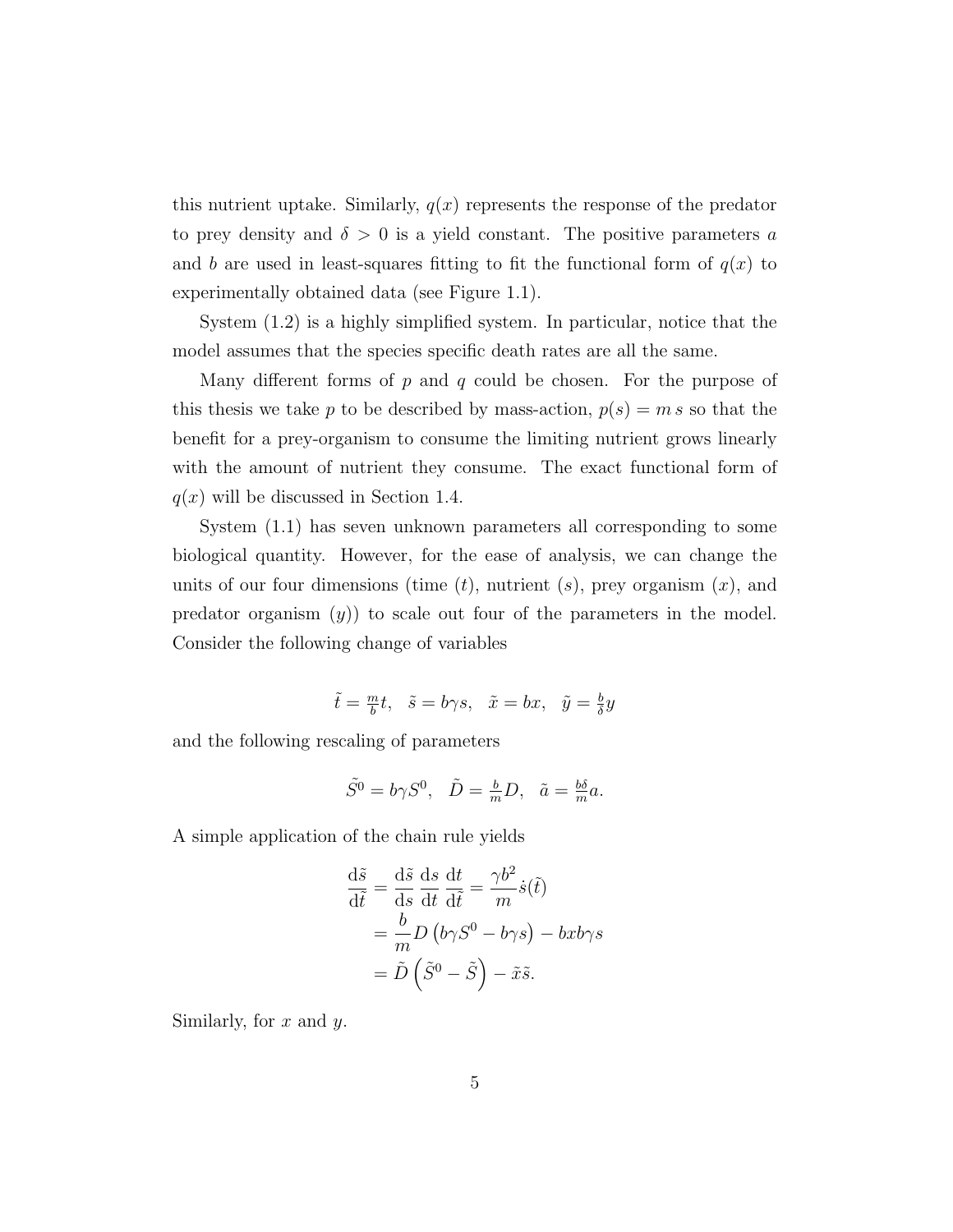$$
\frac{d\tilde{x}}{d\tilde{t}} = \frac{d\tilde{x}}{dx} \frac{dx}{dt} \frac{dt}{d\tilde{t}} = \frac{b^2}{m} \dot{x}(\tilde{t})
$$
  
\n
$$
= \frac{b^2}{m} (x(\gamma ms - D) - y a', q(bx))
$$
  
\n
$$
= bx \left(b\gamma s - \frac{b}{m}D\right) - b\delta y \frac{b}{m\delta} a q(bx)
$$
  
\n
$$
= \tilde{x} \left(\tilde{s} - \tilde{D}\right) - \tilde{y}\tilde{a}q(\tilde{x})
$$

$$
\frac{d\tilde{y}}{d\tilde{t}} = \frac{d\tilde{y}}{ds} \frac{dy}{dt} \frac{dt}{d\tilde{t}} = \frac{b^2}{m\delta} \dot{y}(\tilde{t})
$$

$$
= \frac{b^2}{m\delta} y \left( \delta a q(bx) - D \right)
$$

$$
= \frac{b}{\delta} y \left( \frac{b}{m} \delta a q(bx) - \frac{b}{m} D \right)
$$

$$
= \tilde{y} \left( \tilde{a} q(\tilde{x}) - \tilde{D} \right)
$$

For convenience, henceforth we drop the tildes in the notation of  $s, x, y, t$ and  $a, D, S^0$ .

Hence, System (1.1) is equivalent to the following non-dimensionalised system:

$$
\begin{cases}\n\dot{s} = D(S^0 - s) - xs \\
\dot{x} = x(s - D) - ayq(x) \\
\dot{y} = y(aq(x) - D)\n\end{cases}
$$
\n(1.2)

where the three parameters  $S^0$ , D, and a are all positive. While this change of units has resulted in a more parsimonious model that will be easier to analyse, the parameters  $S^0$  and D are now only proportional to their original biological interpretation.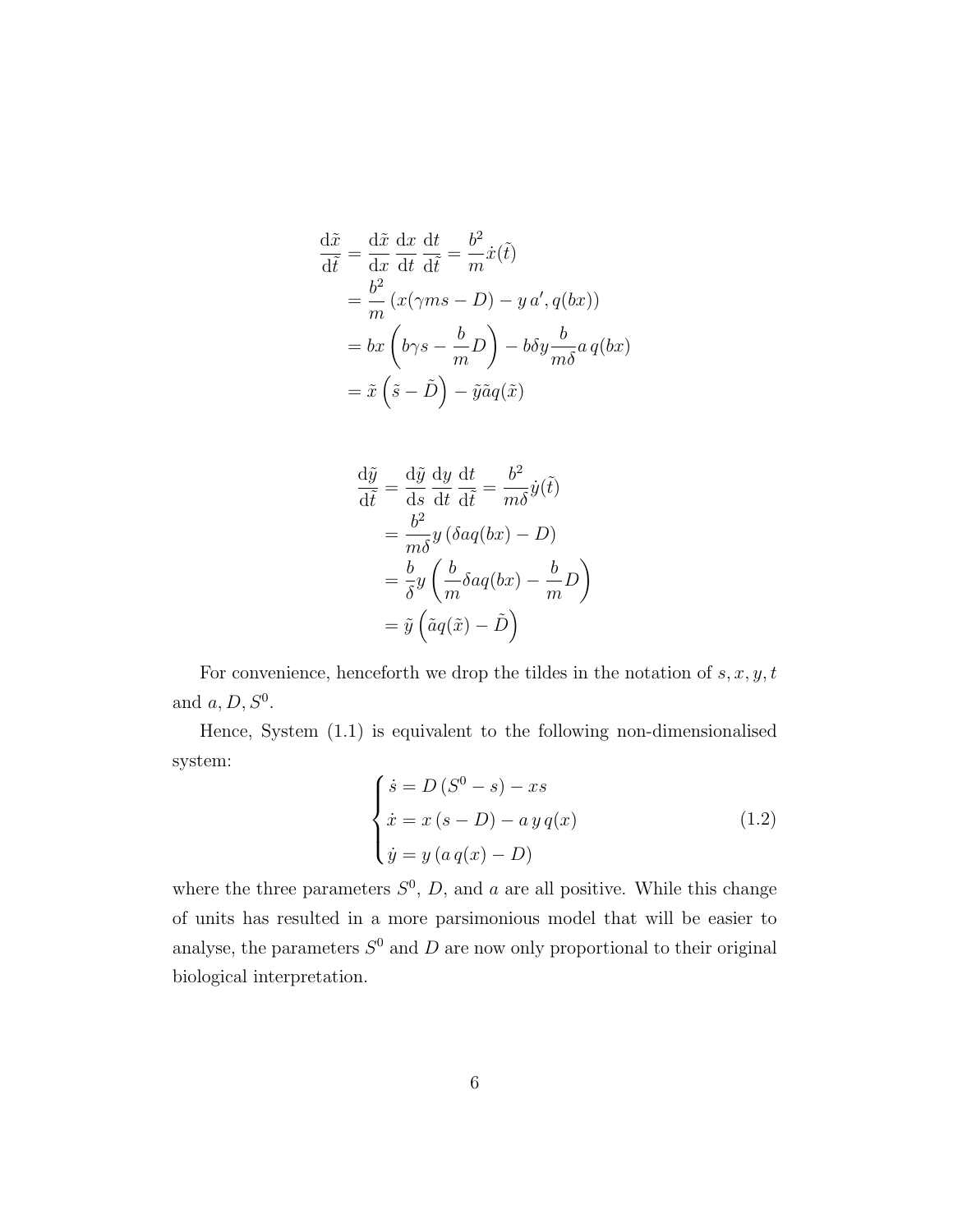#### 1.4 Predator Response Function

Following the work of Holling [7], modelers have used three main forms to describe response functions in predator-prey models. Holling Type I refers to a mass-action response function like  $p(s)$  in System 1.2. Previously, many authors have referred to the function

$$
\frac{ax}{1+b\,x}\tag{1.3}
$$

as the Holling Type II response. We consider multiple functions that have the same qualitative shape as (1.3). The next definition captures the key properties of (1.3) that we concern ourselves with.

**Definition 1.4.1.** A function  $q(x)$  is called *Holling Type II* if

- 1.  $q(x) \in C^2([0,\infty]),$
- 2.  $q(0) = 0$ ,
- 3.  $q'(x) > 0$  for all  $x > 0$ ,
- 4.  $q''(x) < 0$  for all  $x > 0$ ,
- 5. and  $\lim_{x\to\infty} q(x) < \infty$ .

For the purpose of this thesis, we consider four main forms of the predatorresponse function  $q(x)$ , all of which are "Holling Type II", in the sense that they satisfy Definition 1.4.1.

$$
q_M(x) \triangleq \frac{x}{1+x},
$$
  
\n
$$
q_I(x) \triangleq 1 - e^{-x},
$$
  
\n
$$
q_A(x) \triangleq \frac{2}{\pi} \arctan(x),
$$
 and  
\n
$$
q_H(x) \triangleq \tanh(x).
$$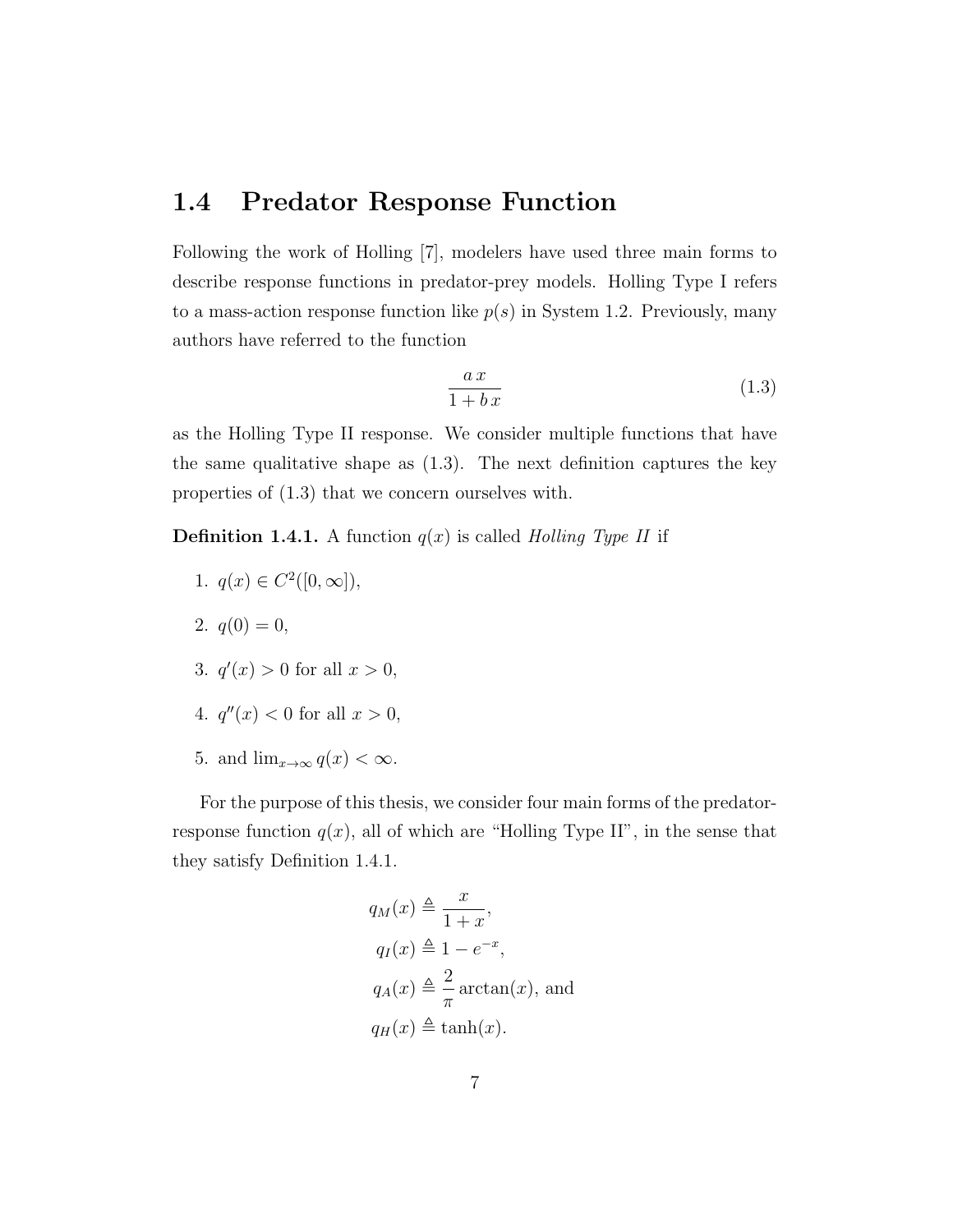We refer to these functions as Monod  $(q_M)$ , Ivlev  $(q_I)$ , Arctan  $(q_A)$ , and Hyperbolic Tangent  $(q_H)$ . Any function that satisfies Definition 1.4.1 has a horizontal asymptote. For convenience, henceforth we will consider, without loss of generality, all response functions  $q$  to be scaled so that

$$
\lim_{x \to \infty} q(x) = 1.
$$

The following Lemma follows directly from Definition 1.4.1, but will be useful in later analysis of System (1.2).

**Lemma 1.4.1.** Let q satisfy the conditions of Definition 1.4.1, then  $q(x)$  –  $xq'(x) > 0$  for all  $x > 0$ .

*Proof.* Let q satisfy the conditions of Definition 1.4.1 and define  $P(x) \triangleq$  $q(x) - xq'(x)$ . By Definition 1.4.1,  $q(0) = 0$  and  $q''(x) < 0$  for all  $x > 0$ . Hence,  $P(0) = 0$  and  $P'(x) = -xq''(x) > 0$  for all  $x > 0$  and the Lemma follows.  $\Box$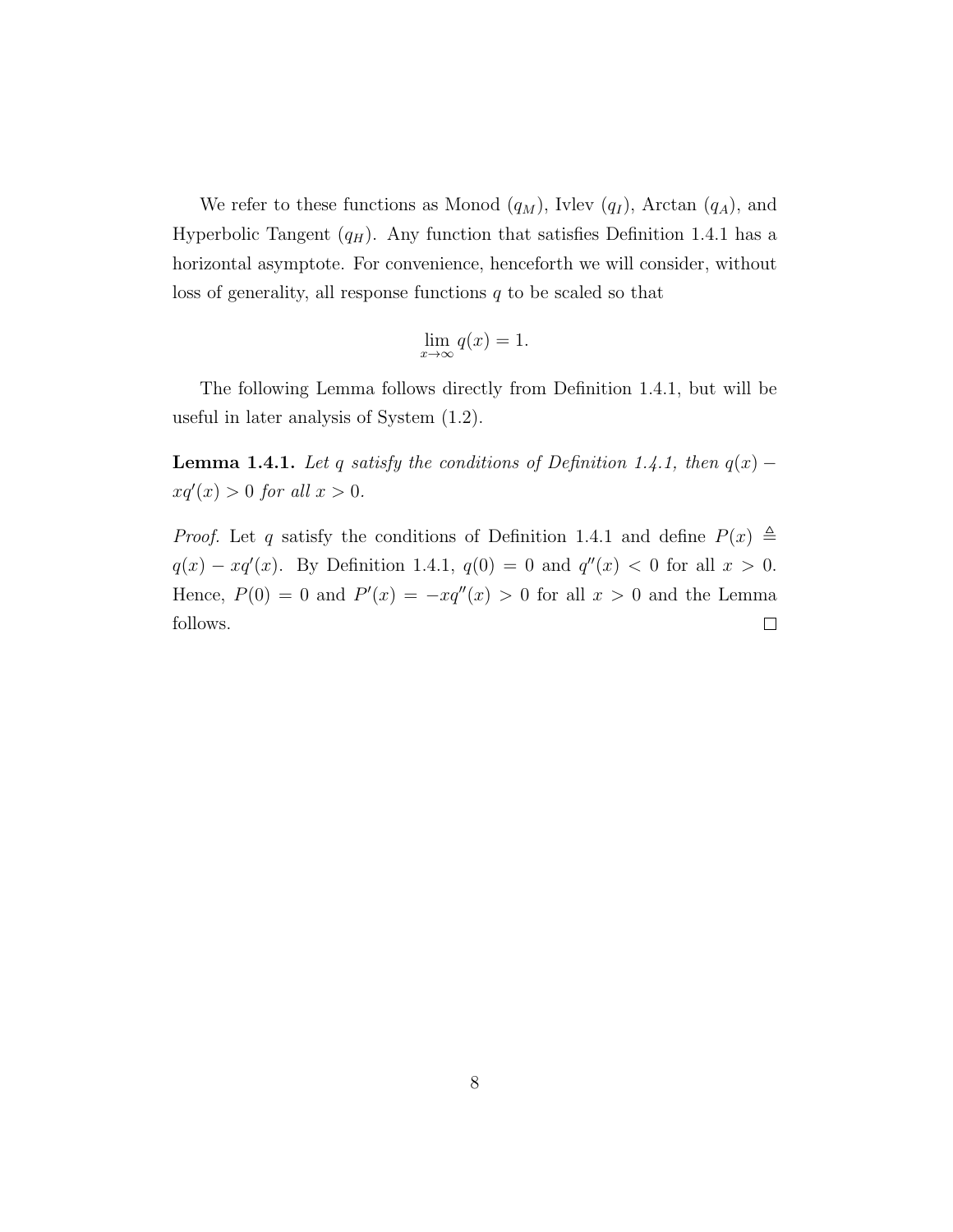## Chapter 2

### Preliminary Results

In this chapter we will discuss the biological wellposedness of System (1.2), derivation and local stability analysis of the equilibria, and some preliminary analysis of the qualitative shape of the nullclines under various response functions.

**Theorem 2.0.1.** There exists a unique solution  $(s(t), x(t), y(t))$  that satisfies the vector field of System (1.2) under the initial conditions  $(s(0), x(0), y(0)) =$  $(s_0, x_0, y_0) \in \mathbb{R}^3$ .

Since the vector field described in System  $(1.2)$  is  $C<sup>1</sup>$ , the theorem follows immediately.

For biological systems it is important to ensure that solution curves of the differential equations stay biologically relevant. In the case of System (1.2) this amounts to ensuring the solutions are bounded above and contained within the first octant.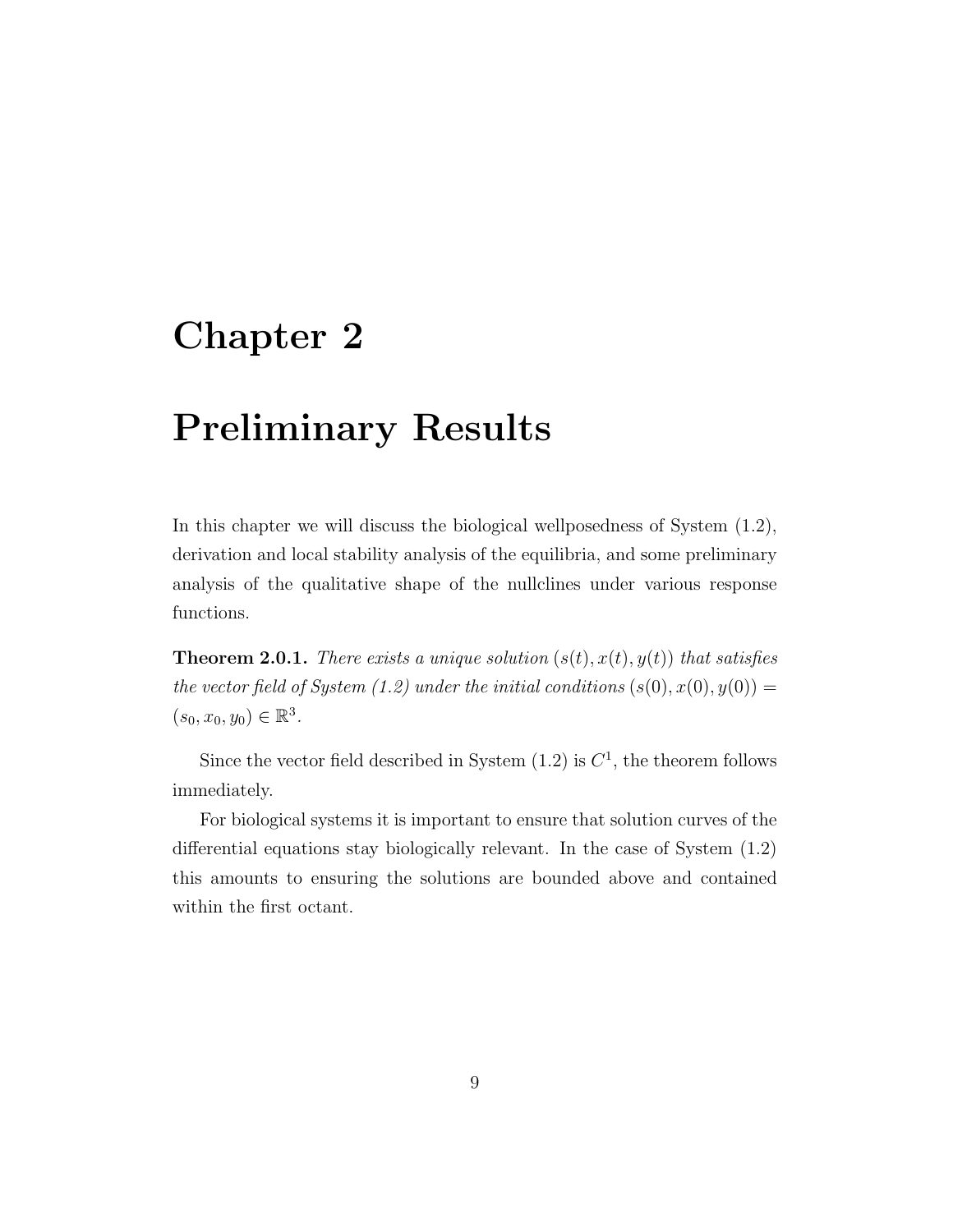### 2.1 Nonnegativity and Boundedness of Solutions

First let  $u = s + x + y$ , then it is a straightforward calculation to see that

$$
\dot{u} = \dot{s} + \dot{x} + \dot{y} = -D(u - S^{0}).
$$
\n(2.1)

**Lemma 2.1.1.** Given non-negative initial data, the solutions of System  $(2.1)$ remain non-negative and bounded for all positive t and  $u(t)$  converges to  $S^0$ as  $t \to \infty$ .

*Proof.* Assume  $u(0) = u_0 \ge 0$ . System (2.1) is a separable linear differential equation and can be integrated immediately to obtain

$$
u(t) = (u_0 - S^0) e^{-Dt} + S^0.
$$

Now,

$$
u'(t) = D(S^0 - u_0)e^{-Dt}
$$
 and  $u''(t) = -D^2(S^0 - u_0)e^{-Dt}$ 

hence, if  $u_0 = S^0$ , then  $u(t) = S^0$  for all  $t \geq 0$ . Likewise, if  $u_0 < S^0$ , then  $u(t)$  increases to  $S^0$  for all  $t \geq 0$  and for  $u_0 > S^0$ , then  $u(t)$  decreases to  $S^0$ for all  $t \geq 0$ .  $\Box$ 

Lemma 2.1.1 demonstrates that given non-negative initial conditions  $s(0)$ ,  $x(0)$ , and  $y(0)$ , the System (1.2) converges to the plane  $s(t)+x(t)+y(t) = S^0$ . The sum of these three quantities  $(s, x, y)$  remains non-negative. Since these three variables each correspond to a biological quantity, we must show that individually they all remain non-negative.

**Theorem 2.1.1.** Given  $s(0) > 0$ ,  $x(0) > 0$ , and  $y(0) > 0$  the solutions of the System (1.2) remain non-negative and bounded for all positive t.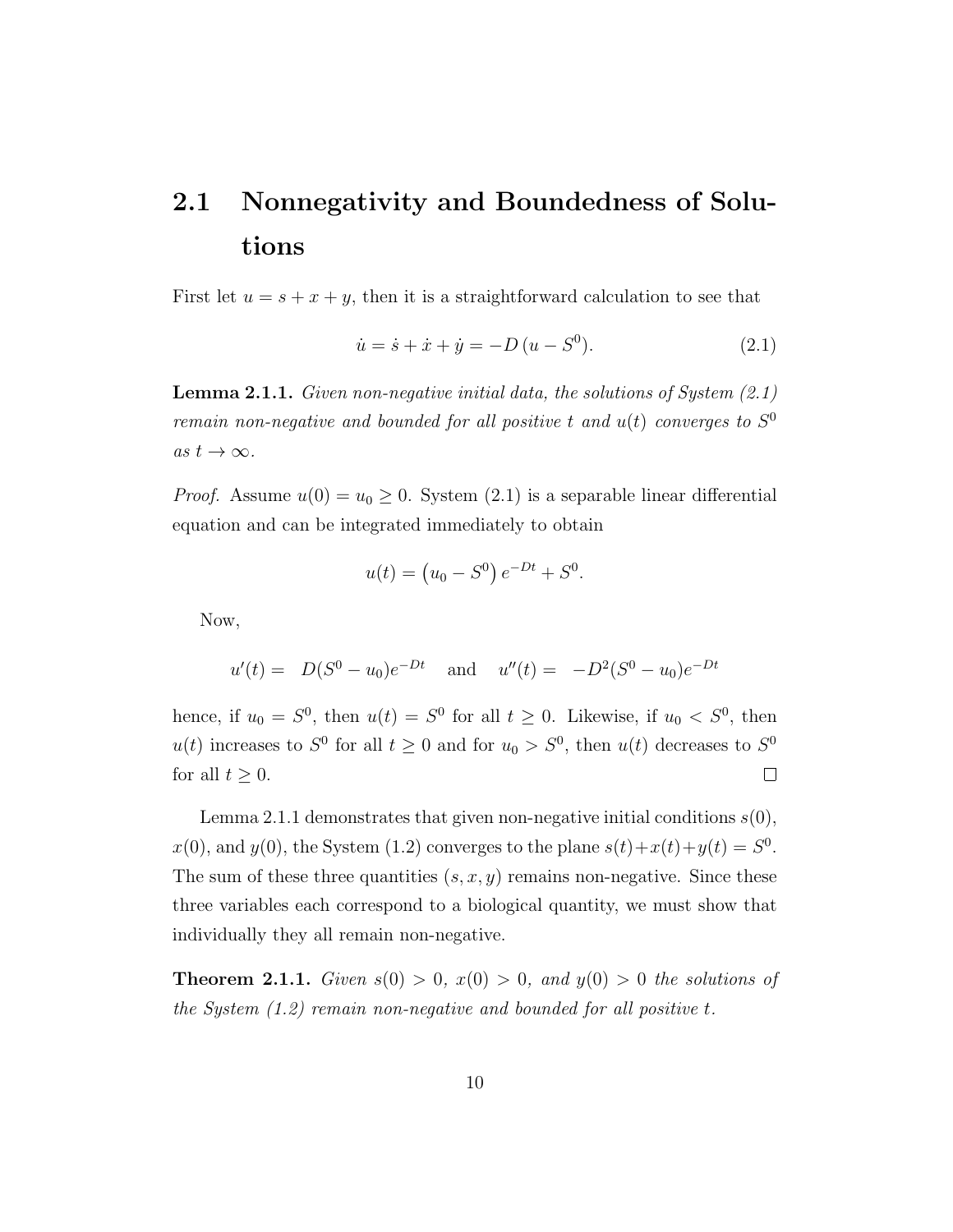*Proof.* Assume  $s(0) > 0$ ,  $x(0) > 0$ , and  $y(0) > 0$  and let  $(s(t), x(t), y(t))$ be solutions to System (1.2). The  $(s, 0, y)$ -plane (and the  $(s, x, 0)$ -plane) is invariant with respect to System (1.2), hence, by Theorem 2.0.1, any solution with  $x(0) > 0$  (respectively  $y(0) > 0$ ), cannot reach the plane in finite time. Therefore, given  $x(0) > 0$  (respectively  $y(0) > 0$ ),  $x(t) > 0$  (respectively  $y(t) > 0$  for all positive t. Furthermore, suppose there exists some  $t_* > 0$ such that  $s(t_*) = 0$ . Then  $\dot{s}(t_*) = S^0 D > 0$ , a contradiction. Hence, given  $s(0) > 0$ ,  $s(t)$  is always positive. By Lemma 2.1.1, the sum of the solutions is non-negative and finite, moreover,  $(s(t), x(t), y(t))$  individually are non- $\Box$ negative, and so the theorem follows.

Theorem 2.1.1 allows us to consider a reduced system of differential equations. This theorem suggests that any solution curves to System (1.2) eventually converge to the simplex governed by  $s + x + y = S^0$  contained entirely in the first octant. Hence, we can reformulate this three-dimensional system as a two dimensional system in  $x, y$  space.

Evaluating the time derivative of x from System  $(1.2)$ , we observe.

$$
\dot{x} = x (s - D) - a y q(x)|_{s = S^{0} - x - y}
$$

$$
= x (S^{0} - x - y - D) - a y q(x)
$$

Hence, we are left with the following system, which is equivalent to System (1.2) evaluated on the simplex  $s + x + y = S^0$  contained in the first octant.

$$
\begin{cases}\n\dot{x} = x (S^0 - D - x) - y (a q(x) + x) \\
\dot{y} = y (a q(x) - D)\n\end{cases}
$$
\n(2.2)

See Figure 2.1 for an example of two trajectories, one for the 3D System (1.2) and one for the 2D System (2.2). Note that the qualitative behaviour of each trajectory is the same and how quickly the trajectory in the 3D system converges to the simplex  $s + x + y = S^0$ . Any solution  $(x(t), y(t))$  of the two dimensional System (2.2) corresponds to solutions of the three dimensional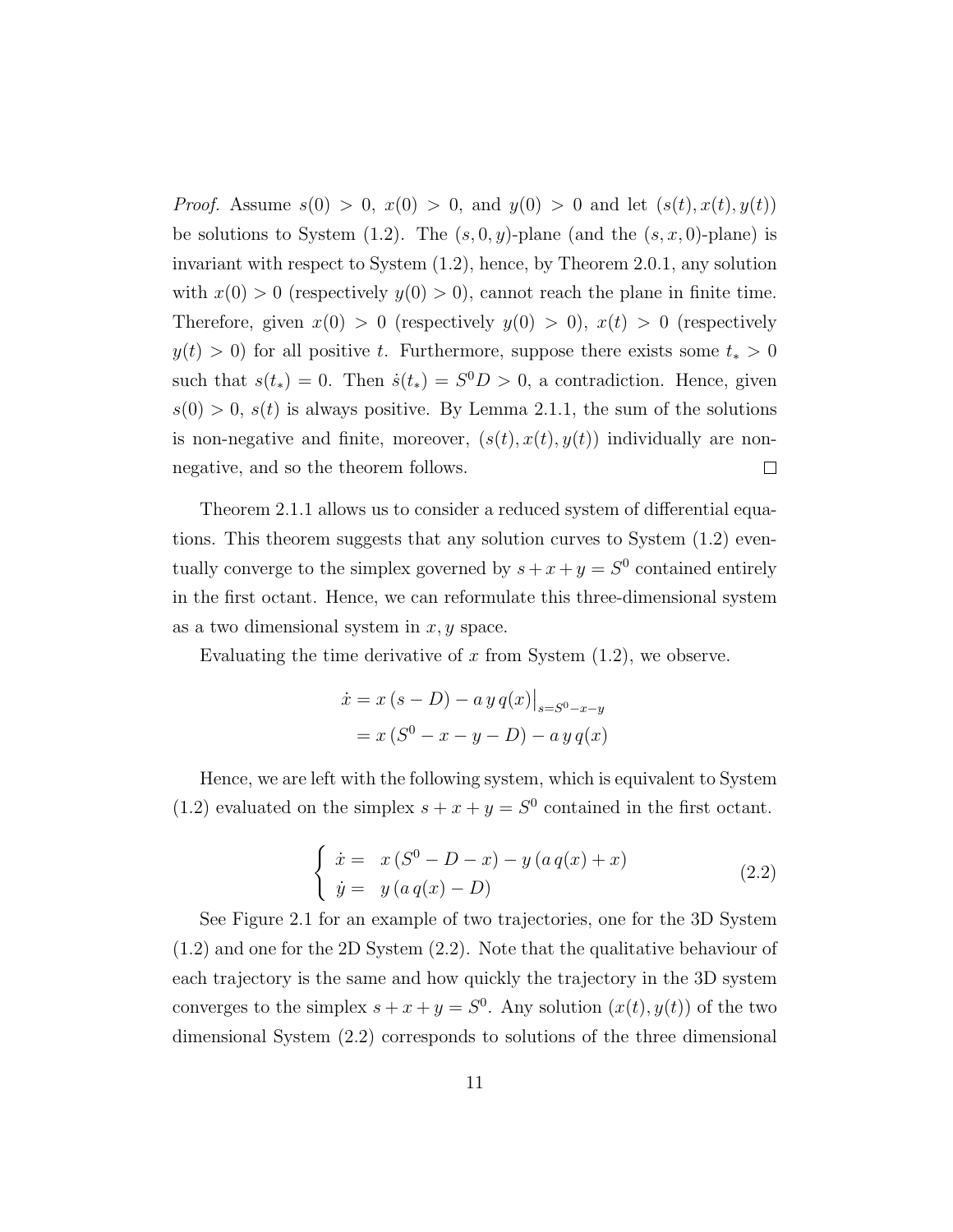System (1.2) that lie on the simplex  $s + x + y = S^0$  embedded in  $(s, x, y)$ space. By Lemma 2.1.1, any solution of System (1.2) converges exponentially to this simplex. The omega limit set of any trajectory of System (1.2) lies on this simplex. Hence, there is a bijective correspondence between equilibria of each system. Assume  $(\bar{x}, \bar{y})$  is an equilibrium of System (2.4). Then  $(S^0 - \bar{x} - \bar{y}, \bar{x}, \bar{y})$  is an equilibrium of System  $(1.2)$  (moreover, if  $(\tilde{s}, \tilde{x}, \tilde{y})$  is an equilibrium of System (1.2), then  $(\tilde{x}, \tilde{y})$  is an equilibrium of System (2.2) and, by Lemma 2.1.1,  $\tilde{s} + \tilde{x} + \tilde{y} = S^0$ . Any equilibrium of System (2.2) has the same local stability as the corresponding equilibrium of System (1.2). This follows since solution curves of System (1.2) converge exponentially to the  $s+x+y=S^0$  simplex, by Lemma 2.1.1, hence, the additional eigenvalue in the three dimensional case is necessarily negative. Since the boundary of the simplex is either invariant  $(x = 0 \text{ or } y = 0)$  or repelling into the interior of the simplex  $(s = 0)$ , those points in the omega limit set of a trajectory of System 1.2 that lie on the boundary of the simplex and the positive octant cannot belong to a periodic orbit. Hence, any periodic orbit of System 1.2 is contained entirely in the interior of the simplex  $s + x + y = S^0$ . All that is left to justify is that the global dynamics of the systems are equivalent. To do so we show that System (1.2) satisfies all the hypotheses of the convergence theorem in [14]. This proves that when an equilibrium is globally asymptotically stable in System (2.2), it is also globally asymptotically stable in System (1.2). This theorem and its proof are left until Appendix A in Theorem A.1.

The preceding theorems have allowed us to eliminate a dimension from System (1.2). This is an important result, since planar systems are significantly less complex than higher dimensional systems (in particular, familiar theorems like Poincaré-Bendixson are now applicable for the reduced, planar system). The choice to eliminate the s dimension may seem arbitrary, but we are primarily concerned with investigating the sensitivity of predator-prey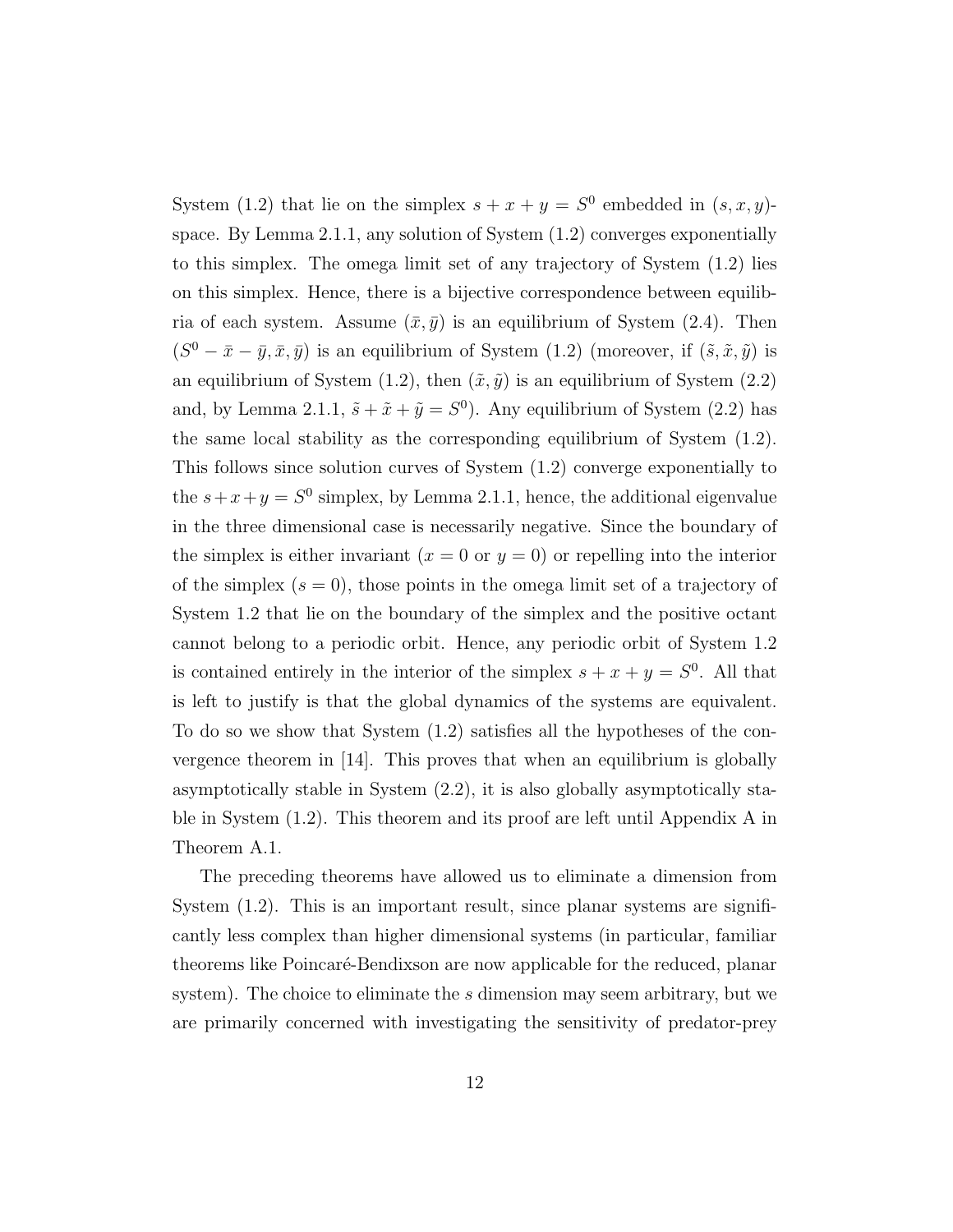

Figure 2.1: Figure illustrating trajectories in the 3D system (1.2) compared to those in the 2D system (2.2). The filled circle represents the starting point of the trajectory. In both systems the trajectory converges to a large periodic orbit.

systems in the chemostat under Holling Type II response function choice and comparing this to the previously observed sensitivity in Rosenzweig-MacArthur predator-prey systems. For this exact reason, eliminating s (the nutrient) and keeping  $x$  (the prey) and  $y$  (the predator) in the model is entirely natural.

A consequence of the above theorems allows us to state the following theorem that follows immediately from Theorem 2.1.1.

**Theorem 2.1.2.** The solutions of System  $(2.2)$  with non-negative initial data are bounded and remain non-negative for all positive time.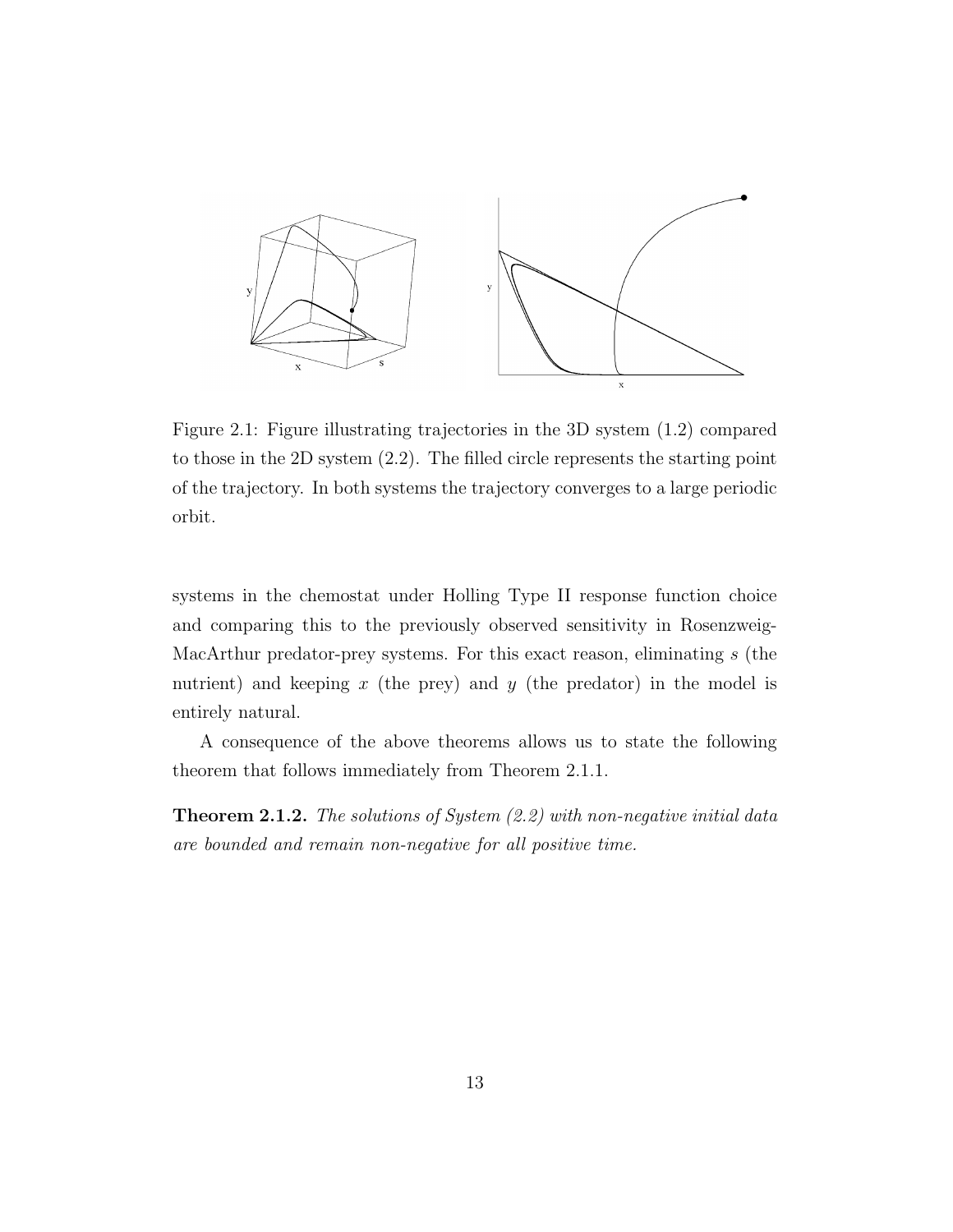### 2.2 Preliminary Analysis of the Prey Nullcline

The first equation in System (2.2) yields two nullclines. The first corresponds to prey extinction,  $x = 0$ . The second is given by

$$
y = F(x) \triangleq x \frac{S^0 - D - x}{x + a q(x)}.
$$
\n(2.3)

This second nullcline is the only one with any hope of eliciting an equilibrium point interior to the first quadrant. For this reason we often refer to it as the prey nullcline.

This formulation allows us to rewrite System (2.2) more compactly.

$$
\begin{cases}\n\dot{x} = (F(x) - y)(a q(x) + x) \\
\dot{y} = y(a q(x) - D)\n\end{cases}
$$
\n(2.4)

The prey nullcline and its qualitative shape will end up being a very important component for evaluating the sensitivity of these models to response function choice. For that very reason we will now take the time to make some preliminary analysis of the prey nullcline.

We extend the definition of  $F(x)$  to include  $F(0)$  in the standard way. A simple application of L'Hôpital's Rule yields:

$$
F(0) \triangleq \lim_{x \to 0} F(x) = \frac{S^0 - D}{1 + a q'(0)}.
$$

Similarly, two applications of L'Hôpital's Rule yields:

$$
F'(0) \triangleq \lim_{x \to 0} F'(x) = -\frac{a q''(0)(S^0 - D) + 2a q'(0) + 2}{2(1 + q'(0))^2}.
$$

Now  $F(S^0 - D) = 0$ . For this reason we may often make use of the shorthand  $K = S^0 - D$  (hence,  $F(K) = 0$ ).

The prey nullcline  $F(x)$  depends on three parameters,  $S^0$ , D, and a. However, as we will see in Chapter 4 the parameter  $S^0$  is an important parameter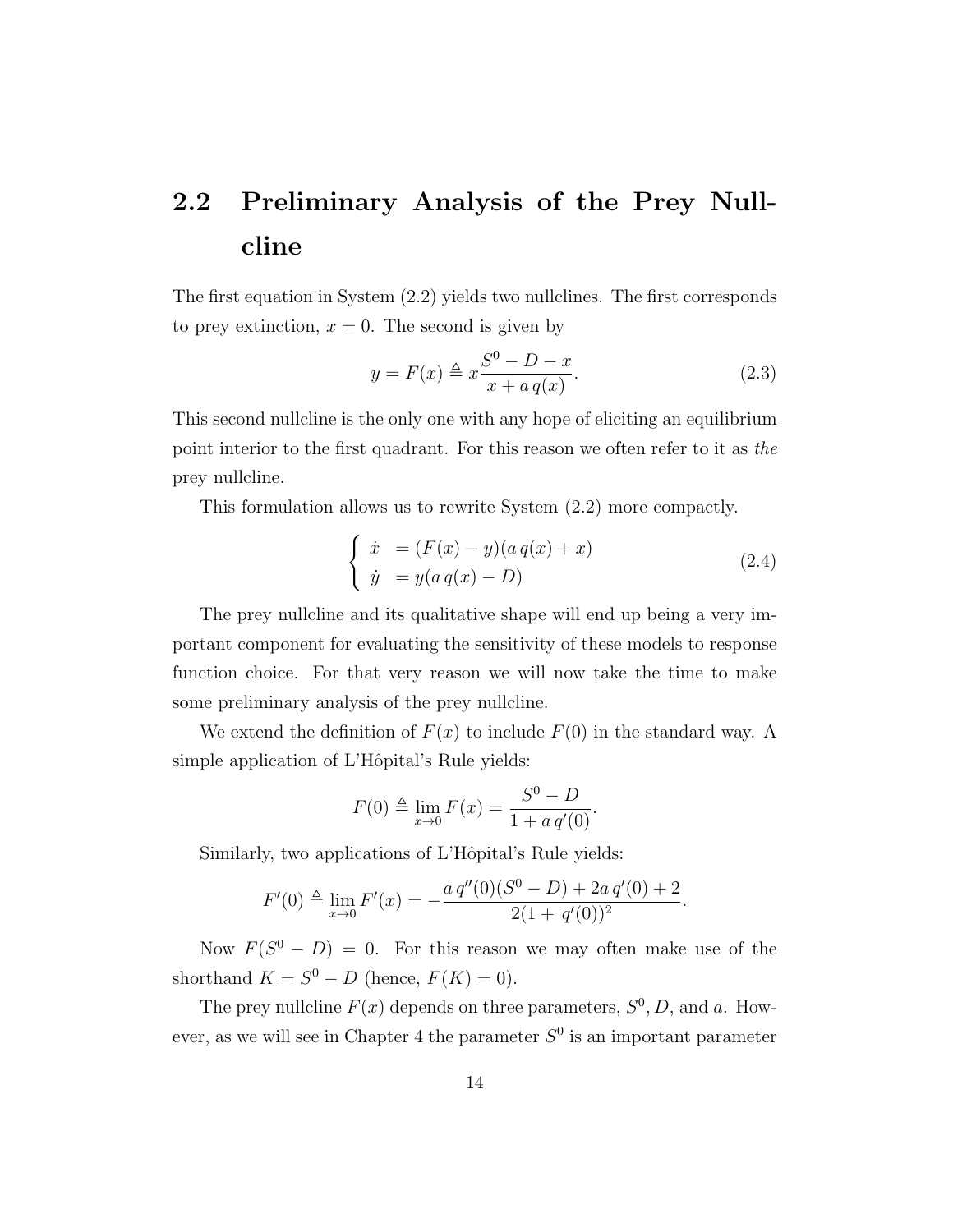in observing dynamical changes. For this reason, we may refer to  $F(x; S<sup>0</sup>)$ to refer to the function  $F(x)$  parameterised by some particular  $S^0$ . Note that in these cases, primes should always be interpreted as  $x$ -derivatives (i.e.  $F'(x; S^0) \triangleq \partial_x F(x; S^0)$ .

The derivative of the prey nullcline,  $F'(x; S^0)$ , is linear in  $S^0$ . Hence, it is possible to find an expression  $S^0(x)$  such that  $F'(x; S^0(x)) = 0$  for all x. In particular,

$$
F'(x; S^{0}) = \frac{ax(d+x)q'(x) - a (d+2x)q(x) - x^{2} + a (q(x) - xq'(x))S^{0}}{(a q(x) + x)^{2}}
$$

Hence,

$$
S^{0}(x) \triangleq \frac{(1 + a q'(x))x^{2} + aD(q(x) - xq'(x)) + 2xa q(x)}{a(q(x) - xq'(x))}
$$
(2.5)

Notice that by Lemma 1.4.1 we have that  $S^0(x) > 0$  for all  $x > 0$ .

This formulation of  $S^0(x)$  allows us to choose an  $S^0$  for some fixed value of x, say  $\bar{x}$ , where

$$
F'(\bar{x}; S^0(\bar{x})) = 0.
$$

Note that (2.5) guarantees that for *any* predator response function  $q(x)$ we can fix our parameter  $S^0$  to guarantee at least one positive local extremum of the prey nullcline for positive x. Later on we will see that counting the number of positive extrema for the prey nullcline is very important for determining all possible dynamics.

These basic properties lead us to the following obvious remarks about the qualitative shape of the prey nullcline.

#### **Remark 2.2.1.** If  $S^0 < D$ , then  $F(x) < 0$  for all positive x.

This observation is due to the fact that  $F(x)$  has one root at  $x = S^0 - D$ , and the sign of  $F(0)$  is entirely determined by the sign of  $S^0 - D$ . A trivial application of the intermediate value theorem achieves the remark.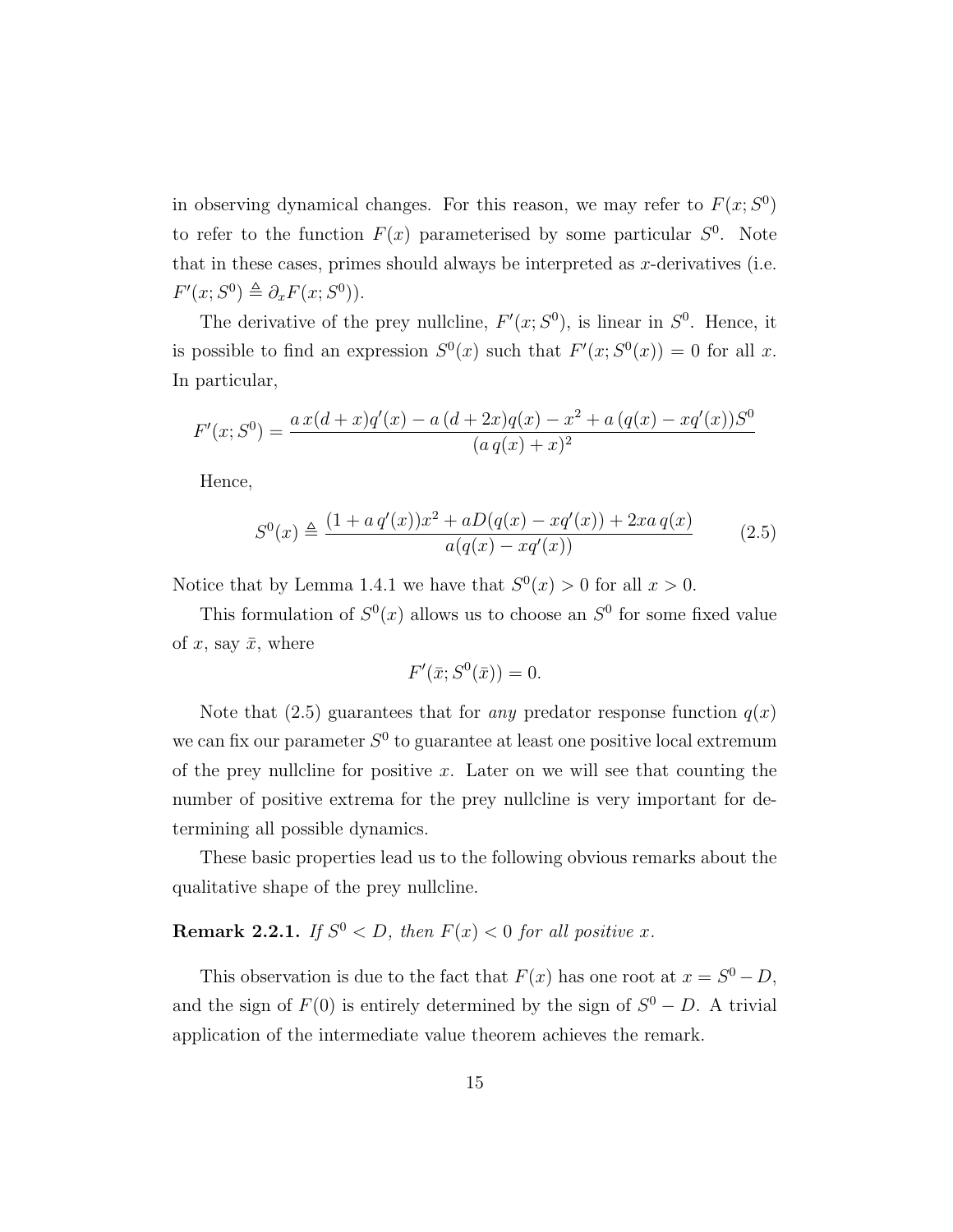

Figure 2.2: Plots demonstrating the qualitative shape of the prey nullcline under various response functions. The solid curve indicates the prey nullcline with the maximum number of local extrema, the dotted curve indicates when the prey nullcline is strictly non-increasing, and the dash-dot curve when the prey nullcline is strictly decreasing.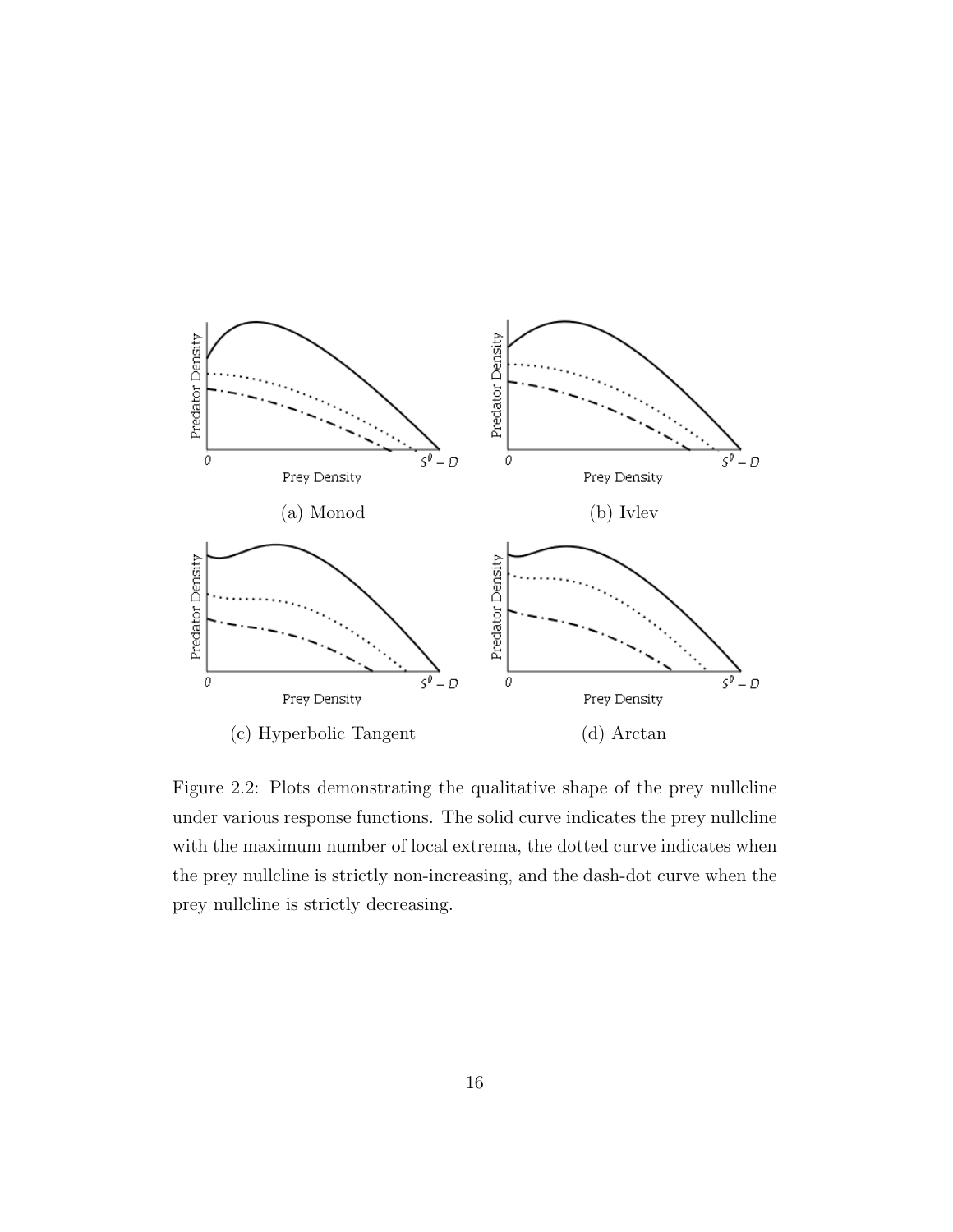**Remark 2.2.2.** If  $S^0 > D$ , then  $F'(S^0 - D) < 0$ .

**Remark 2.2.3.** If  $S^0 > D$ , then  $F(x)$  has one positive root and  $F(x) > 0$ for  $0 \leq x < S^0 - D$ .

We have already observed the importance of  $S^0 - D$  as the root of the prey nullcline, but now we are characterising more carefully the intervals of potential interest. Any biologically relevant equilibrium point involving the prey nullcline must take place on this finite interval  $0 \le x \le S^0 - D$ . Therefore, any equilibrium in the interior of the first quadrant must lie in this interval.

**Remark 2.2.4.** If  $q(x) = q_A(x)$  or  $q(x) = q_T(x)$ , then  $F'(0) < 0$ .

Remark 2.2.4 is true for all Holling Type II functions for which  $q''(0) = 0$ (of which Arctan and Hyperbolic Tangent are, but two examples). This is particularly interesting to observe since it is not always true in the Monod and Ivlev cases. Both the Monod and Ivlev response functions can induce a prey nullcline with arbitrarily signed slope at  $x = 0$ . This is the first main difference between the qualitative shapes of the prey nullcline for various Holling Type II response functions. Moreover, Remark 2.2.4 and Remark 2.2.2 characterise the behaviour of the slope of the prey nullcline at the boundaries of the biologically relevant  $x$  values.

#### 2.3 Local Stability Analysis

Similarly, we can investigate the two nullclines yielded by the second equation in System (2.4). Namely,  $y = 0$  and  $x^* \triangleq q^{-1}(D/a)$ . Since  $q(x)$  increases from 0 asymptotically to 1, the existence of  $x^*$  is guaranteed if, and only if,  $a > D$ .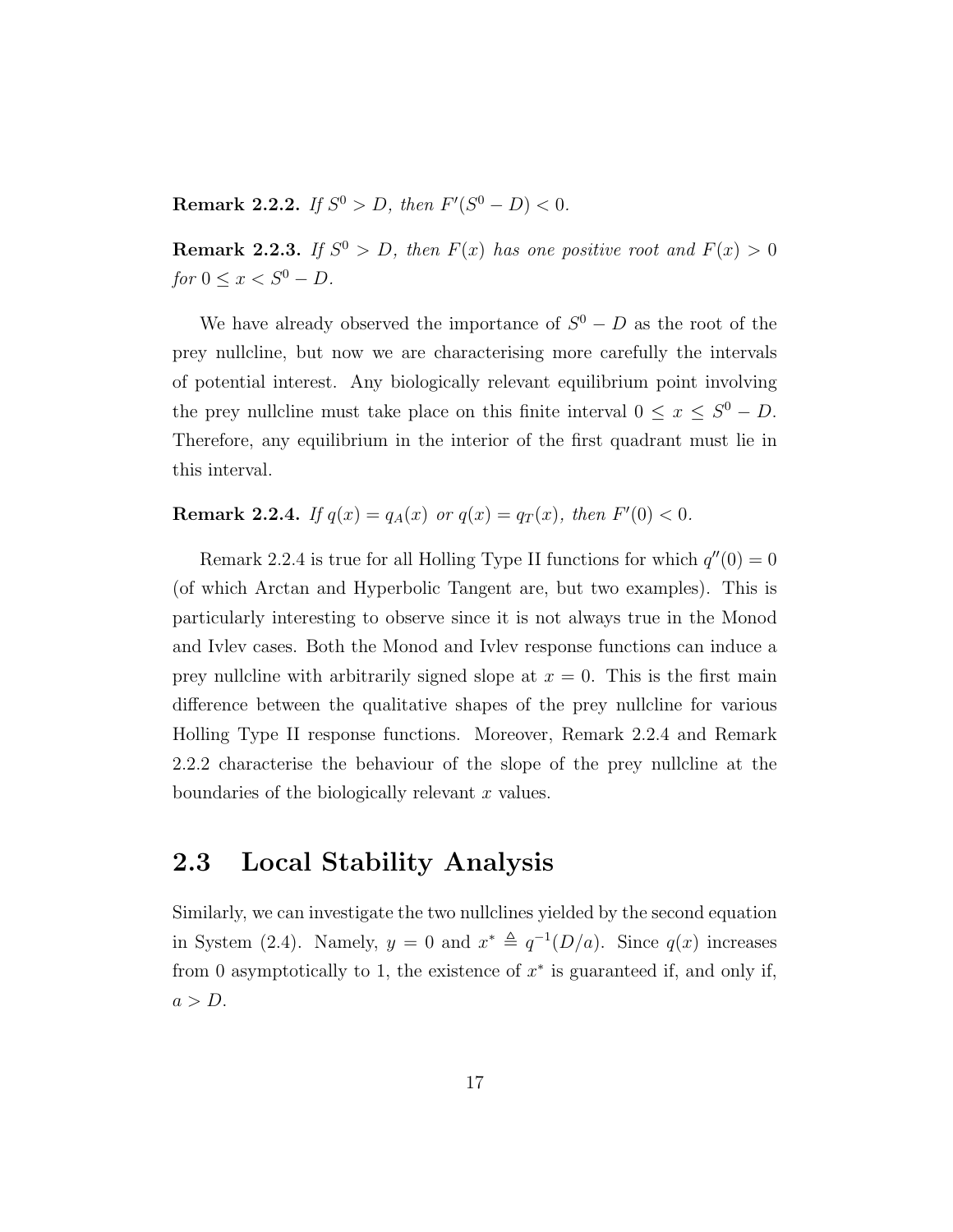Thus System (2.4) has at most three biologically relevant equilibrium points:

$$
E_{ME} = (0,0), \quad E_I = (x^*, F(x^*)), \quad E_E = (S^0 - D, 0)
$$

(where  $E_{ME}$  is mutual extinction of both the predator and prey,  $E_I$  is an interior equilibrium corresponding to coexistence of the predator and prey, and  $E<sub>E</sub>$  is the extinction of the predator).

Linearising System (2.4) about each equilibrium point yields the following Jacobian matrices:

$$
J_{ME} = \begin{bmatrix} F(0)(aq'(0) + 1) & 0 \ 0 & -D \end{bmatrix}
$$
  
\n
$$
J_I = \begin{bmatrix} F'(x^*)(D + x^*) & -(D + x^*) \ aF(x^*)q'(x^*) & 0 \end{bmatrix}
$$
  
\n
$$
J_E = \begin{bmatrix} F'(K)(a q(K) + K) & -(a q(K) + K) \ 0 & a q(K) - D \end{bmatrix}
$$

with eigenvalues that determine the local stability of each equilibrium point.

All these eigenvalues depend on the parameters  $S^0$ ,  $a, D$ . We will consider all of the possible cases.

If  $S^0 < D$  then, as seen in Remark 2.2.1, this implies  $F(x) < 0$  for all  $x > 0$ . In this case the only equilibrium point in the first quadrant is  $E_{ME}$ . Since  $J_{ME}$  is diagonal, and  $F(0) < 0$  for  $S^0 < D$ , we see that  $E_{ME}$  is locally stable for  $S^0 < D$ . From standard phase plane analysis it follows that  $E_{ME}$ is globally asymptotically stable for System (1.2).

If  $S^0 > D$  we consider three sub-cases. Suppose  $a \leq D$ . Then the equilibrium point  $E_I$  does not exist and the only equilibrium points in the first quadrant are  $E_{ME}$  and  $E_E$ . In this case  $J_{ME}$  has two real eigenvalues of opposite sign and hence,  $E_{ME}$  is an unstable (saddle) equilibrium. The matrix  $J_E$  is upper-triangular and hence, its eigenvalues lie on the main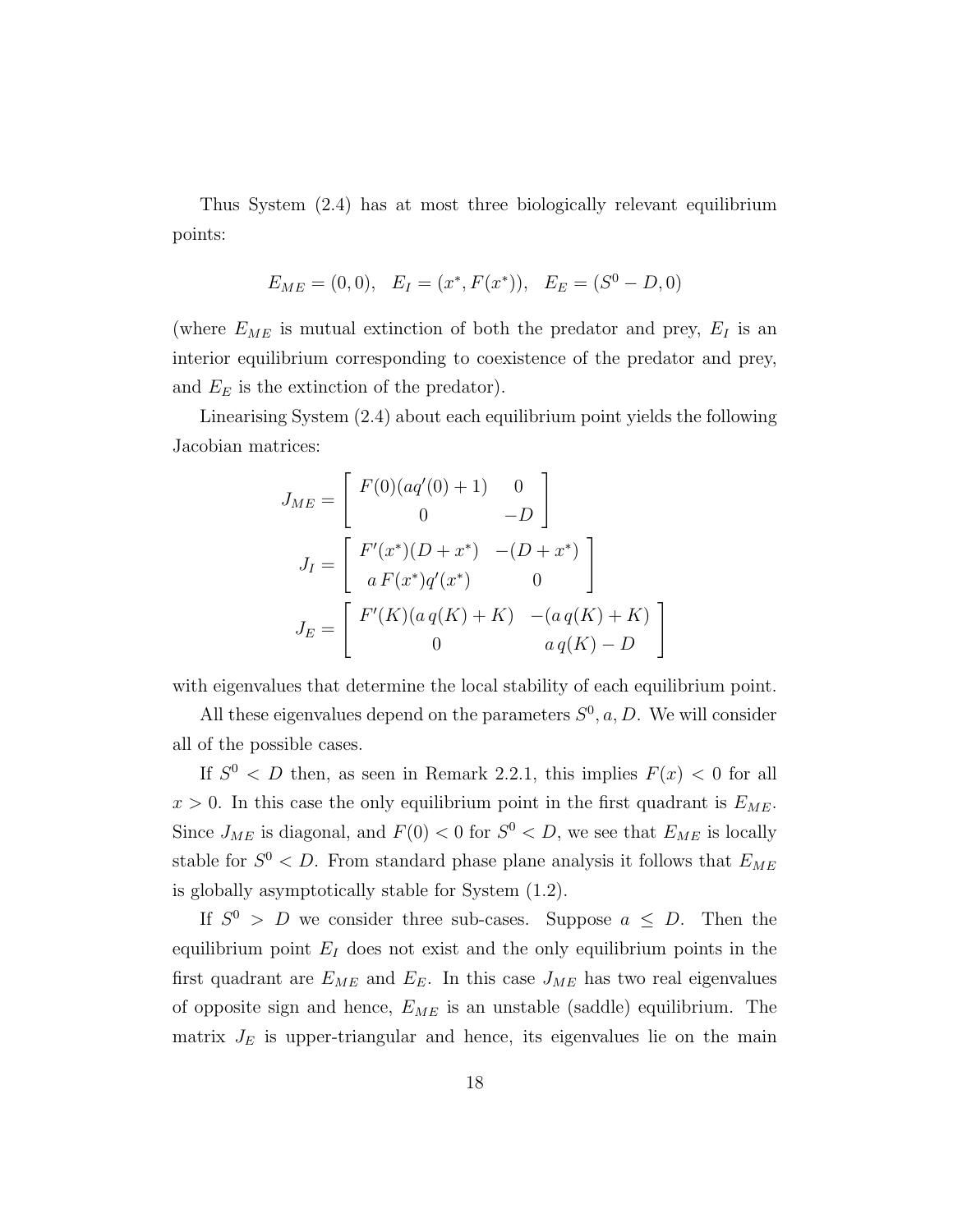diagonal. Now  $a \leq D$  implies that  $a q(x) < D$  and hence,  $J_E$  has two negative eigenvalues. Thus  $E<sub>E</sub>$  is a local asymptotically stable equilibrium point. Again from standard phase plane analysis it follows that  $E_{ME}$  is globally asymptotically stable for System (1.2).

Assume  $S^0 > D$ ,  $a > D$ , and  $x^* > K$ . Again we see that  $E_I$  does not exist in the first quadrant. As in the previous case, one can see that  $J_{ME}$  has two eigenvalues of opposite sign and  $J<sub>E</sub>$  has two negative eigenvalues (since  $K < x^*$  and  $q'(x) > 0$  for positive x implies that  $a q(K) < a q(x^*) = D$ . Hence, in this case as well we observe that  $E_{ME}$  is unstable (saddle) and  $E_E$ is locally asymptotically stable.

Lastly, assume  $S^0 > D$ ,  $a > D$ , and  $0 < x^* < K$ . Now all three equilibria exist in the first quadrant. As in the previous cases with  $S^0 > D$ , we observe that  $J_{ME}$  has two eigenvalues of opposite sign, hence,  $E_{ME}$  is an unstable (saddle) equilibrium point. Since  $x^* < K$  and  $q'(x) > 0$  for positive x, we have that  $a q(K) > D$ . Hence,  $J_E$  also has two eigenvalues of opposite sign. Therefore,  $E_E$  is an unstable (saddle) equilibrium point as well. The coexistence equilibrium point proves more interesting.  $J_I$  has eigenvalues

$$
\lambda_{I_{+,-}} = \frac{(D+x^*)}{2} \left( F'(x^*) \pm \sqrt{F'(x^*)^2 - \frac{4aF(x^*)q'(x^*)}{D+x^*}} \right). \tag{2.6}
$$

Note that  $(D + x^*) > 0$  and  $4aF(x^*)q'(x^*) > 0$ , since  $x^* < K$  and  $S^0 > D$ . Hence,  $F'(x^*)^2 - (4aF(x^*)q'(x^*))/\frac{D+x^*}{S} < F'(x^*)^2$ . Therefore, the sign of the real part of either eigenvalue depends entirely on the sign of  $F'(x^*)$ . If  $F'(x^*)$  < 0, then both eigenvalues have negative real part and  $E_I$  is a local asymptotically stable equilibrium point. If  $F'(x^*) > 0$ , then both eigenvalues have positive real part and  $E_I$  is an unstable equilibrium point.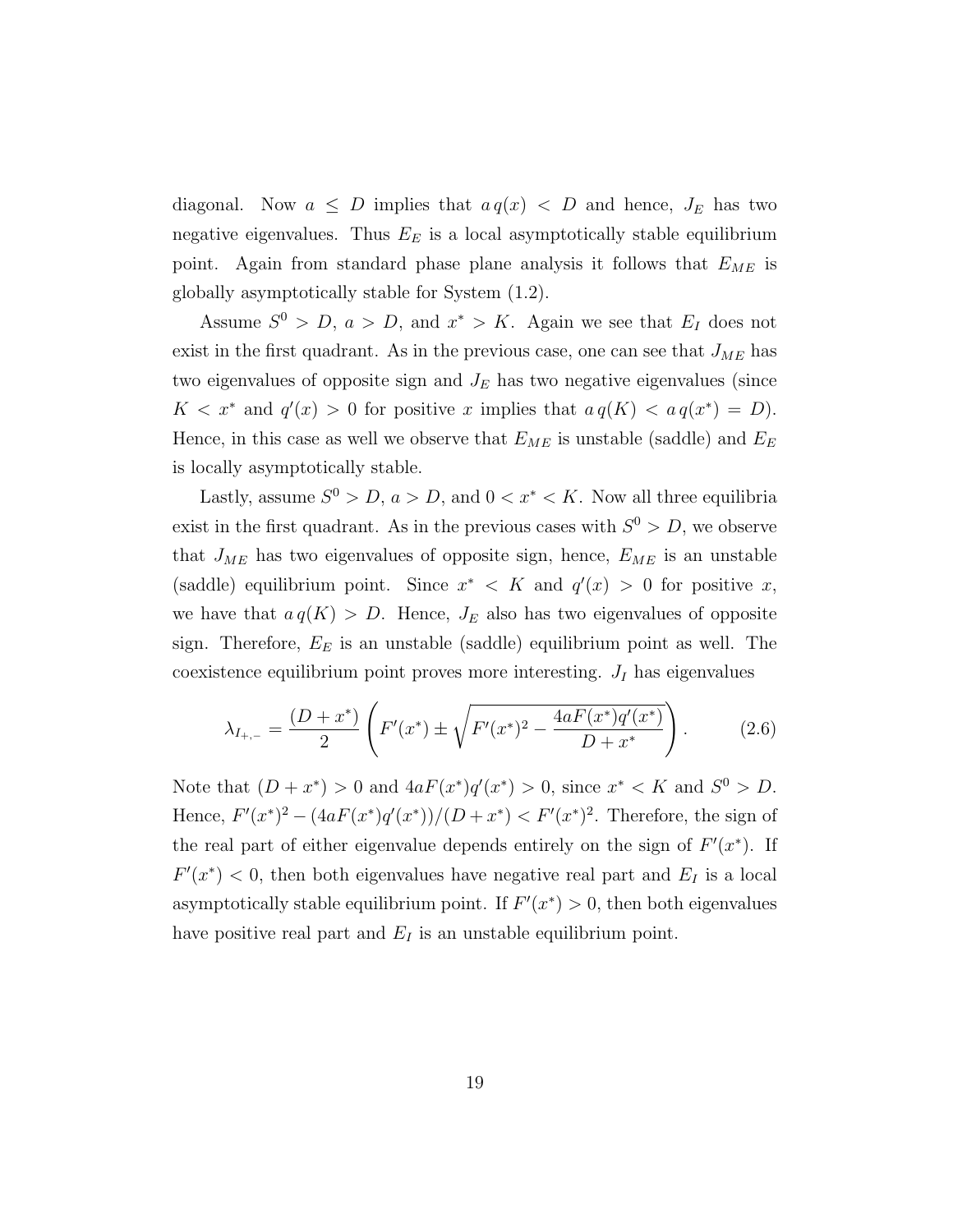### Chapter 3

## Nullcline Analysis

In Chapter 2 we investigated the shape of the prey nullcline and determined the local stability of each equilibrium point. We observed that the stability of the interior equilibrium point depends on the slope of the prey nullcline at that point. In this chapter we will investigate the response function in more detail providing a condition for the exact number of extrema a response function can elicit in the prey nullcline (Section 3.1), we will characterise the number of inflection points in the prey nullcline (Section 3.2), and finally we will demonstrate how the locations of these extrema depend upon the bifurcation parameter  $S^0$  (Section 3.3). By the end of this chapter the plot in Figure 2.2 will be justified as demonstrating all the qualitative shapes of the nullclines for Monod, Ivlev, Arctan, and Hyperbolic Tangent predator response functions.

Throughout this chapter, unless explicitly stated otherwise, it is assumed that  $a > D$ ,  $S^0 > D$ , and  $x^* < K$ . In other words, it is assumed that the interior equilibrium exists in the first quadrant.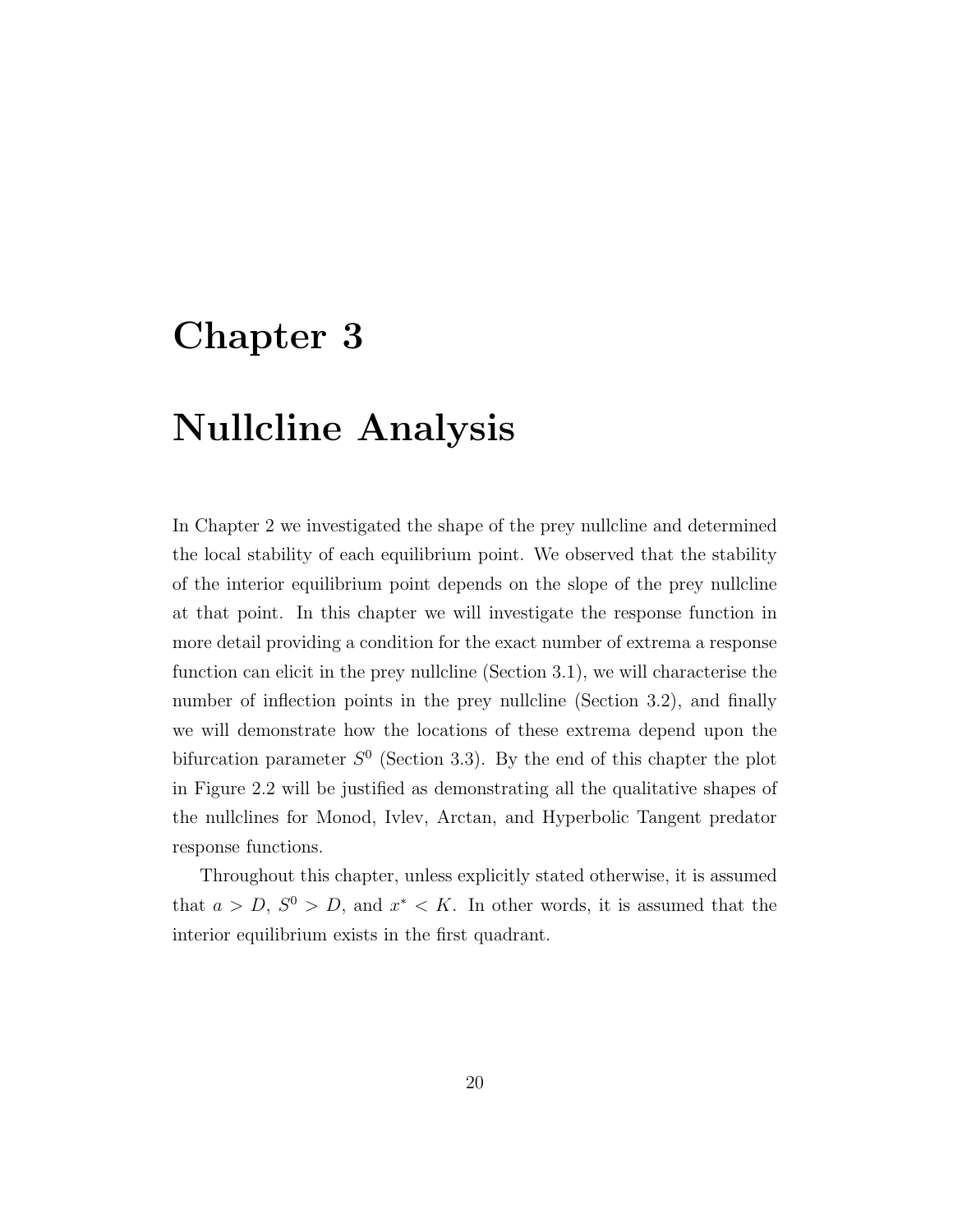#### 3.1 Response Function Stratification

In this Section we will establish conditions that determine the number of local extrema the prey nullcline can have in System (2.4) for various response functions.

Figure 3.1 depicts contour plots of the derivative of the prey nullcline in System (2.4) with the Arctan response function. One of the key realisations from Figure 3.1 is the recognition that varying  $\alpha$  does not fundamentally change the shape of the plot. In fact,  $K = S^0 - D$  is the only parameter that seems to influence the qualitative shape of the contour plot.

In Figure 3.1 the number of times the black curve crosses any horizontal line  $K = \tilde{K}$  represents the number of positive zeros of  $F'(x; \tilde{K})$ . Similar to (2.5), we now derive an expression  $\hat{K}(x)$  such that  $F'(x; \hat{K}(x)) = 0$ .

$$
F'(x; K) = \frac{aK (q(x) - xq'(x)) + ax^2q'(x) - 2axq(x) - x^2}{(x + aq(x))^2}
$$

The above equation demonstrates that  $F'(x; K)$  is linear in K, so we can solve  $F'(x; \hat{K}) = 0$  for  $\hat{K}$  to obtain the expression

$$
\hat{K}(x) \triangleq \frac{x(2aq(x) - axq'(x) + x)}{a(q(x) - xq'(x))}.
$$

In Figure 3.1,  $\hat{K}(x)$  describes the solid black curve. We are concerned with the fundamental shape of  $\hat{K}(x)$ , in particular we are concerned with the maximum number of times any horizontal line can cross the curve for any particular choice of response-function  $q(x)$ ; this represents the maximum number of local extrema in the prey nullcline. To this end, we investigate the first derivative of  $K(x)$  for the purpose of finding its critical points.

$$
\hat{K}'(x) = \frac{(x^2 q''(x) + 2(q(x) - xq'(x))) (aq(x) + x)}{a (q(x) - xq'(x))^2}
$$
(3.1)

Since we only are concerned with the positive critical points of  $\hat{K}(x)$  we can ignore the positive denominator and the positive factor  $(aq(x) + x)$  in the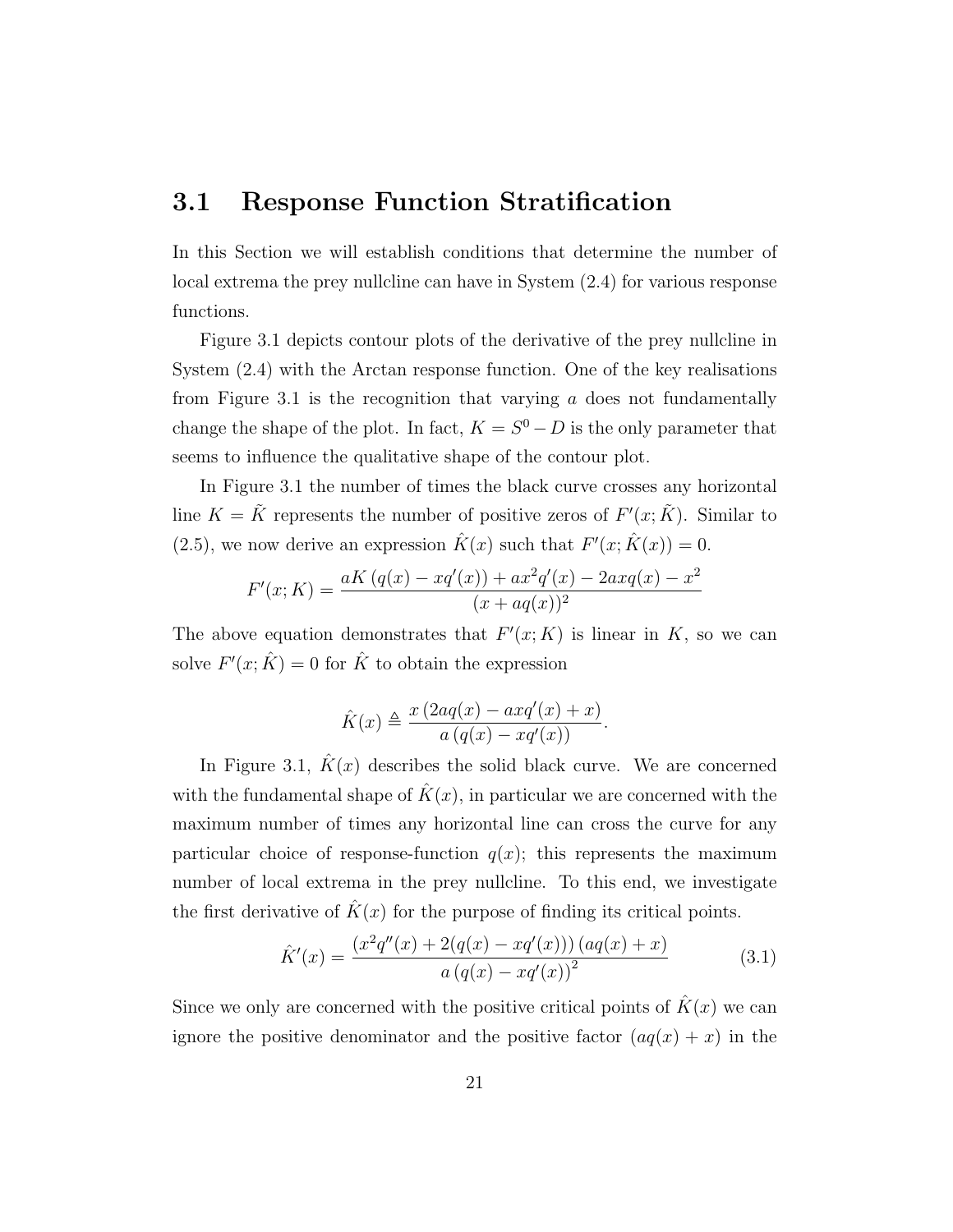

Figure 3.1: Contour plots of  $F'(x; K)$  for the Arctan response function under various values of a with  $0 \le x \le 10$  and  $x < K \le 10$ . The black curve represents  $F'(x; K) = 0$  (i.e. the function  $\hat{K}(x)$ ), the light grey region represents negative  $F'(x; K)$ , and the dark grey region represents positive  $F'(x; K)$ .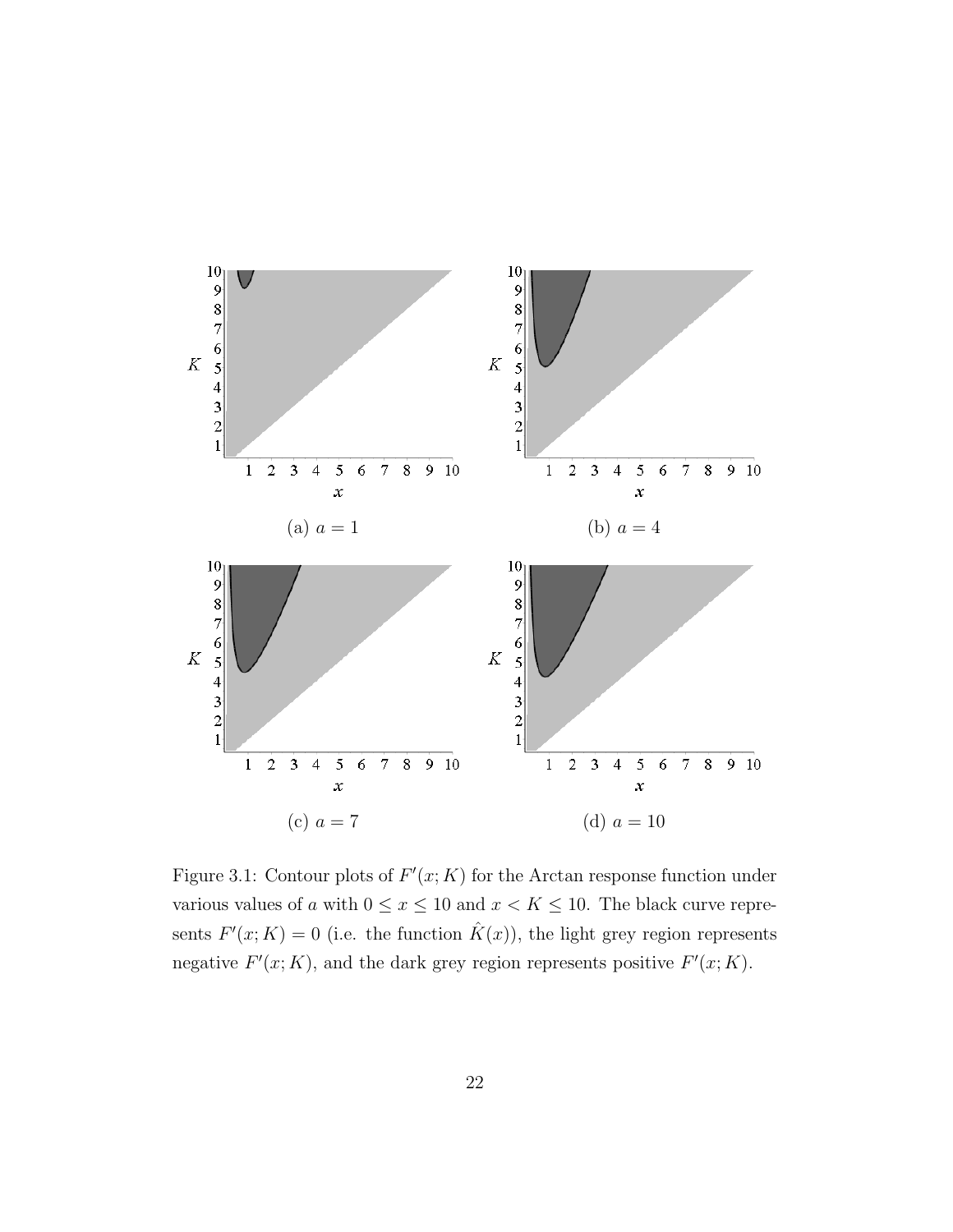numerator of equation  $(3.1)$ .

$$
H(x) \triangleq x^{2}q''(x) + 2(q(x) - xq'(x))
$$
\n(3.2)

In effect, we have derived that  $\hat{K}(x)$  has a positive critical point if, and only if,  $H(x)$  has a positive root. This motivates the following theorem.

**Theorem 3.1.1.** Consider the prey nullcline  $F(x; K)$  obtained using some particular Holling Type II predator response function  $q(x)$ . If  $H(x)$  has k positive roots, then  $F(x)$  has at most  $k+1$  positive local extrema.

*Proof.* By definition of  $H(x)$ ,  $\hat{K}(x)$  has as many positive critical points as  $H(x)$  has roots. Furthermore, by definition of  $\hat{K}(x)$ , every time  $\hat{K}(x)$  crosses a horizontal line  $K = \tilde{K}$  the function  $F'(x; \tilde{K})$  has a zero.

It follows from the mean value theorem and mathematical induction that if there exists  $(k + 1)$  numbers  $(x_1, \ldots, x_{k+1})$  such that  $\hat{K}(x_i) = \tilde{K}$  for all  $1 \leq i \leq (k+1)$ , then there must be at least k critical points of  $\hat{K}(x)$  between  $x_1$  and  $x_{k+1}$ . The statement of the theorem follows.  $\Box$ 

This theorem easily lends itself to determining the qualitative shape of the prey nullcline under various predator-response functions. For instance, consider the following example.

**Corollary 3.1.1.** The prey nullcline  $(2.3)$  with Arctan predator response function has at most two local extrema.

*Proof.* Consider expression  $H(x)$  (from (3.2)) parameterised by  $q(x) = q_A(x)$ . Now  $H'(x) = x^2 q'''(x)$ , hence

$$
H''(x) = 2xq'''(x) + x^2q^{(iv)}(x)
$$
  

$$
H'''(x) = 2q'''(x) + 4xq^{(iv)}(x) + x^2q^{(v)}(x).
$$

(where  $q^{(iv)}(x)$  and  $q^{(v)}(x)$  are the fourth and fifth derivatives of q, respectively).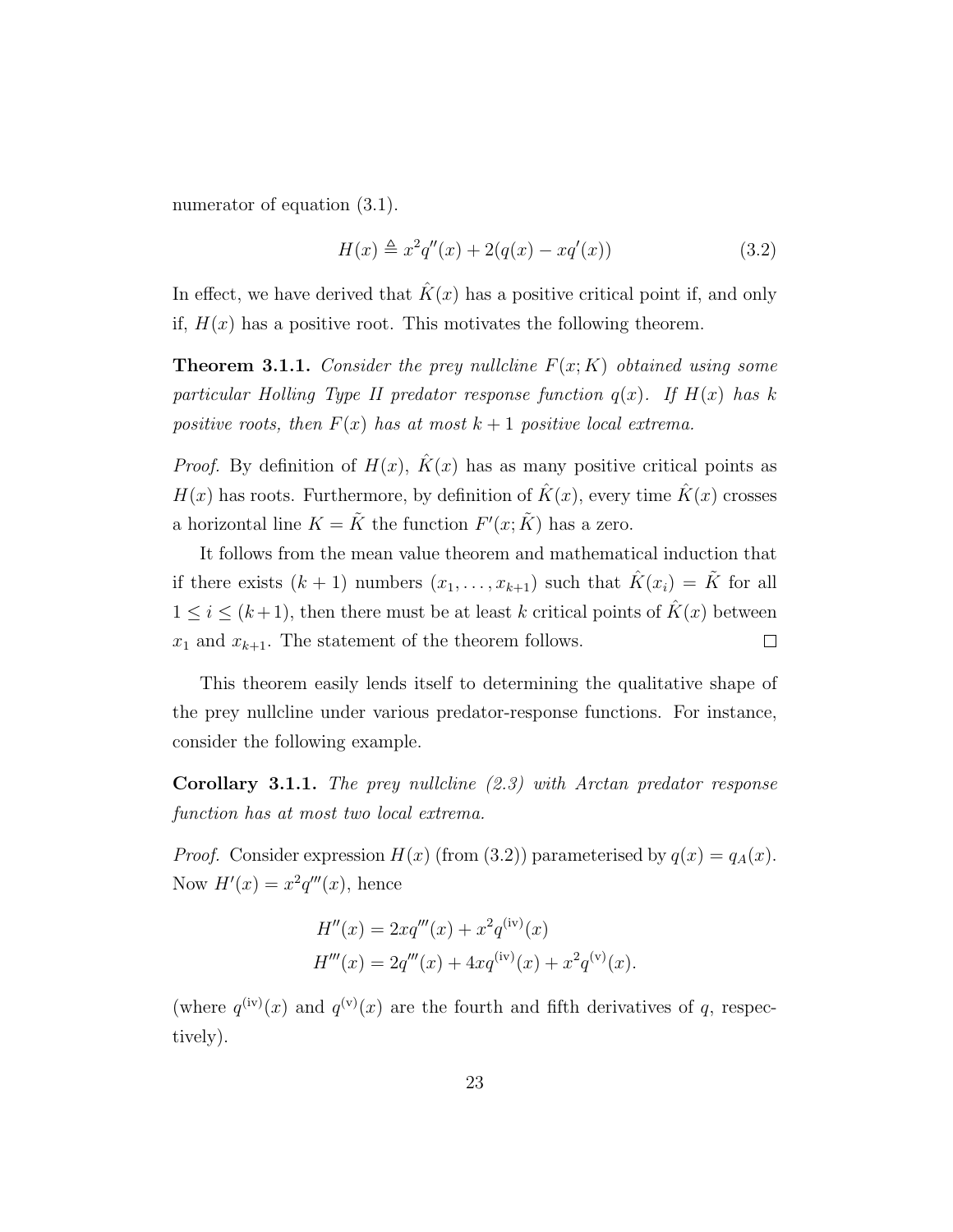Hence,  $H'(0) = H''(0) = 0$  and  $H'''(0) = 2q'''(0) = -\frac{8}{\pi}$  $\frac{8}{\pi}$ . Hence, H initially decreases. Now  $H(1) = \frac{\pi - 3}{\pi} > 0$ . Furthermore,

$$
H'(x) = \frac{4x^2}{\pi} \left( \frac{3x^2 - 1}{(x^2 + 1)^3} \right)
$$

which has a unique positive root at  $x = \frac{1}{\sqrt{2}}$  $\frac{1}{3}$ . Hence,  $H(x)$  has exactly one positive root, so by Theorem 3.1.1, the corollary follows.  $\Box$ 

Similar proofs can show that the prey nullcline with  $q = q_H$  has at most two local extrema. Similarly, when considering  $q = q_M$  or  $q = q_A$ , the prey nullcline has at most one local extremum. The proofs of these corollaries are left until Appendix B, though they follow the same structure as Corollary 3.1.1.

**Corollary 3.1.2.** The prey nullcline  $(2.3)$  with Hyperbolic Tangent response function has at most two local extrema.

**Corollary 3.1.3.** The prey nullcline  $(2.3)$  with Monod response function has at most one local extremum.

**Corollary 3.1.4.** The prey nullcline  $(2.3)$  with Ivlev response function has at most one local extremum.

The important power of Theorem 3.1.1 is that the expression  $H(x)$  is entirely parameter-free. So while for any particular function  $q(x)$  it may be difficult to analytically count the number of roots of  $H(x)$ , in practice it is easy to just plot  $H(x)$  and count the number of roots. Moreover, since the prey nullcline  $F(x; K)$  is only non-negative for  $0 \le x \le K$ , one needs only to plot  $H(x)$  over the finite domain  $0 \le x \le K$ .

Furthermore, this result dictates that the possible shapes of the prey nullcline for System (2.4) are entirely limited by the response function and not any of the parameters of the system. Those parameters merely transition the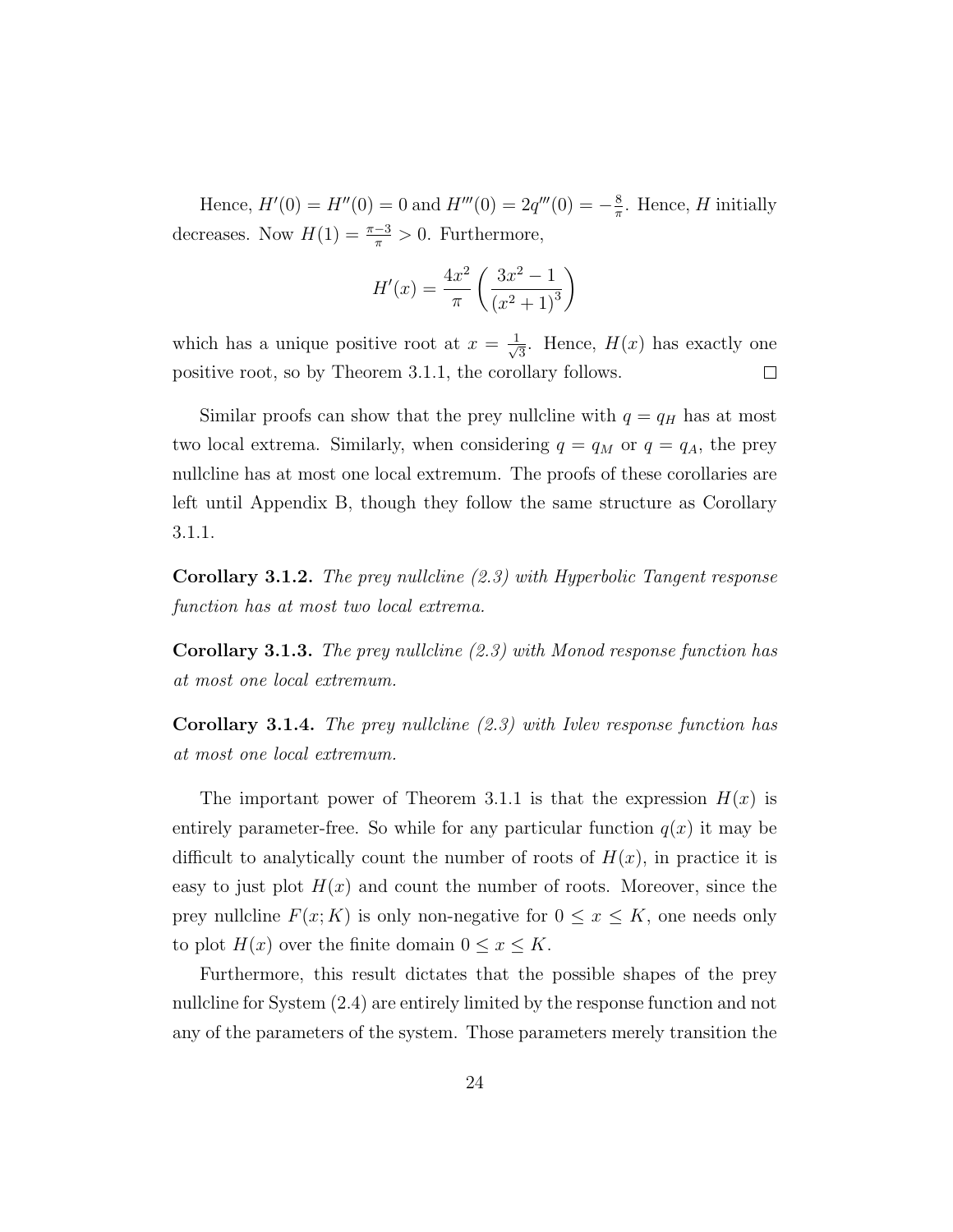prey nullcline through the possible number of local extrema, as determined by Theorem 3.1.1, but it is truly the choice of response function that dictates the possible forms the prey nullcline can take given certain parameter conditions.

### 3.2 Number of Inflection Points of the Prey Nullcline

The following lemma and theorem demonstrate that, for any particular response function, to determine the number of inflection points of the prey nullcline one must count the roots of the following, parameter free condition:

$$
\eta(x) \triangleq x(q(x) - xq'(x))q'''(x) + \frac{3}{2}q''(x)(2(q(x) - xq'(x)) + x^2q''(x)).
$$

**Lemma 3.2.1.** If  $\eta(x)$  has no roots, then  $F(x)$  has at most one inflection point.

Proof. To investigate the inflection points, we consider the second derivative of the prey nullcline

$$
F''(x) = a \frac{2(q(x) - xq'(x))(aq(x) + S^0 - D + a(S^0 - D - x)q'(x))}{(a q(x) + x)^3}
$$

$$
- a \frac{x(aq(x) + x)(S^0 - D - x)q''(x)}{(q(x) + x)^3}
$$

which is linear in  $S^0$ . Hence, the equation  $F''(x) = 0$  can be easily solved to produce a function  $\tilde{S}^0(x)$  such that  $F''(x; \tilde{S}^0(x)) = 0$  for all x.

In a contour plot of  $F''(x; S^0)$  with  $S^0$  on the vertical axis and x on the horizontal axis,  $\tilde{S}^0(x)$  describes the null-contour. If  $\tilde{S}^0(x)$  is always increasing (respectively, decreasing) then for any particular  $S^0$  value there is at most one x value for which  $F''(x; S^0) = 0$ . Furthermore,

$$
\frac{\mathrm{d}}{\mathrm{d}x}\tilde{S}^0(x) = \frac{2(x + aq(x))^2 \eta(x)}{(x(x + aq(x))q''(x) + 2(q(x) - xq'(x))(1 + aq'(x)))^2}.
$$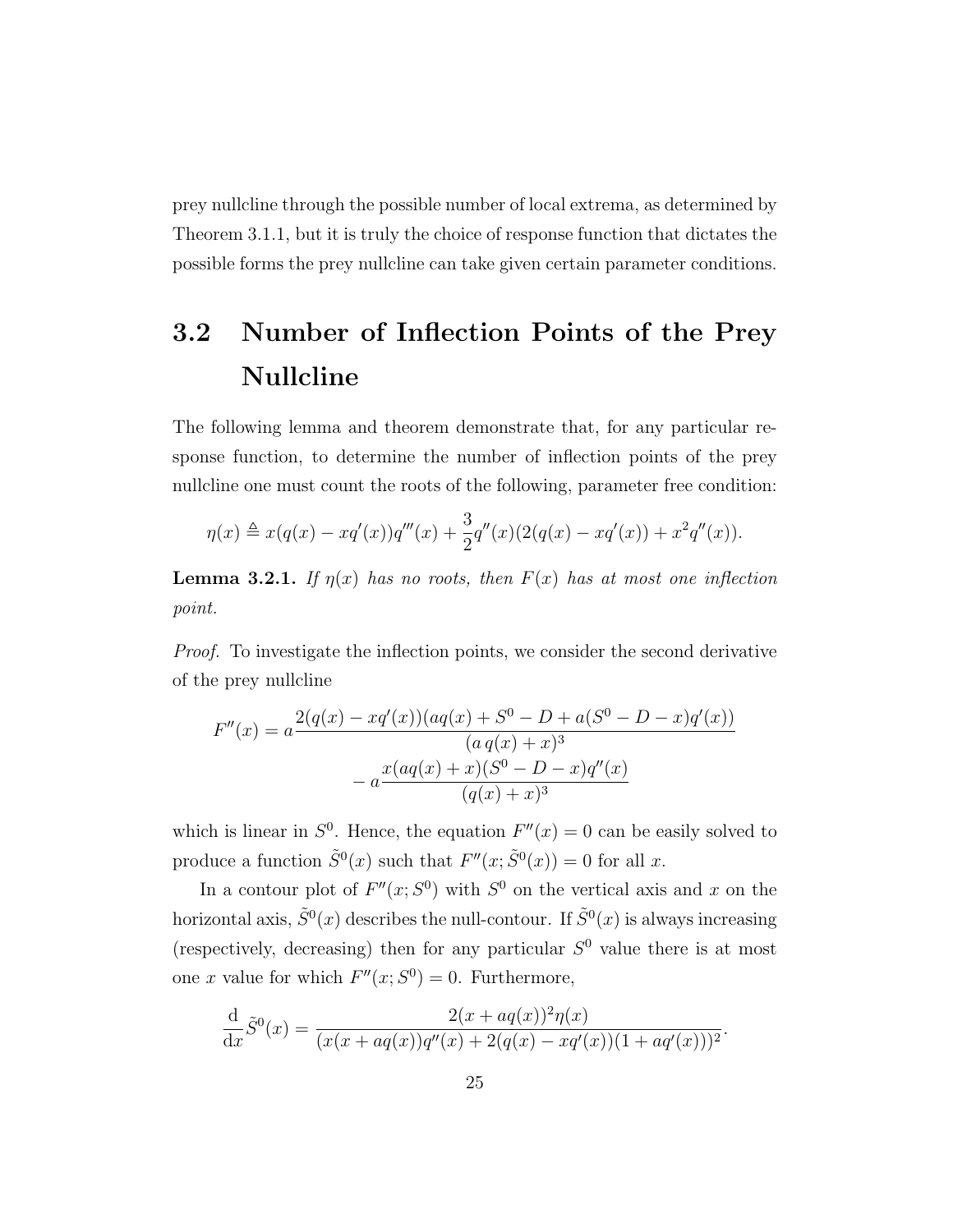Therefore,  $\frac{d}{dx}\tilde{S}^0(x) = 0$  for  $x > 0$  if, and only if,  $\eta(x) = 0$  and the statement of the Lemma follows.  $\Box$ 

#### Theorem 3.2.1.

- i.  $F(x)$  parameterised by  $q(x) = q_I(x)$  has at most one inflection point
- ii.  $F(x)$  parameterised by  $q(x) = q_A(x)$  has at most one inflection point

iii.  $F(x)$  parameterised by  $q(x) = q_H(x)$  has at most one inflection point

*Proof. ii.* In the case of  $q(x) = q_A(x)$ ,

$$
\eta(x) = \frac{8x}{\pi^2 (x^2 + 1)^4} p(x)
$$
 with  $p(x) \triangleq 3x^3 - 4x^2 \arctan(x) - 4 \arctan(x) + 4x$ .

For positive x the function  $\eta(x) = 0$  if, and only if,  $p(x) = 0$  for some  $x > 0$ . Firstly,  $p(0) = 0$  and  $p'(x) = x(9x - 8 \arctan(x))$ . Since  $arctan(x)$  is sublinear (i.e.  $arctan(x) < x$  for all  $x > 0$ ),  $p'(x) > 0$ . Hence,  $p(x) > 0$  for all  $x > 0$  so, by Lemma 3.2.1, the theorem follows.

The proofs for the other two cases are similar and have been left until Appendix C.  $\Box$ 

For the response function  $q_M(x)$  the prey nullcline has a different shape. In particular, when parameterised by  $q(x) = q_M(x)$ ,

$$
F''(x) = -2a \frac{a - D + S^0 + 1}{(a + 1 + x)^3} < 0
$$

and hence, the prey nullcline has no inflection points and is concave down for all positive  $x$ .

### 3.3 Dependence of the Extrema Location on Parameters

It will be useful to understand how the qualitative shape of the prey nullcline changes as  $S^0$  changes. In this section we determine the direction the local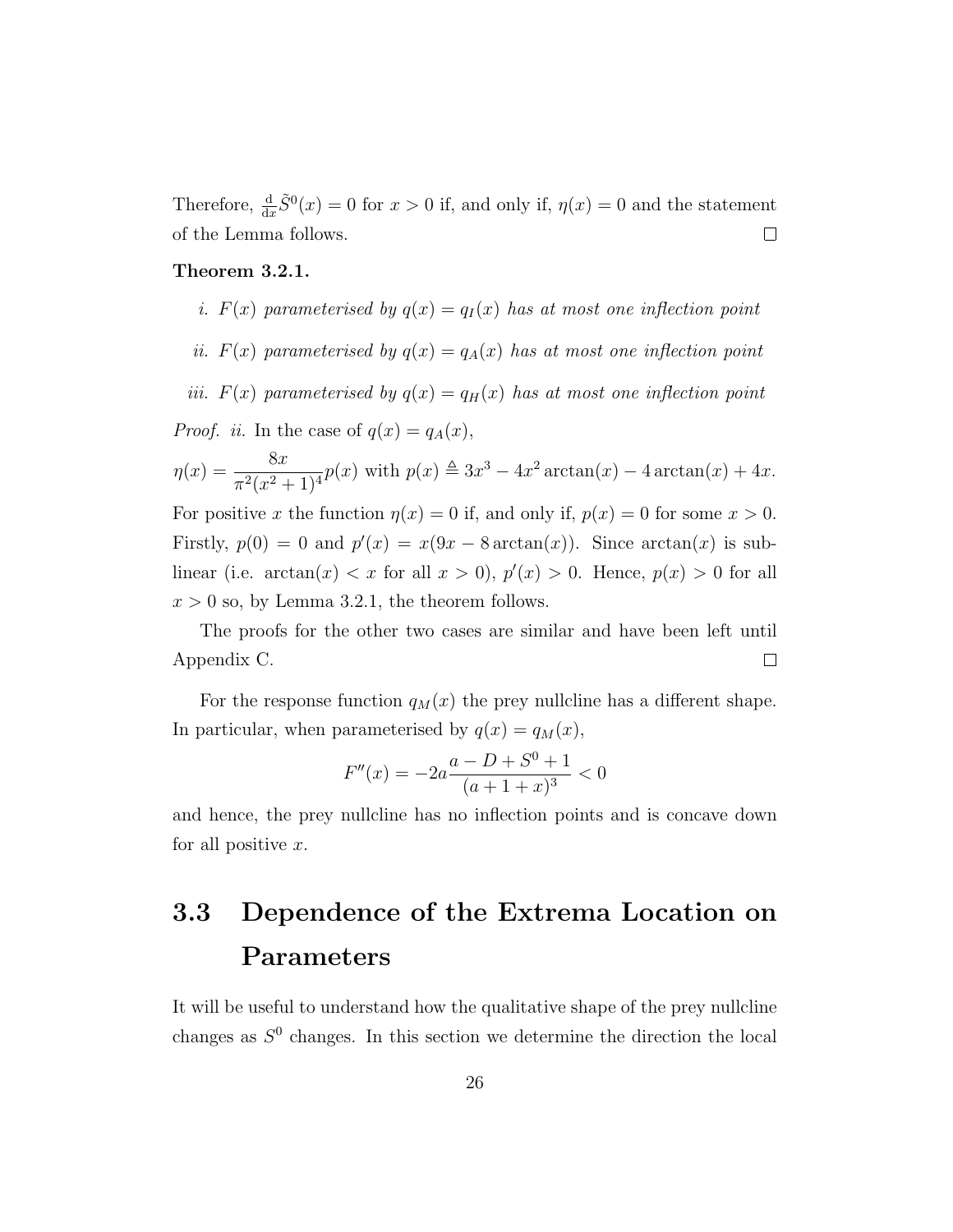extrema drift as  $S^0$  increases. This drift is illustrated in Figure 3.2.

**Theorem 3.3.1.** The pair  $(x_M, F(x_M))$  corresponding to a local maximum of  $F(x; S^0)$  moves up and to the right as  $S^0$  increases. The pair  $(x_m, F(x_m))$ corresponding to a local minimum of  $F(x; S^0)$  moves up and to the left as  $S^0$ increases.

*Proof.* First let  $x_M$  and  $x_m$  be the locations of the local maximum and minimum of the prey nullcline (if they exist). Now,

$$
\partial_{S^0} F(x; S^0) = \frac{x}{x + aq(x)}
$$

which is positive for all positive  $x$ . Furthermore,

$$
\partial_{x,S^0}^2 F(x;S^0) \triangleq \partial_x (\partial_{S^0} F(x)) = \partial_x \left( \frac{x}{x + aq(x)} \right) = a \frac{q(x) - xq'(x)}{(x + aq(x))^2}
$$

which, by Lemma 1.4.1, is also positive for all positive  $x$ .

Therefore,  $F'(x; S^0)$  is an increasing function of  $S^0$ . In a neighbourhood of  $x_M$ ,  $F(x; S^0)$  is concave down and  $F'(x_M; S^0) = 0$ . Hence, if  $S^0$  is slightly increased then  $F'(x_M; S^0) > 0$  and, since  $F(x; S^0)$  is concave down, the new maximum is slightly larger than  $x_M$ . Therefore, a local maximum (if one exists) moves to the right. Similarly, a local minimum (if one exists) moves to the left.

Also, F is an increasing function of  $S^0$  for each fixed  $x > 0$ . Hence, the value of  $F(x; S^0)$  at a local maximum (if one exists) moves up as  $S^0$ increases. Let  $\epsilon > 0$  and let  $x_1$  and  $x_2$  be the local minima of  $F(x; S^0)$  and  $F(x; S^{0} + \epsilon)$  respectively. Then  $F(x_1; S^{0}) < F(x_2; S^{0})$ , since  $x_1$  is the local minimum of  $F(x; S^{0})$ . Moreover,  $F(x_{2}; S^{0}) < F(x_{2}; S^{0} + \epsilon)$ , since  $\partial_{S^{0}} F > 0$ . Hence,  $F(x_1; S^0) < F(x_2; S^0 + \epsilon)$ . Therefore, the local minimum moves up as  $S^0$  increases.  $\Box$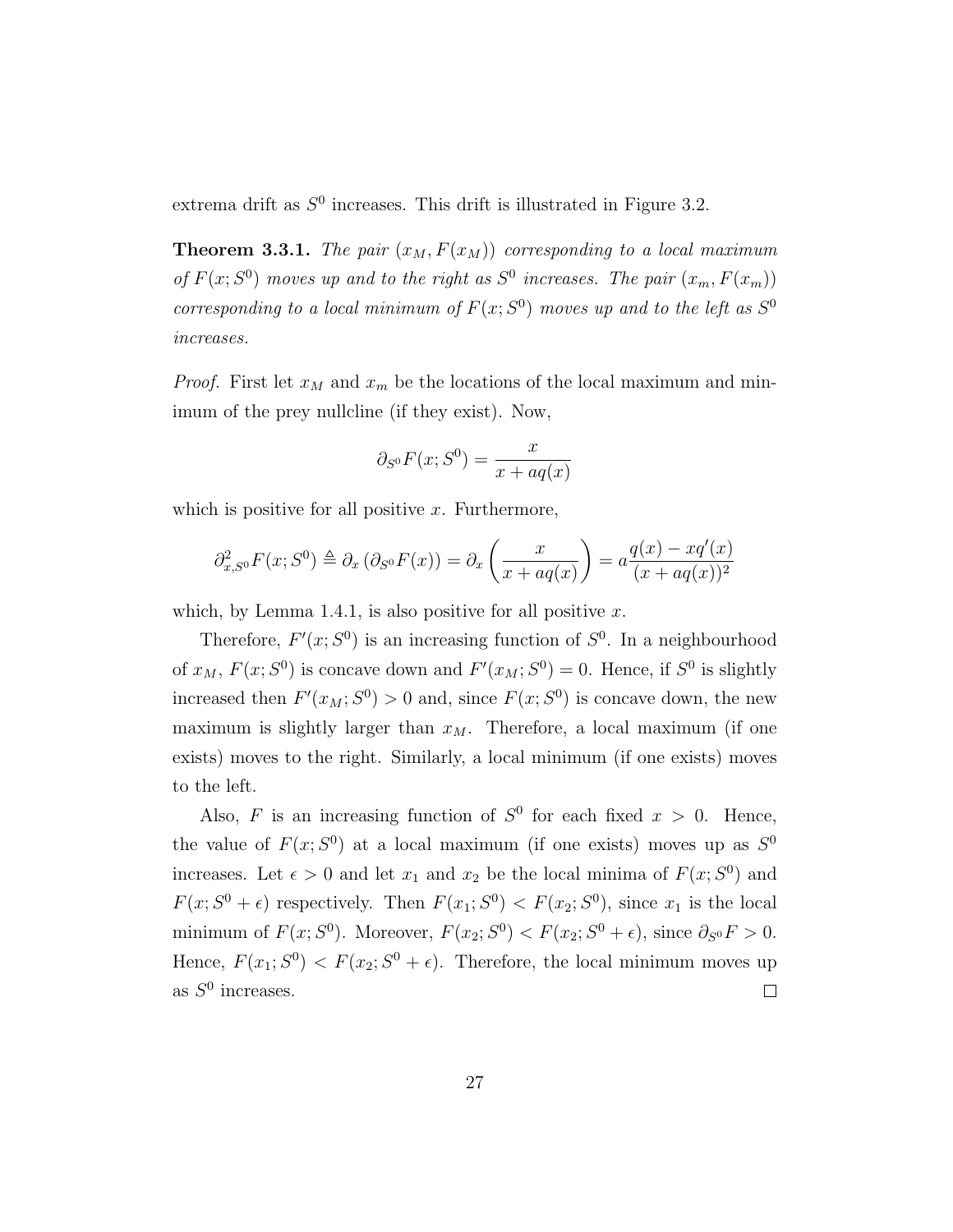

Figure 3.2: Figure illustrating the movement of the extrema as the parameter  $S^0$  is increased. The figure was created by taking  $q(x) = q_H(x)$ . In each plot  $(a, D) = (2, 1)$  and  $S^0$  increases from 3 to 8.5. A hollow circle represents the position of the local minimum, a filled circle represents the position of the local maximum, and the diamond represents where the critical point and inflection point coincide.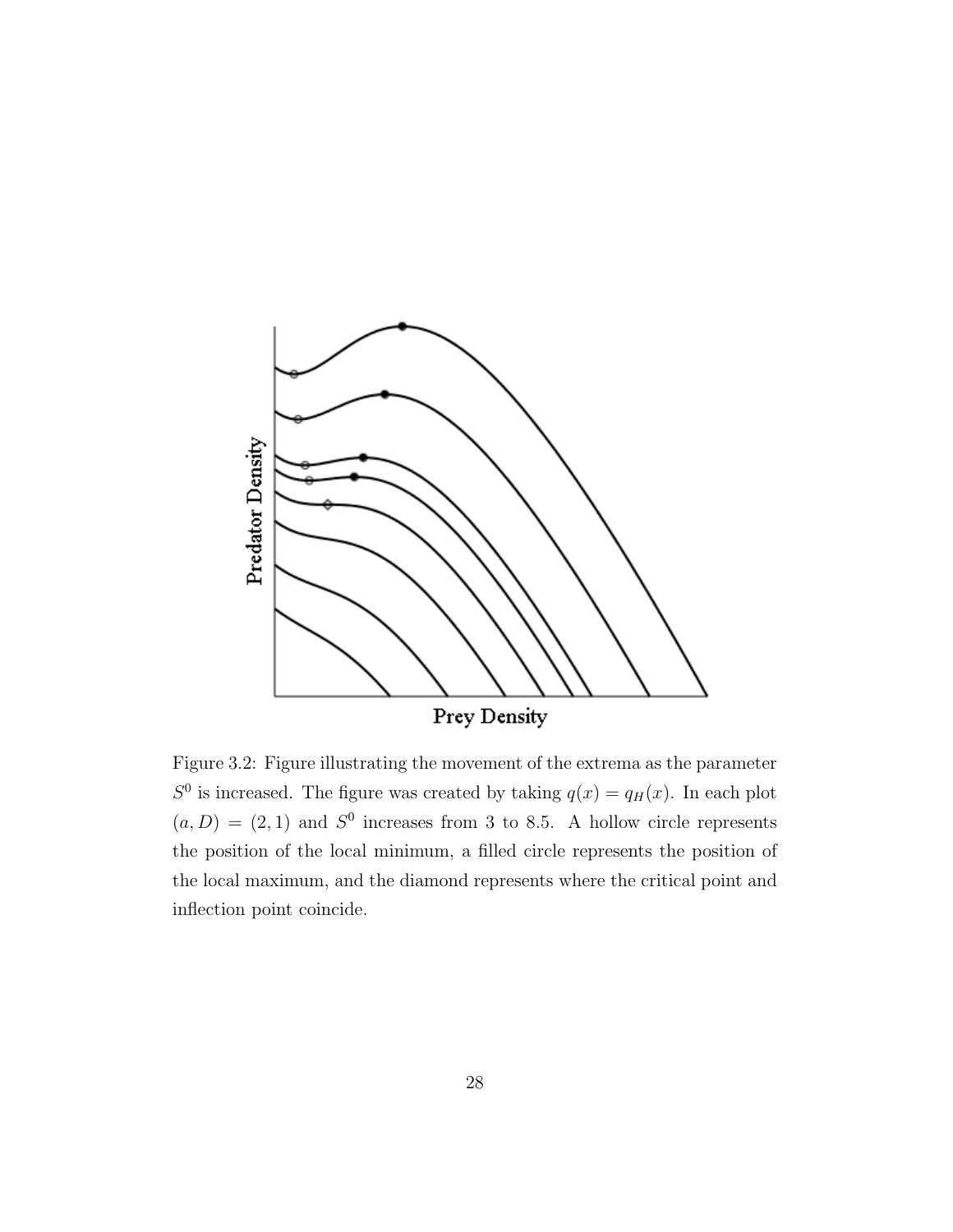#### Chapter 4

### Bifurcation Analysis

In Section 2.3 we observed the existence of three equilibria, the mutualextinction, prey extinction, and co-existence equilibria (denoted  $E_{ME}$ ,  $E_E$ , and  $E_I$  respectively).

$$
E_{ME} = (0,0),
$$
  $E_E = (S^0 - D, 0),$   $E_I = (x^*, F(x^*))$ 

We now describe the sequence of bifurcations that System (2.4) undergoes as  $S<sup>0</sup>$  is increased from 0. This process involves considering parameter ranges that are not biologically relevant. The local stability of equilibria examined in Section 2.3 was not considered for these biologically irrelevant parameter spaces. Hence, we will also need to determine the stability of the equilibria for these parameter spaces in order to fully classify the bifurcations that occur. Before we begin we first highlight the following remarks:

- If  $a \leq D$ , then  $E_I$  does not exist.
- If  $a > D$ , then  $E_I$  does exist. However,  $x^*$  may be bigger than  $S^0 D$ . If this is the case, then  $F(x^*) < 0$  and so  $E_I$  is in the interior of the first quadrant (see Remark 2.2.2 and Remark 2.2.3).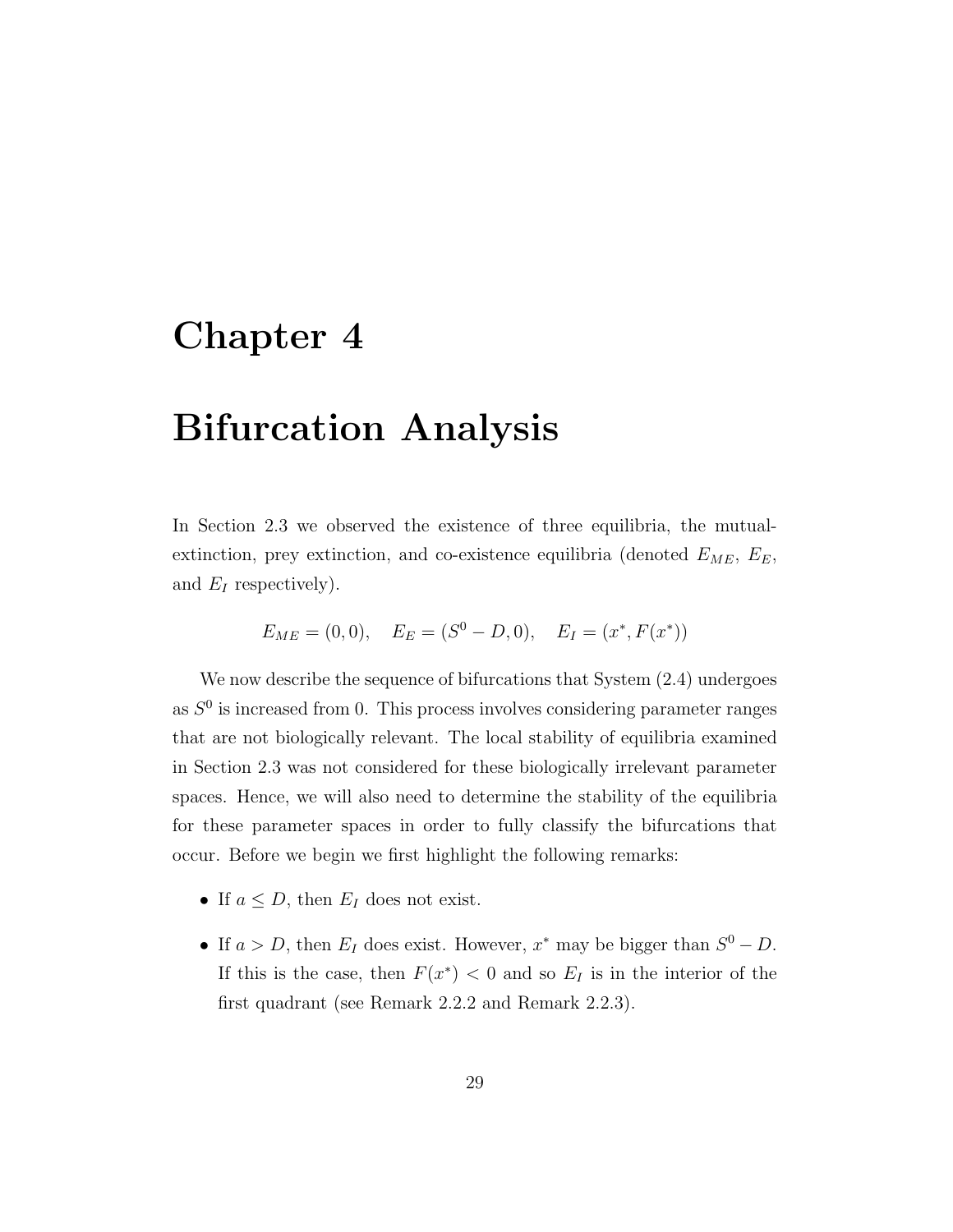• If  $a > D$ , then  $S^0$  can be taken sufficiently large so as to ensure  $S^0 - D >$ x<sup>\*</sup>. Hence, if  $a > D$ , then  $S^0$  can be taken large enough to ensure that  $E_I$  is in the interior of the first quadrant.

Figure 4.1 illustrates the following discussion in the case that  $a = 2, D = 0.5$ , and  $q = q_A$ .



Figure 4.1: One-parameter bifurcation diagram of System (2.4) where  $q = q<sub>A</sub>$ ,  $a = 2$ , and  $D = 0.5$ . Solid lines and dash-dot lines represent stable and unstable equilibria, respectively. The dotted curves and long-dash curves represent unstable and stable limit cycles, respectively. A grey colouring indicates biologically irrelevant parameter space. These portions of the plot are still included to demonstrate the interchanging of stability. An open circle, filled diamond, and asterisk represent a transcritical bifurcation, subcritical Hopf bifurcation, and saddle node bifurcation of limit cycles, respectively.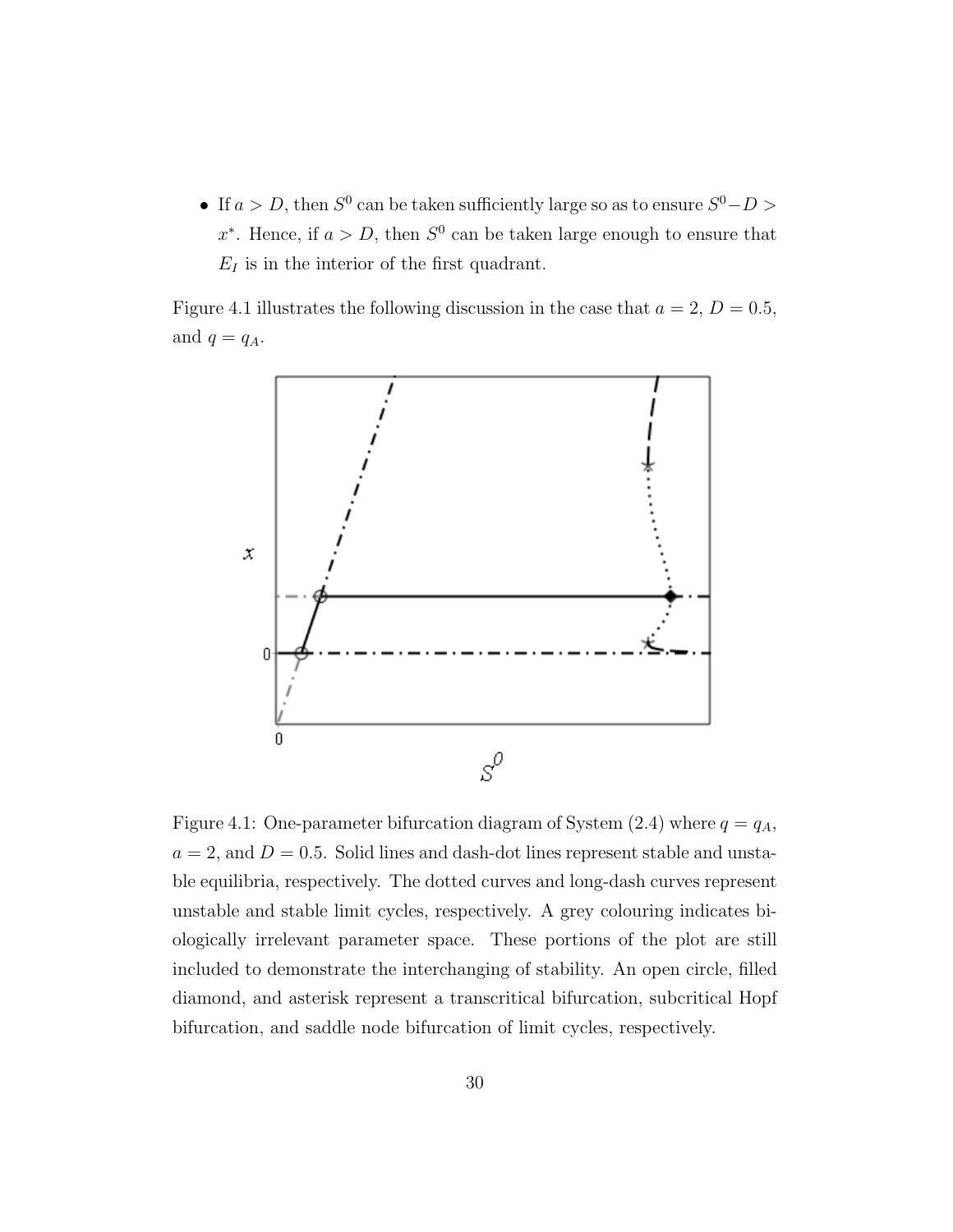Fix  $a > 0$  and  $D > 0$ . Consider varying  $S^0$ . First we demonstrate that a transcritical bifurcation occurs at  $S^0 = D$  where  $E_E$  and  $E_{ME}$  interchange stability. As this bifurcation does not involve  $E_I$ , we do not immediately concern ourselves with the relative ordering of parameters a and D. Assume  $S^0$  is initially 0, but is increased so that  $S^0 < D$  and  $|S^0 - D|$  is arbitrarily small. Hence,  $E_{ME}$  is locally stable. Moreover,  $E_E$  and  $E_I$  do not exist in the first quadrant. However,

$$
F'(K) = -\frac{K}{K + aq(K)}
$$

where K is negative, but arbitrarily close to zero. Now  $q'(0) > 0$  and q is continuous, hence,  $q(K) < 0$ . Therefore,  $F'(K) > 0$  and so  $J_E$  has two negative terms on its main diagonal.  $J_E$  is upper triangular, hence, has two negative eigenvalues. Therefore,  $E_E$  is locally asymptotically stable for  $S^0$  < D. If  $S^0$  is increased further so that  $S^0 = D$ , then evidently  $E_{ME}$ and  $E<sub>E</sub>$  temporarily coalesce. Assume  $S<sup>0</sup>$  is increased further still so that  $S^0 > D$ . Then both  $E_E$  and  $E_{ME}$  exist in the first quadrant.  $E_I$ , if it exists, is also in the first quadrant. In either case,  $x^* > S^0 - D$ , since  $S^0 - D$  is arbitrarily small, but positive. In Section 2.3 it was already demonstrated that in this case  $E_E$  is locally asymptotically stable and  $E_{ME}$  is unstable. Hence, at  $S^0 = D$  a transcritical bifurcation occurs where equilibria  $E_E$  and  $E_{ME}$  interchange stability.

Now we demonstrate that a transcritical bifurcation occurs when  $S^0 =$  $x^* + D$  where  $E_E$  and  $E_I$  interchange stability. Assume  $a > D > 0$  so as to ensure the existence of  $E_I$ . If  $S^0 - D$  is still an arbitrarily small, positive number, then  $x^* > S^0 - D$ . Consider increasing  $S^0$  so that  $S^0 - D$  is smaller than  $x^*$ , but only by an arbitrarily small amount. By Remark 2.2.2  $F'(K) < 0$ , hence, since  $x^*$  and K are arbitrarily close together and F' is continuous,  $F'(x^*) < 0$ . Moreover,  $F(x^*) < 0$ , since  $x^* > K$ . Therefore, by equation (2.6),  $J_I$  has two real eigenvalues of opposing sign. Hence,  $E_I$  is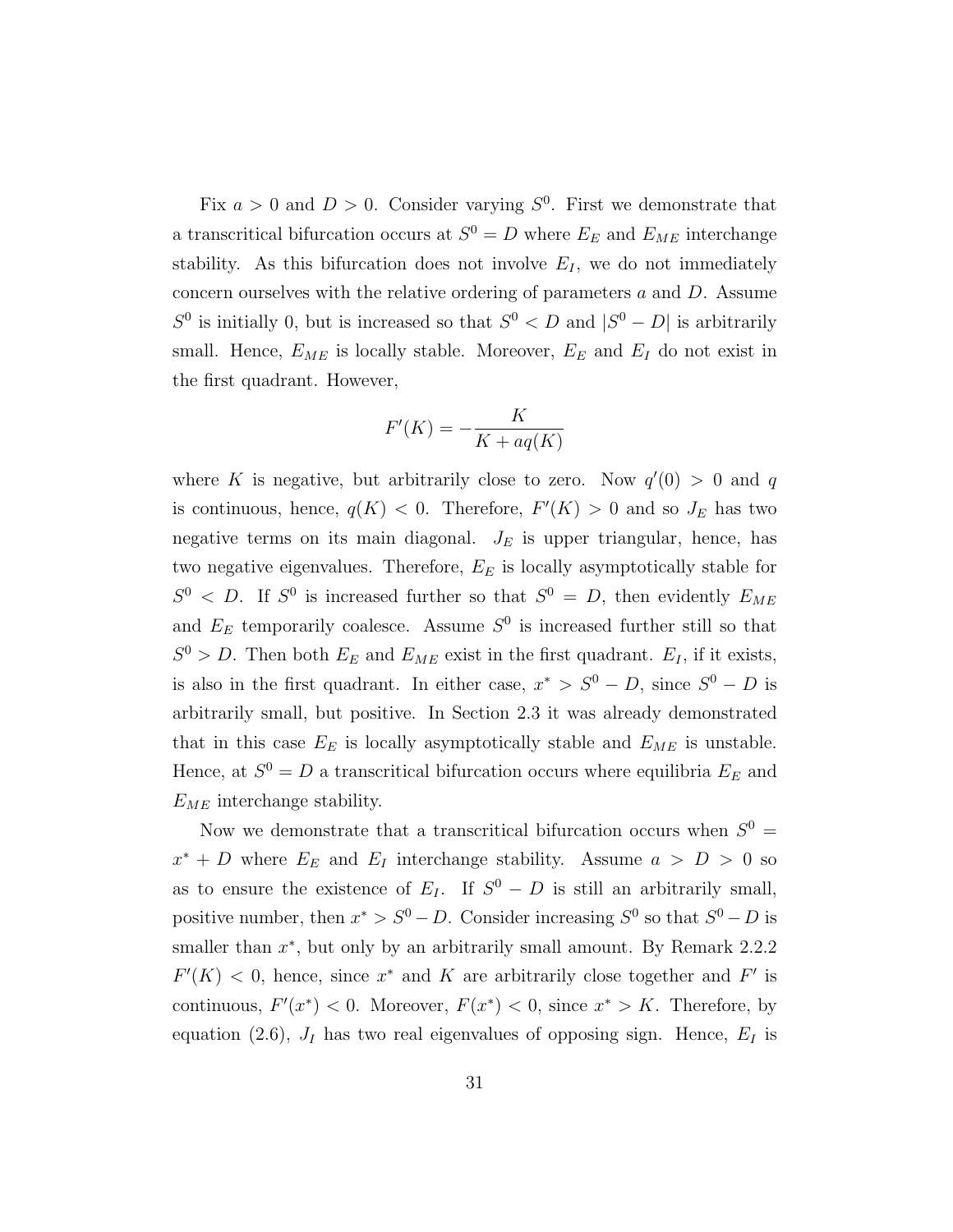locally unstable. If we increase  $S^0$  more so that  $x^* = S^0 - D$ , then  $E_E$  and  $E_I$  temporarily coalesce. If  $S^0$  is increased yet again, so that  $S^0 - D > x^*$ , but  $|S^0 - D - x^*|$  is arbitrarily small, then, as seen in Section 2.3,  $E_E$  is now unstable. Since  $F'(K) < 0$ , then  $F'(x^*) < 0$ . Moreover,  $F(x^*)$  is positive, but arbitrarily close to zero. Hence, by equation  $(2.6)$ ,  $J_I$  has two negative real eigenvalues. Therefore,  $E_I$  is locally stable and so a transcritical bifurcation occurs at  $S^0 = x^* + D$  where  $E_E$  and  $E_I$  interchange stability.

Next we demonstrate that System (2.4) undergoes a Hopf bifurcation when the interior equilibrium occurs at a local extremum of the prey nullcline. Let  $\tilde{x}$  be a local maximum (respectively, minimum) value of the prey nullcline. By Theorem 3.3.1, the location of the extrema of the prey nullcline can be influenced by varying  $S^0$ . Assume  $S^0$  is chosen so that  $|x^* - \tilde{x}|$  is arbitrarily small. Further assume  $x^* > \tilde{x}$  (respectively,  $x^* < \tilde{x}$ ). Then  $F'(x^*)$  is negative, but arbitrarily small. Hence, by equation  $(2.6)$ ,  $J_I$  has two complex eigenvalues with negative real part. As  $S^0$  is increased, then, by Theorem 3.3.1,  $\tilde{x}$  increases (respectively, decreases). Therefore, if we continue to increase  $S^0$ , eventually  $\tilde{x}$  will equal  $x^*$  and  $F'(x^*)$  will vanish. When  $x^* = \tilde{x}$ equation (2.6) determines that  $J_I$  has two purely imaginary eigenvalues. As  $S^0$  is increased so that  $|x^* - \tilde{x}|$  is arbitrarily small while  $x^* < \tilde{x}$  (respectively,  $x^* > \tilde{x}$ , then  $F'(x^*)$  is positive and equation (2.6) determines that  $J_I$  has two eigenvalues with positive real parts. Hence, a Hopf bifurcation occurs when  $x^*$  coincides with a local extrema of the prey nullcline.

The existence of the Hopf bifurcation indicates the existence of periodic orbits in the phase-space of System (2.4). In Section 4.1 we consider the criticality of the Hopf bifurcation. If the Hopf bifurcation is subcritical, then there can exist an unstable periodic orbit surrounding an equilibrium point. Likewise, if the Hopf bifurcation is supercritical, then there can exist a stable periodic orbit surrounding an equilibrium point. We will first demonstrate two facts about the positioning of any periodic orbits.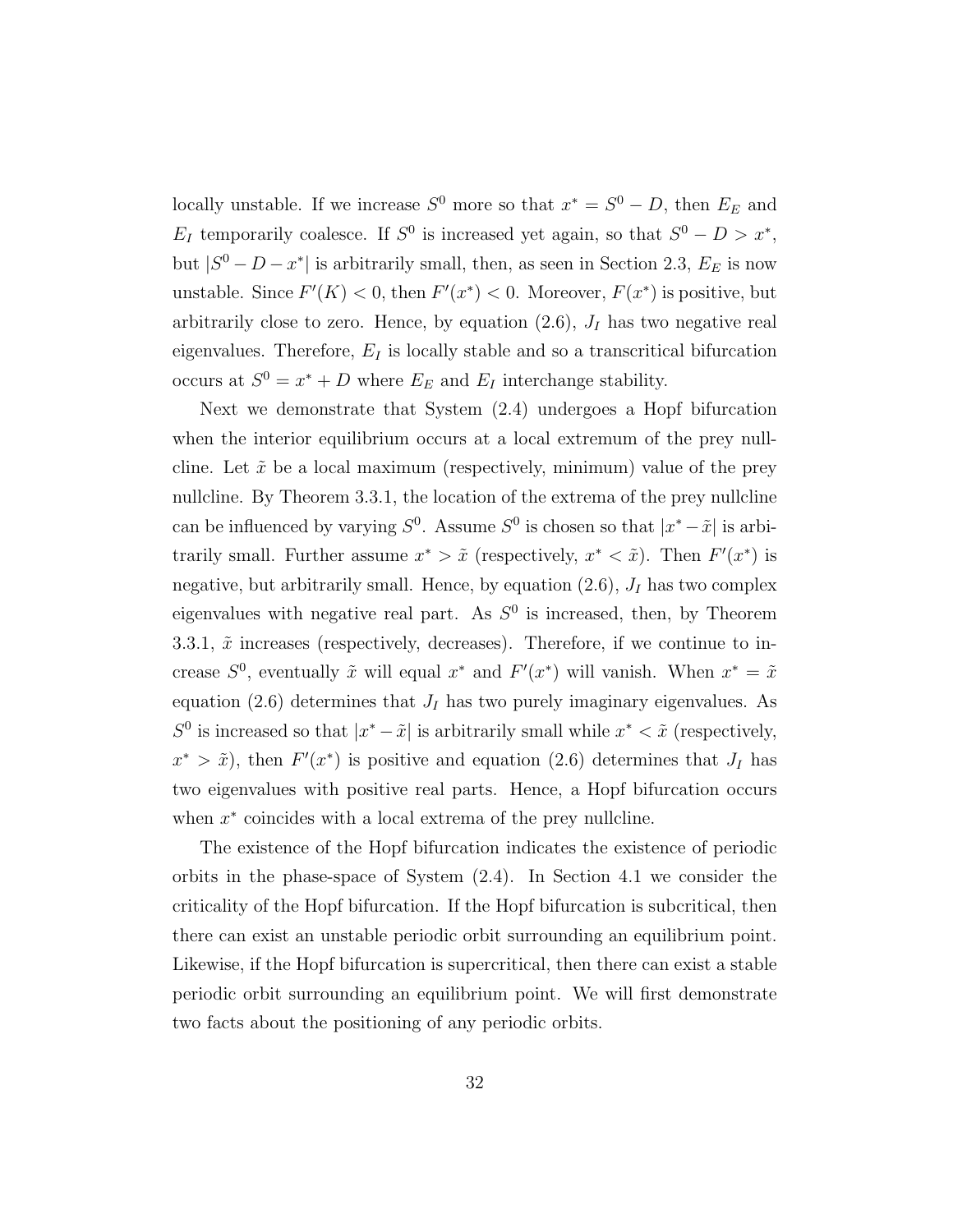#### **Lemma 4.0.1.** Any periodic orbit of System  $(2.4)$  surrounds  $E_I$ .

Proof. Any periodic orbit of the system must enclose one of the equilibria points. By Theorem 2.1.1, solutions remain non-negative. Hence, the periodic orbit cannot enclose either  $E_E$  or  $E_{\mathit{ME}}$  and so the lemma follows.  $\Box$ 

**Lemma 4.0.2.** Let  $\Gamma$  be any periodic orbit of System (2.4). Then

$$
\oint_{\Gamma} \operatorname{div}(\dot{x}, \dot{y}) dt = \oint_{\Gamma} (x + a q(x)) F'(x) dt
$$

Proof.

$$
\oint_{\Gamma} \text{div}(\dot{x}, \dot{y}) dt = \oint_{\Gamma} \left[ (a q(x) + x) F'(x) + (a q'(x) + 1) (F(x) - y) + a q(x) - D \right] dt
$$
\n
$$
= \oint_{\Gamma} \left[ (a q(x) + x) F'(x) + \frac{a q'(x) + 1}{a q(x) + x} \dot{x} + \frac{\dot{y}}{y} \right] dt
$$
\n
$$
= \oint_{\Gamma} \left[ (a q(x) + x) F'(x) + \frac{d}{dt} \ln (a q(x) + x) + \frac{d}{dt} \ln (y) \right] dt
$$
\n
$$
= \oint_{\Gamma} (x + a q(x)) F'(x) dt
$$

**Theorem 4.0.1.** Any periodic orbit of System  $(2.4)$  surrounds a local extreme value of the prey-isocline  $F(x)$ .

*Proof.* Let  $\Gamma$  be a periodic orbit of System (2.4). Suppose  $F'(x)$  is of a single sign for all x along Γ. Suppose  $F'(x) > 0$  (respectively,  $F'(x) < 0$ ). Then, by Lemma 4.0.2, the contour integral of the divergence of the vector field along  $\Gamma$ is positive (respectively, negative). Hence, by the Poincaré criterion [4],  $\Gamma$  is an unstable (respectively, stable) periodic orbit. By Lemma 4.0.1 the periodic orbit surrounds  $E_I$ , hence,  $F'(x^*) > 0$  (respectively,  $F'(x^*) < 0$ ). Therefore, as seen in Section 2.3,  $E_I$  is unstable (respectively, stable). However,  $E_I$  and Γ cannot both simultaneously be unstable (respectively, stable). Therefore,  $F'(x)$  cannot be of one sign along all of  $\Gamma$ .  $\Box$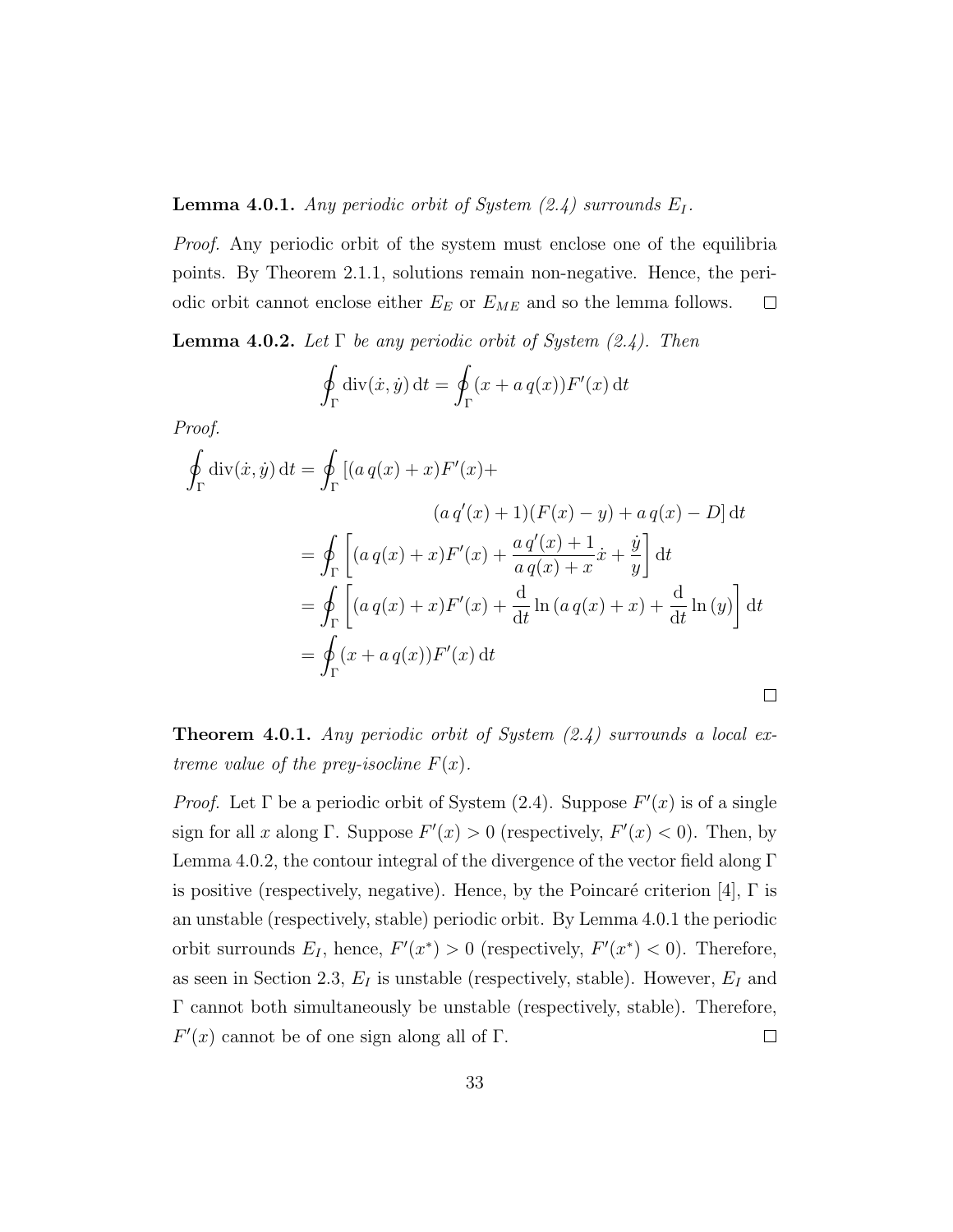#### 4.1 Criticality of the Hopf bifurcation

In this section we will demonstrate that in the case of an Ivlev or Monod response function the Hopf bifurcation is supercritical, but in the case of a Arctan or Hyperbolic Tangent response function the Hopf bifurcation can be super-critical or sub-critical, depending on if the extremum is a local minimum or a local maximum.

In Appendix D the vague-attractor condition  $\Omega$  was derived. In particular, if  $\Omega$  < 0 then the Hopf bifurcation is supercritical and if  $\Omega > 0$  then the Hopf bifurcation is subcritical. If  $\Omega = 0$ , then a Bautin bifurcation occurs at the equilibrium point.

$$
\Omega \triangleq (x^* + D)F'''(x^*) - (x^* + D)F''(x^*)\frac{q''(x^*)}{q'(x^*)} + 2(aq'(x^*) + 1)F''(x^*)
$$

As we have seen in Section 2.2 equation (2.5), when  $S^0 = S^0(x^*)$ , then the equilibrium point  $(x^*, F(x^*))$  coincides with a local extremum of the prey nullcline.

Hence, we define

$$
\hat{S}^0 \triangleq S^0(x^*) = (D + x^*) \frac{x^* + D - ax^*q'(x)}{D - ax^*q'(x^*)}.
$$
\n(4.1)

Now,  $\hat{S}^0$  is entirely determined by choice of  $(a, D)$ . Furthermore,  $x^* \triangleq$  $q^{-1}\left(\frac{D}{a}\right)$ , and as such  $x^*$  is also completely determined by choice of  $(a, D)$ . Therefore, the vague-attractor condition of the Hopf bifurcation is a function entirely of  $(a, D)$ .

It is a straightforward calculation to see that the vague-attractor condition at the Hopf bifurcation is

$$
\hat{\Omega} \triangleq \frac{(ax^{*2}q''(x^{*}) + 2D - 2ax^{*}q'(x^{*}))((D+x^{*})q''(x^{*}) + aq'(x^{*})^{2} + q'(x^{*}))}{q'(x^{*})(D+x^{*})(D - ax^{*}q'(x^{*}))} - \frac{ax^{*2}q'(x^{*})q'''(x^{*})(D+x^{*})}{q'(x^{*})(D+x^{*})(D - ax^{*}q'(x^{*}))}.
$$
\n(4.2)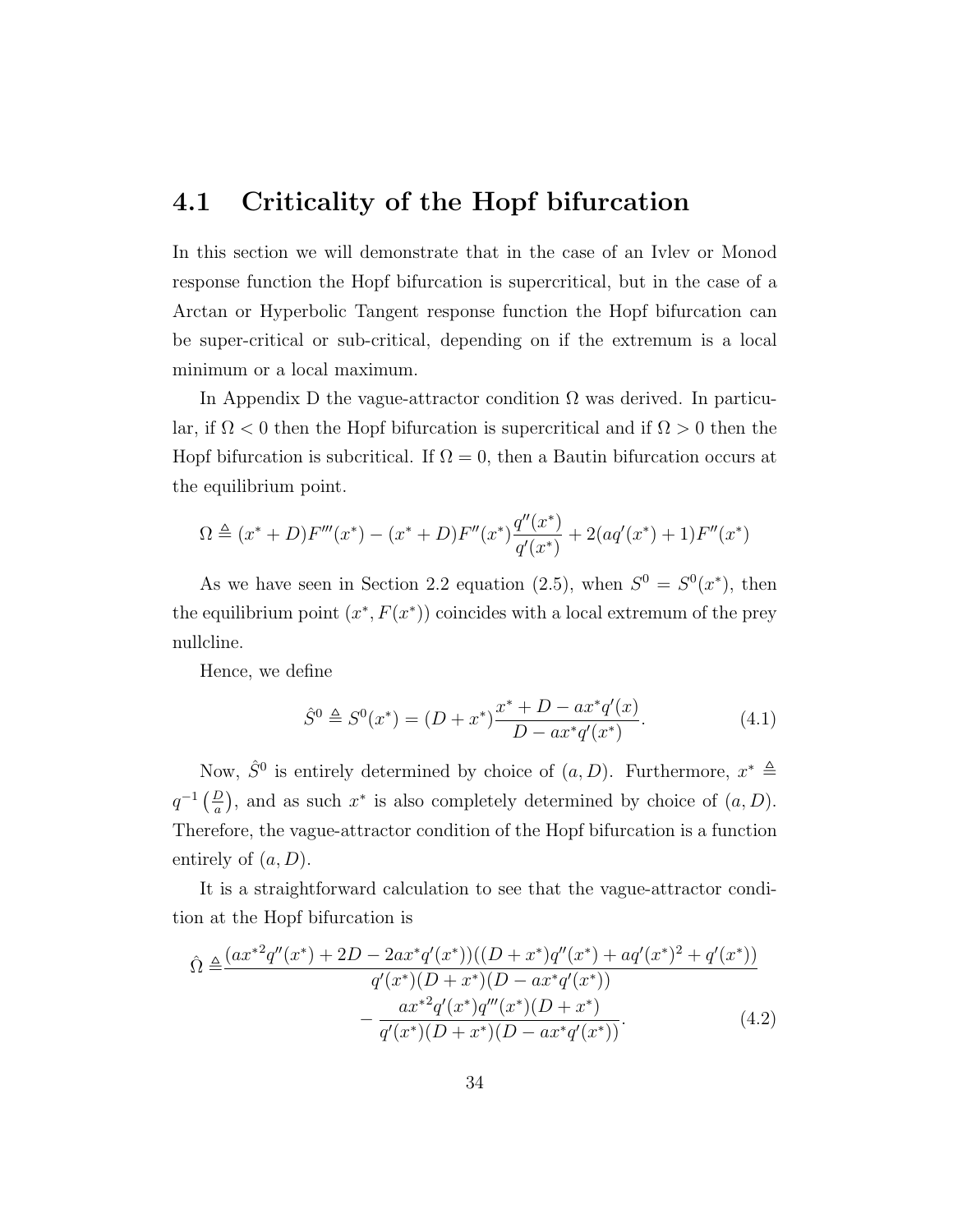Moreover, Theorem 4.1.1 will demonstrate the importance of the type of extremum the equilibrium point coincides with, so for convenience we also present here the second derivative of the prey nullcline at the equilibrium point

$$
F''(x^*; \hat{S}^0) = -\frac{ax^{*2}q''(x^*) + 2d - 2ax^*q'(x^*)}{(D+x^*)(D - ax^*q'(x^*))}.
$$
\n(4.3)

When an Ivlev or Monod response function is used in System (2.4), the prey nullcline can only have a local-maximum. However, when a Hyperbolic Tangent or Arctan response function is used, then the prey nullcline can have a local-maximum and a local-minimum. In this second case, the Hopf bifurcation can occur at either extremum. Consider using a Hyperbolic Tangent response function in System (2.4). In this situation we have many examples of the Hopf bifurcation occurring at the local minimum as a supercritical Hopf bifurcation (see  $(a, D) = (7, 5)$ ) or a subcritical Hopf bifurcation (see  $(a, D) = (7, 3)$ . For the Arctan case take  $(a, D) = (7, 3)$  and  $(a, D) = (7, 1)$ for a supercritical and subcritical Hopf bifurcation, respectively. However, we have only observed a supercritical Hopf bifurcation at a local maximum, i.e.  $(a, D) = (7, 6)$  for Hyperbolic Tangent and  $(a, D) = (7, 5)$  for Arctan. This next theorem shows that at a local maximum, there can only be a supercritical Hopf bifurcation.

**Theorem 4.1.1.** Assume either  $q = q_A$  or  $q = q_H$  and the Hopf bifurcation of System  $(2.4)$  occurs at a local maximum of the prey nullcline. The Hopf bifurcation is then supercritical. If the Hopf bifurcation of System (2.4) instead occurs at a local minimum of the prey nullcline, then the Hopf bifurcation can be supercritical or subcritical.

*Proof.* Assume  $q = q_A$  or  $q = q_H$  and that the Hopf bifurcation of System (2.4) occurs at a local maximum of the prey nullcline. The proof proceeds in two parts. First, we demonstrate that  $\hat{\Omega}$  increases as  $F''(x^*; \hat{S}^0)$  increases. Secondly, we demonstrate that when  $F''(x^*; \hat{S}^0) = 0$ , the vague attractor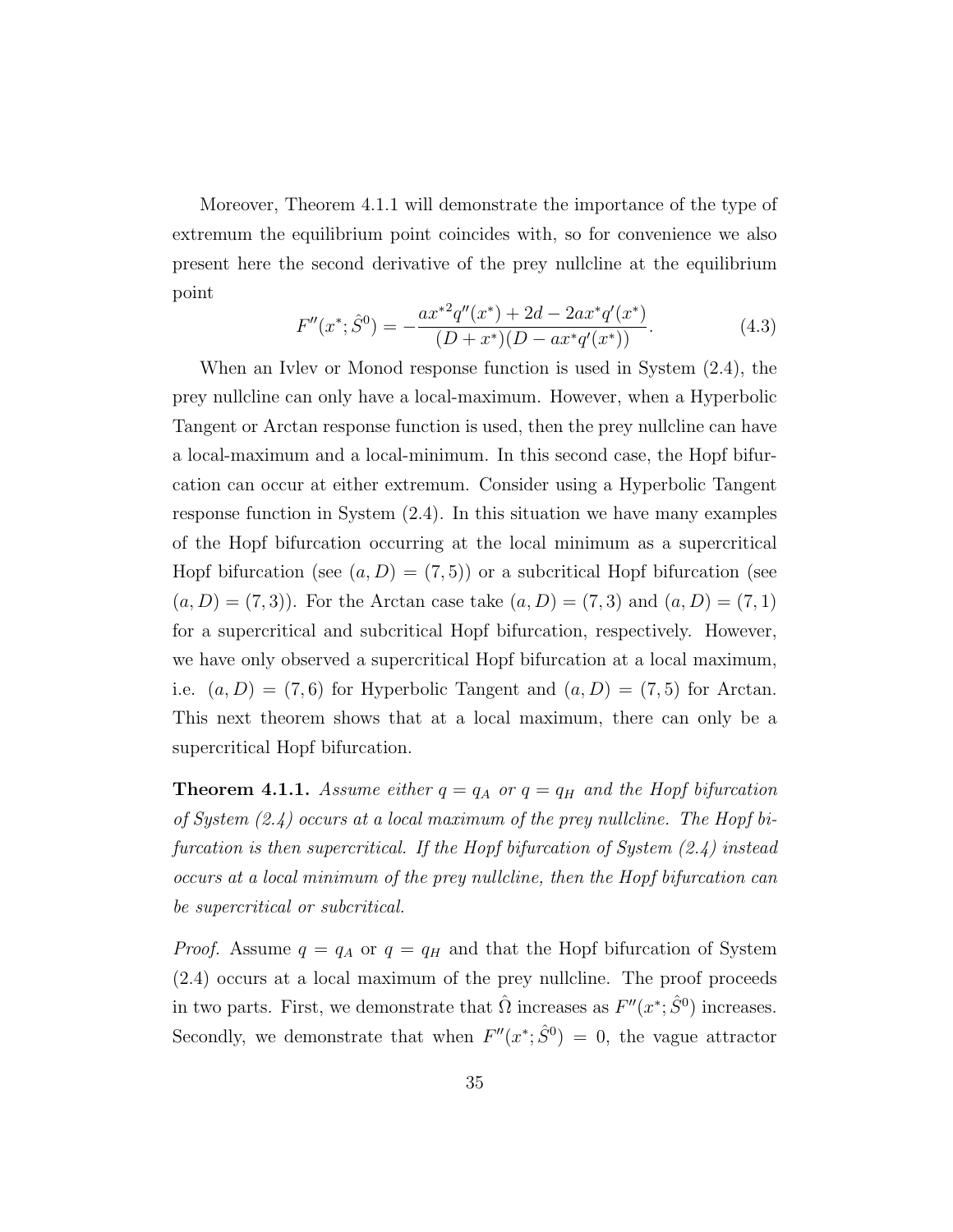condition,  $\hat{\Omega}$ , is negative. Thus, in order for  $\hat{\Omega}$  to be non-negative,  $F''(x^*; \hat{S}^0)$ has to be positive. As a result, if  $\hat{\Omega} > 0$ , then  $F''(x^*; \hat{S}^0) > 0$ ; from which the theorem follows.

By definition,

$$
\hat{\Omega} \triangleq (x^* + D)F'''(x^*; \hat{S}^0) + \left(2(aq'(x^*) + 1) - (x^* + D)\frac{q''(x^*)}{q'(xs)}\right)F''(x^*; \hat{S}^0).
$$

Since  $q'(x^*) > 0$ ,  $a > D > 0$ ,  $x^* > 0$ , and  $q''(x^*) < 0$ , the coefficient of  $F''(x^*; \hat{S}^0)$  is positive. Hence,  $\hat{\Omega}$  is an increasing function of  $F''(x^*; \hat{S}^0)$ .

We begin by taking  $a > D > 0$ , in order to ensure the existence of  $E_I$ . Since D,  $x^*$ , and  $q(x) - xq'(x)$  are always positive (by Lemma 1.4.1), the denominator of  $F''(x^*, \hat{S}^0)$  is always positive. Hence,  $F''(x^*, \hat{S}^0) = 0$  if, and only if,

$$
ax^{*2}q''(x^*) + 2D - 2ax^*q'(x^*) = 0.
$$
\n(4.4)

Assume  $F''(x^*; \hat{S}^0) = 0$ . Then, as a consequence of Equation 4.4,

$$
\hat{\Omega} = -\frac{ax^{*2}q'(x^*)q'''(x^*)(D+x^*)}{q'(x^*)(D+x^*)(D-ax^*q'(x^*))}.
$$

Since  $q'(x^*) > 0$  and  $a > 0$ ,  $sgn(\hat{\Omega}) = -sgn(q'''(x^*))$ . We now focus on the two cases based on the choice of response function.

1. Let  $q = q_H$ . Then  $q'''(x^*) = -2a^{-4}(a^2 - D^2)(a^2 - 3D^2)$ . If  $a < \sqrt{3}D$ , then  $\hat{\Omega}$  < 0 and the lemma follows. All that is left to show is that  $F''(x^*; \hat{S}^0) \neq 0$  for  $a > \sqrt{3}D$ .

The numerator of  $F''(x^*; \hat{S}^0)$  is  $-ax^{*2}q''(x^*) + 2ax^*q'(x^*) - 2D$ . Taking  $q = q_H$  and  $D = ua$  for some  $0 < u < 3^{-1/2}$ , then the numerator of  $F''(x^*; \hat{S}^0)$  is

$$
p(u) \triangleq -2a(u(u^2 - 1)\arctan(u))^2 + (u^2 - 1)\arctan(u) + u).
$$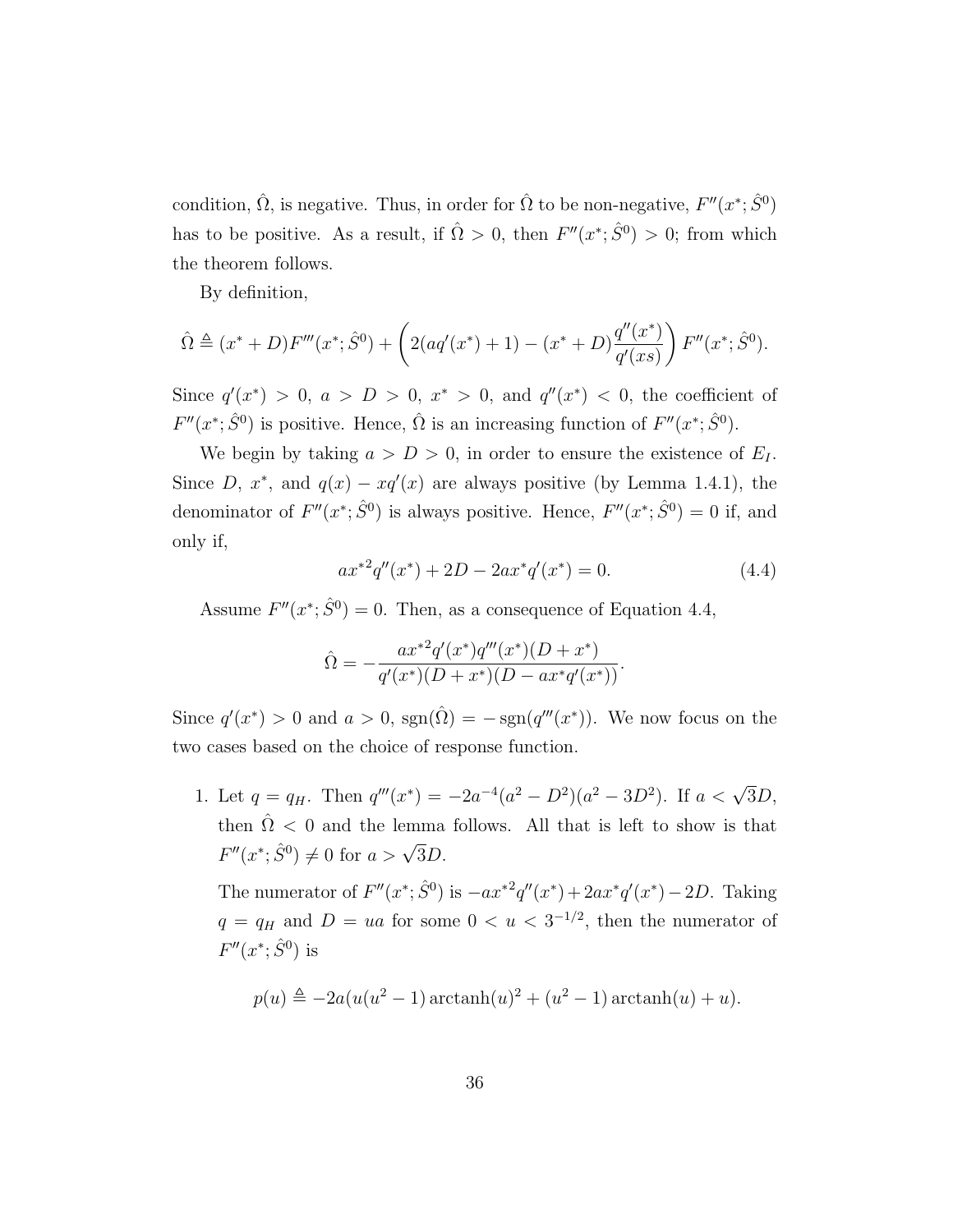Now,  $p(0) = p'(0) = p''(0) = 0$  and  $p'''(0) = 4a$ . Hence,  $p(u)$  is initially zero, but increasing. Moreover,  $p'(u) = 2a(1 - 3u^2) \arctan(u^2)$  which is positive for all  $0 < u < 3^{-1/2}$ .

The denominator of  $F''(x^*; \hat{S}^0)$  is always positive and the numerator is positive for all  $D < a < \sqrt{3}D$ , hence,  $F''(x^*; \hat{S}^0)$  is positive for all  $D < a < \sqrt{3}D$ , which is contrary to the initial supposition.

2. Assume  $q = q_A$ . Then

$$
q'''(x^*) = \frac{4(3x^{*2} - 1)}{\pi(x^{*2} + 1)^3}
$$

Hence, if  $x^* > \frac{1}{\sqrt{2}}$  $\frac{1}{3}$ , then the lemma follows. All that is left is to show that  $F''(x^*; \hat{S}^0) \neq 0$  for  $x^* < \frac{1}{\sqrt{2}}$  $\frac{1}{3}$ . Assume  $x^* < \frac{1}{\sqrt{3}}$  $\frac{1}{3}$ . Then

$$
\tan\left(\frac{\pi D}{2a}\right)^2 < \frac{1}{\sqrt{3}}
$$

hence,  $3D < a$ . We proceed similarly as in the proof of the case where  $q = q_H$ . The numerator of  $F''(x^*; \hat{S}^0)$  when  $q = q_A$  and  $D = ua$  for some  $0 < u < 3^{-1}$  is  $2 a p(u) \tan (1/2 u \pi)^{-2} \pi^{-1}$  where  $p(u)$  is defined as

$$
u - \pi \tan\left(\frac{u\pi}{2}\right)^4 + 4\tan\left(\frac{u\pi}{2}\right)^3 - 2u\pi \tan\left(\frac{u\pi}{2}\right)^2 + 2\tan\left(\frac{u\pi}{2}\right) - u\pi.
$$

It is a straightforward calculation to see that  $p(0) = p'(0) = p''(0) = 0$ , but  $p'''(u) = \frac{1}{2}\pi^3$ . So  $p(u)$  is initially zero and increasing. Consider

$$
p'(u) = 2\pi \tan\left(\frac{u\pi}{2}\right) \left(\tan\left(\frac{u\pi}{2}\right)^2 + 1\right) r(u)
$$

where

$$
r(u) \triangleq -u\pi \tan\left(\frac{u\pi}{2}\right)^2 - u\pi + \frac{5}{2}\tan\left(\frac{u\pi}{2}\right).
$$

Now  $r(0) = 0$  and  $r'(0) = 1/4\pi$ . The second derivative of r is:

$$
-\frac{\pi^2}{4}\left(1+\tan\left(\frac{u\pi}{2}\right)^2\right)\left(6u\pi\tan\left(\frac{u\pi}{2}\right)^2+2u\pi+3\tan\left(\frac{u\pi}{2}\right)\right).
$$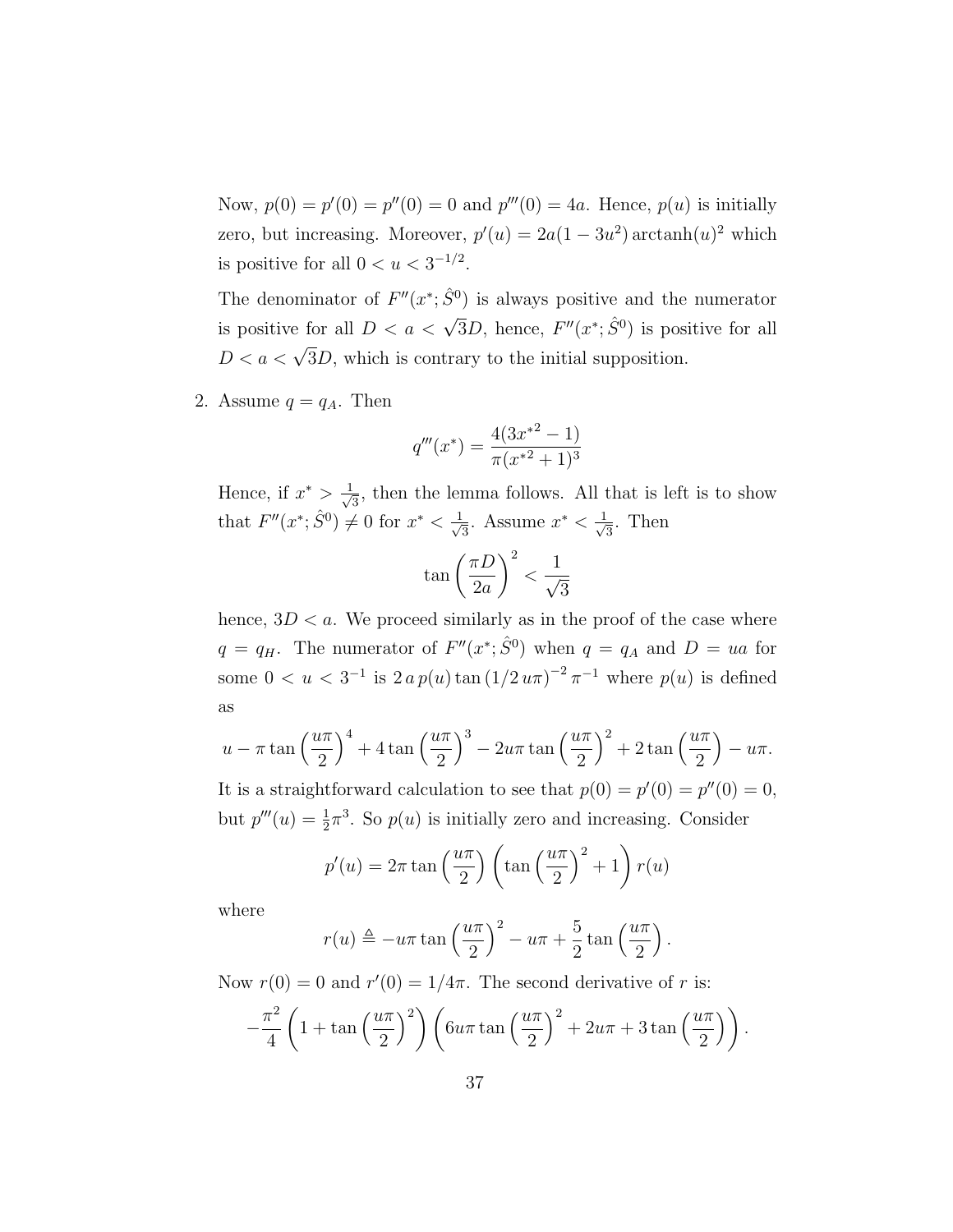Therefore, r is initially zero and initially increasing, but  $r''(u) < 0$  for all  $0 < u < 3^{-1}$ . Hence,  $p'(u)$  may change sign at most once. Since p is also initially zero and initially increasing, p may also change sign at most once. Now  $0 < u < \frac{1}{3}$  and

$$
p\left(\frac{1}{3}\right) = \frac{4}{27}\left(15\sqrt{3} - 8\pi\right) > \frac{4}{27}\left(15 \cdot 1.7 - 8 \cdot 3.15\right) = \frac{2}{45} > 0.
$$

Hence,  $p(u) > 0$  for all  $0 < u < \frac{1}{3}$ , and so the numerator of  $F''(x^*; \hat{S}^0)$ is positive for all  $D < a < 3D$ .

The denominator of  $F''(x^*; \hat{S}^0)$  is always positive, the numerator is positive for all  $D < a < 3D$ , hence,  $F''(x^*; \hat{S}^0)$  is positive for all  $D <$  $a < 3D$ , which is contrary to the initial supposition.

When  $F''(x^*; \hat{S}^0) = 0$  we have  $\hat{\Omega} < 0$  and as  $F''(x^*; \hat{S}^0)$  increases so too does  $\hat{\Omega}$ . Hence, if  $\hat{\Omega} > 0$ , then  $F''(x^*; \hat{S}^0) > 0$ . Therefore, if  $F''(x^*; \hat{S}^0) < 0$ , then  $\hat{\Omega}$  < 0. This concludes the proof that any Hopf bifurcation of System (2.4) that occurs at a local maximum of the prey nullcline is necessarily supercritical.

To demonstrate the criticality of a Hopf bifurcation of System (2.4) that occurs at a local minimum of the prey nullcline, in the cases that  $q \in \{q_A, q_H\},\$ we provide parameter sets that yield appropriate values of  $\hat{\Omega}$  and  $F''(x^*; \hat{S}^0)$ . In all of these examples, it is assumed that  $S^0 = \hat{S}^0$  and so a and D are the only free parameters.

Assume  $q = q_A$ . For a supercritical Hopf bifurcation take  $(a, D)$  $(7,3)$ . Note that, by  $(4.3)$ ,  $F''(x^*; \hat{S}^0) = 0.0106... > 0$  and, by  $(4.2)$ ,  $\hat{\Omega} = -1.4202...$  < 0. Similarly, for a subcritical Hopf bifurcation take  $(a, D) = (7, 3)$ . Note that, by (4.3),  $F''(x^*; \hat{S}^0) = 0.1998... > 0$  and, by  $(4.2), \,\hat{\Omega} = 2.0697\ldots > 0.$ 

Finally, assume  $q = q_H$ . For a supercritical Hopf bifurcation take  $(a, D)$  = (7, 3). Note that, by (4.3),  $F''(x^*; \hat{S}^0) = 0.0106... > 0$  and, by (4.2),  $\hat{\Omega} =$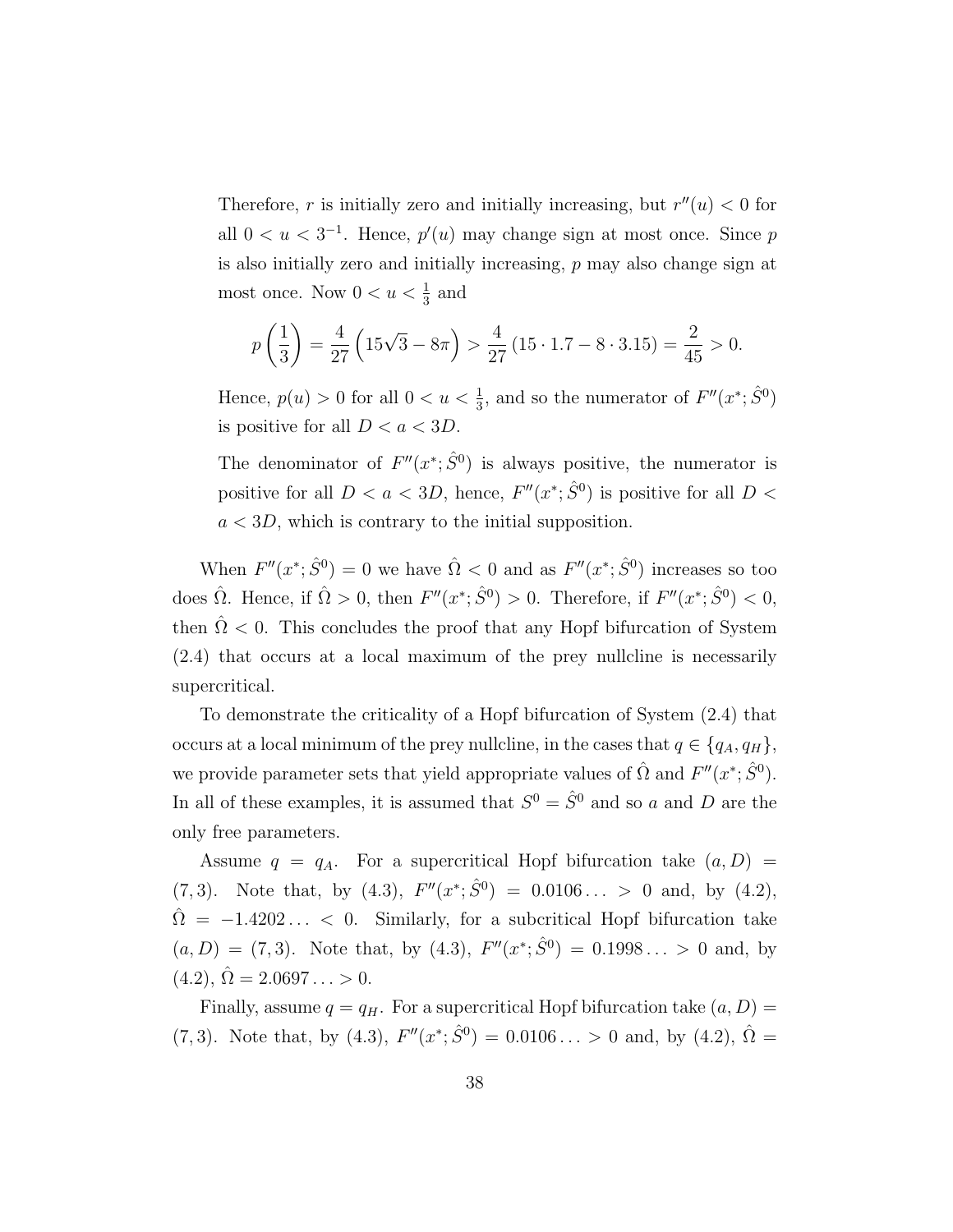$-1.4202...$  < 0. Similarly, for a subcritical Hopf bifurcation take  $(a, D)$  =  $(7, 1)$ . Note that, by  $(4.3)$ ,  $F''(x^*; \hat{S}^0) = 0.7171... > 0$  and, by  $(4.2)$ ,  $\hat{\Omega} =$  $6.7492... > 0.$  $\Box$ 

**Corollary 4.1.1.** Assume  $q = q_M$  or  $q = q_I$ . The only Hopf bifurcation is supercritical.

*Proof.* Let  $q = q_M$  or  $q = qI$ , then by Theorem 3.1.1, there is only one local extrema of the prey isocline. Since  $F'(0) > 0$  and  $F(K) = 0$  for either  $q = q_I$ or  $q = q_M$ , this local extrema corresponds to a local maximum. Supose  $F''(x^*; \hat{S}^0) = 0$ . Then, as seen in the proof of Theorem 4.1.1, sgn( $\hat{\Omega}$ ) =  $-\text{sgn}(q'''(x^*))$ .

- 1. Assume  $q = q_M$ . Then  $q'''(x^*) = 6a^{-4}(a-d)^4 > 0$ , hence,  $\hat{\Omega} < 0$ .
- 2. Assume  $q = q_I$ . Then  $q'''(x^*) = a^{-1}(a d) > 0$ , hence,  $\hat{\Omega} < 0$ .

Therefore, as in the proof of Theorem 4.1.1,  $\hat{\Omega}$  increases as  $F''(x^*; \hat{S}^0)$ increases and if  $F''(x^*; \hat{S}^0) = 0$ , then  $\hat{\Omega} < 0$ . Hence,  $\hat{\Omega} < 0$  for  $F''(x^*; \hat{S}^0) <$ 0.  $\Box$ 

#### 4.2 Two-Parameter Bifurcation Diagrams

In the following section we present two-parameter bifurcation diagrams. These diagrams were numerically calculated using XPPAUT [2] and plotted in Maple [1].

In Figure 4.2, the dotted line represents the transcritical bifurcation at  $S^0 = D$ , the dashed curve represents the transcritical bifurcation at  $S^0 = D + x^*$ , the solid curve represents the Hopf bifurcation, and the dashdotted curve represents the saddle node bifurcation of limit cycles (cyclic fold bifurcation). The supercritical Hopf is the bold solid curve and the subcritical Hopf is the regular solid curve. The Bautin bifurcation (where the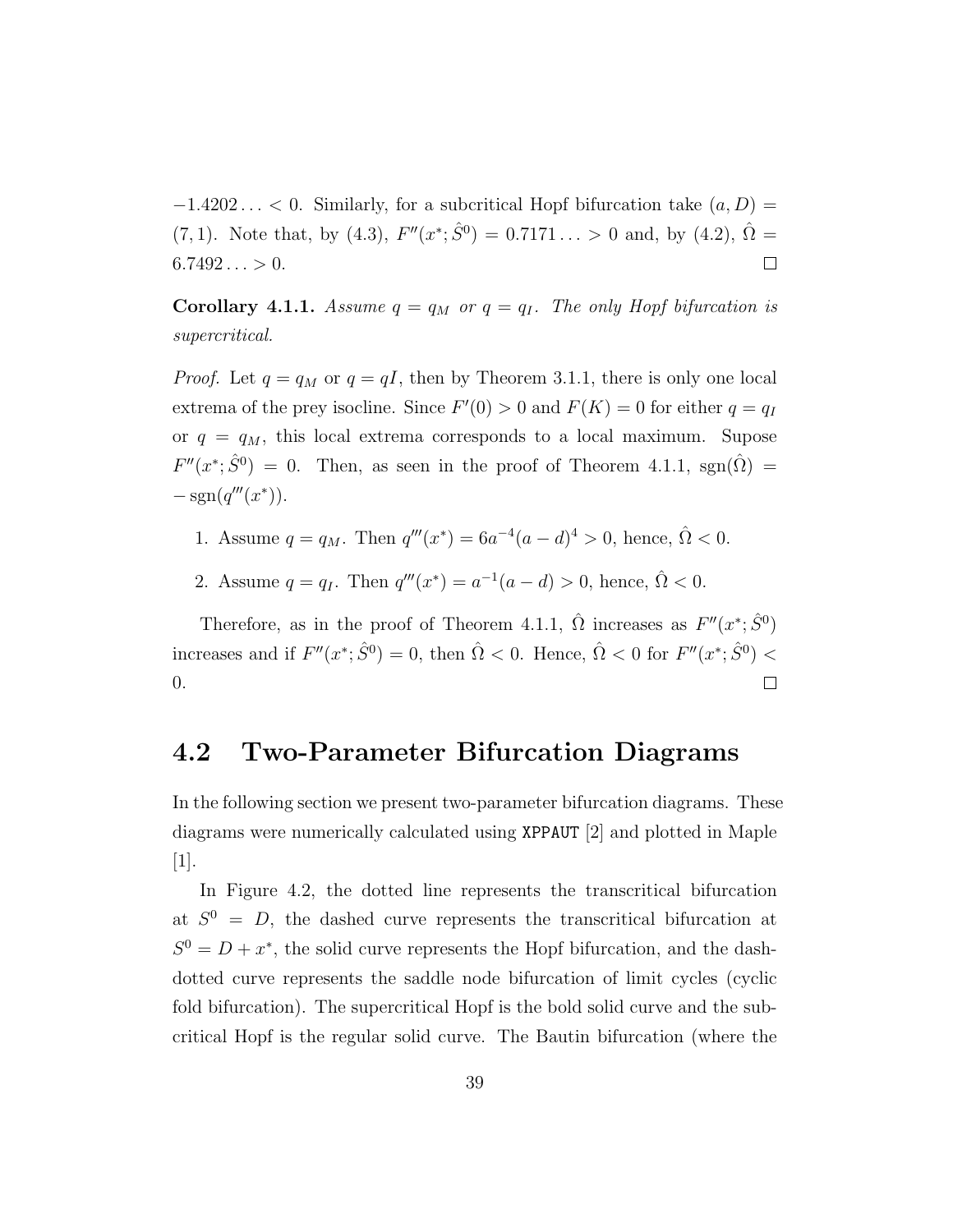

Figure 4.2: Two-parameter bifurcation diagram of System (2.4) with  $q = q<sub>A</sub>$ . The diagram for  $q = q_H$  is similar (See Figure 4.4). The dotted line is the transcritical bifurcation  $S^0 = D$ , the dashed curve is the transcritical bifurcation  $S^0 = D + x^*$ , the solid curve is the Hopf bifurcation given by  $\hat{S}^0 = 0$ , and the dash-dot curve is the saddle-node bifurcation of limit cycles.

supercritical and subcritical Hopf bifurcations meet) is labeled by a diamond. In particular, the diagram partitions the  $(S^0, D)$  space into five regions based on the number and type of equilibria. We now consider the dynamics of the system as we vary parameters throughout  $(S^0, D)$  space. In region  $R_1$ , only the mutual extinction equilibrium  $(E_{ME})$  exists in the first quadrant. As we leave  $R_1$  by passing over the transcritical bifurcation  $S^0 = D$  into  $R_2$ the prey-extinction equilibrium  $(E_E)$  enters the first quadrant. If we pass over the next transcritical bifurcation  $S^0 = D + x^*$  into region  $R_3$ , the in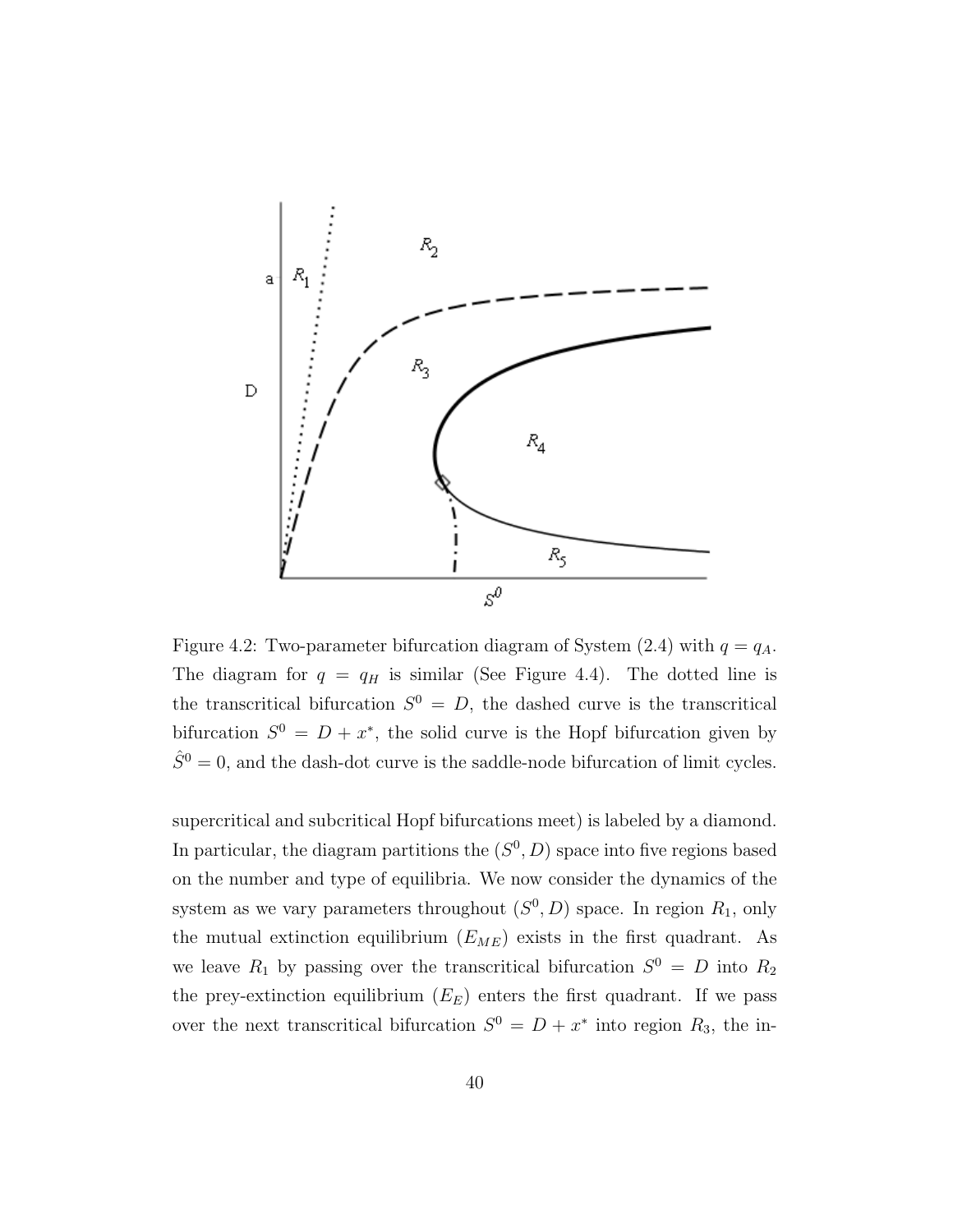terior, co-existence equilibrium  $(E_I)$  enters the first quadrant. Passing over the super-critical Hopf into  $R_4$  a stable periodic orbit appears around  $E_I$ (Lemma 4.0.1) If we continue clockwise around the Bautin bifurcation, we enter into region  $R_5$  by passing over the subcritical Hopf bifurcation and a new, unstable periodic orbit appears. Now multiple nested periodic orbits surround  $E_I$  (Lemma 4.0.1). Continuing clockwise pivoting around the Bautin bifurcation, we cross the saddle node bifurcation of limit cycles back into  $R_3$  where the two stable and unstable periodic orbits annihilate. Typical examples of the phase-space for  $(S^0, D)$  in each region are presented in Figure 4.3.

In Figure 4.3 (a), we take  $(S^0, D) \in R_1$  and so only the stable  $E_{ME}$  equilibrium exists in the first quadrant. In (b), we take  $(S^0, D) \in R_2$  and so the stable  $E<sub>E</sub>$  equilibrium now enters the first quadrant, moreover, equilibrium  $E_{ME}$  now becomes unstable. In (c), we take  $(S^0, D) \in R_3$  where the stable  $E_I$  equilibrium exists in the first quadrant. The two extinction equilibria,  $E_E$ and  $E_{ME}$ , are now unstable. In (d), the predator nullcline  $x^*$  has moved to the left, past the local maximum of the prey nullcline, and a stable periodic orbit enters the first quadrant. In this case  $E_I$ ,  $E_E$ , and  $E_{ME}$  are unstable. In  $(e)$ , the predator nullcline  $x^*$  has moved left of the local minimum of the prey nullcline, an unstable periodic orbit is now nested inside the outer, stable, periodic orbit. The coexistence equilibrium  $E_I$  is now locally stable while the extinction equilibria,  $E_E$  and  $E_{ME}$ , remain unstable. These figures were generated with  $(S^0, D, a) \in \{(1, 3, 1), (5, 3, 1), (10, 3, 3.001), (10, 3, 4), (10, 3, 19)\}\$ and  $q = q_H$ .

#### 4.3 Bifurcation Diagram Comparison

Assume we are modeling a biological system for some fixed  $S^0$  and D. We have chosen our response functions  $q(x)$  to be one of the four options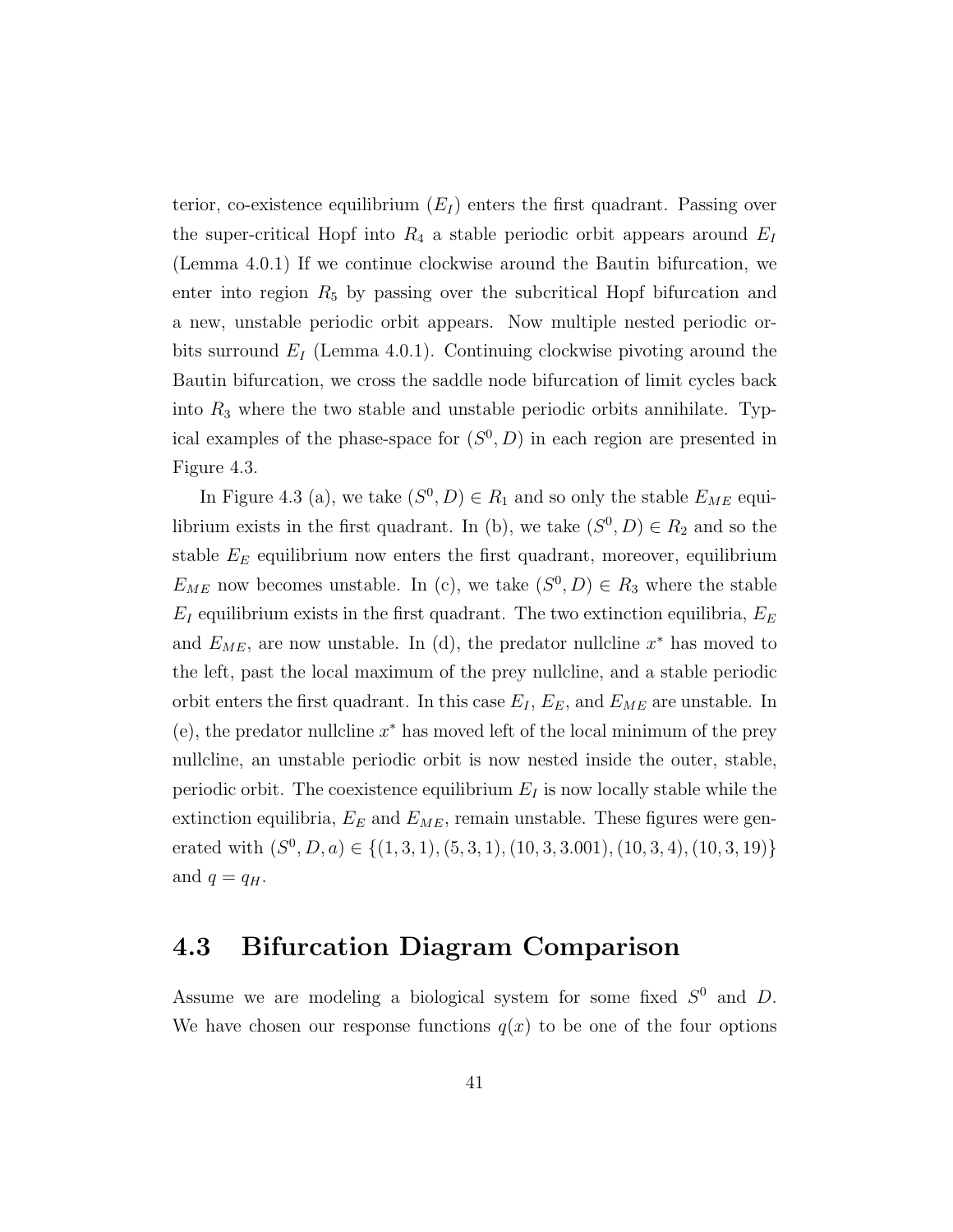

Figure 4.3: Phase space plots for various values of  $(S^0, D)$ . The solid curve is the prey-nullcine  $F(x)$ , the dash-dot line is the predator nullcline  $x^*$ , and dashed and dotted curves are unstable and stable periodic orbits, respectively. Circles and diamonds mark stable and unstable equilibria, respectively.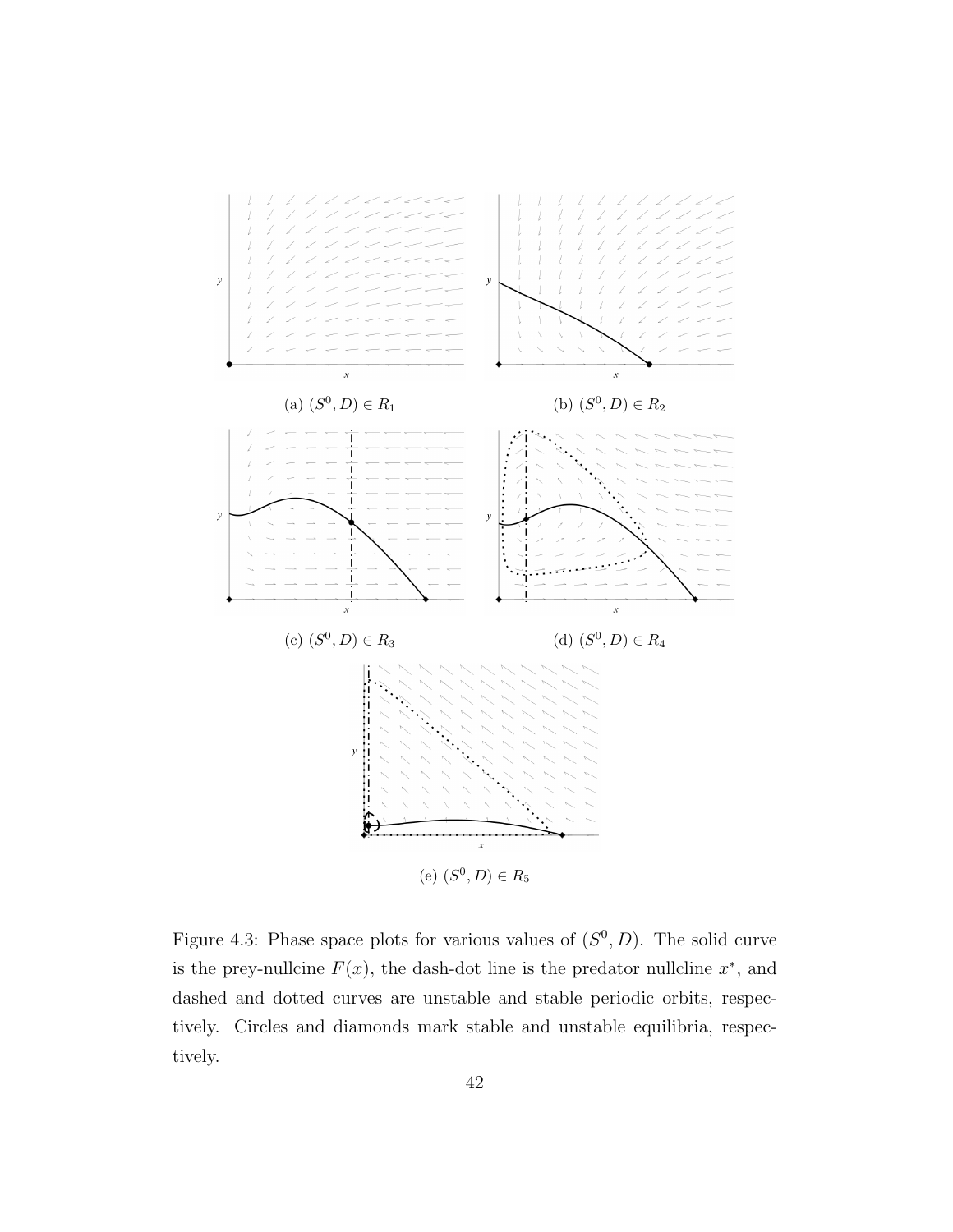$q_M, q_I, q_A, q_H$  where the parameter a has been fit via least-squares methods, as previously. In this case we have four different models, we have already seen the qualitative differences in the phase-space between the models. For instance, the models parameterised by Monod or Ivlev response functions only attain one Hopf bifurcation (as a result of Theorem 3.1.1) where as those models parameterised by Hyperbolic Tangent or Arctan attain two Hopf bifurcations. Moreover, the second class of models can attain Hopf bifurcations of either criticality (as a result of Theorem  $4.1.1$ ) – and hence, a Bautin bifurcation – whereas the former class of models can only attain a supercritical Hopf bifurcation. Hence, we have partitioned our four models into two classes, based on the qualitative structure of their phase-space (moreover, this partitioning is entirely determined by Theorem 4.1.1 for these response functions). However, all four models produce quantitatively different results, as well.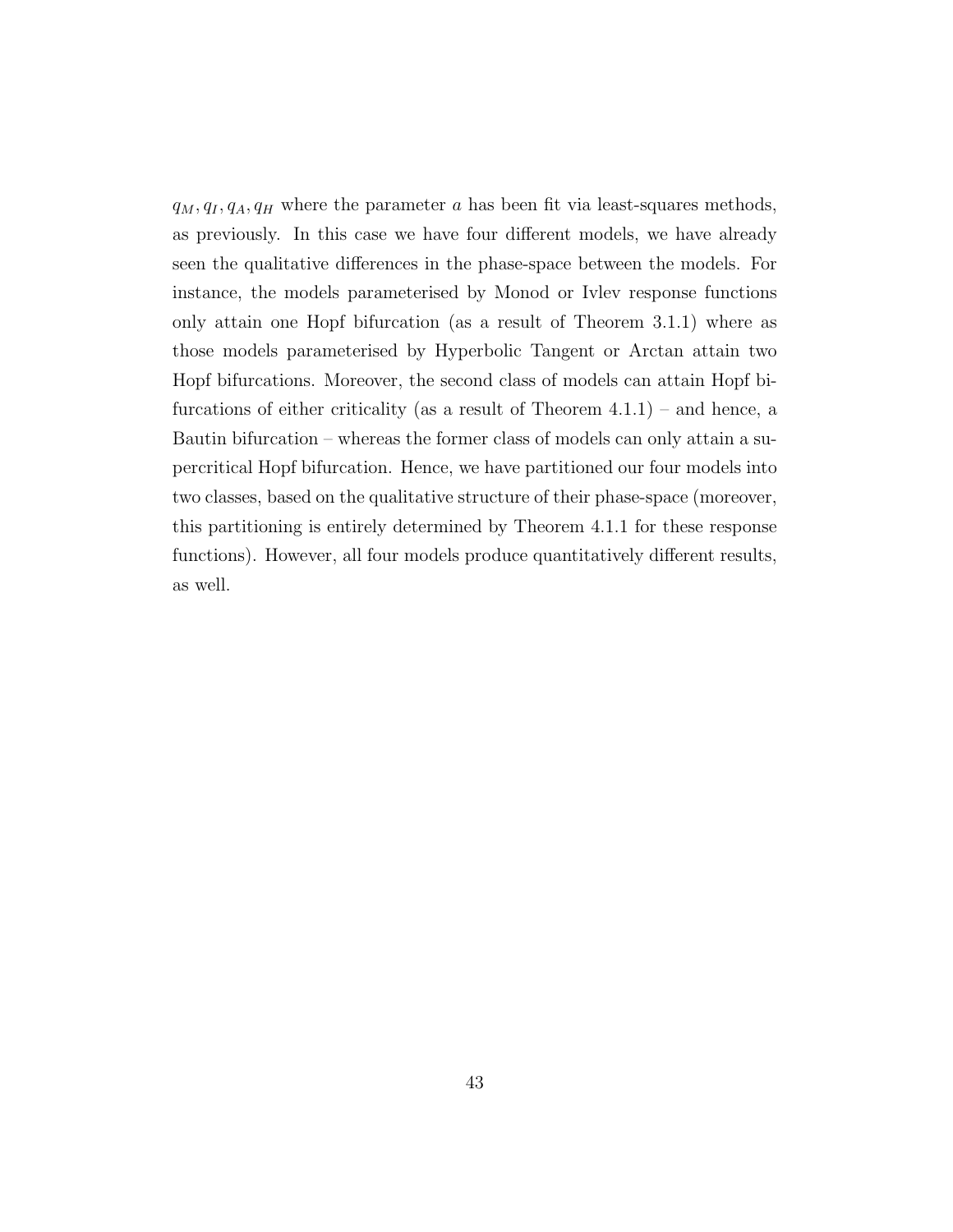

Figure 4.4: Two-parameter bifurcation diagram for Hyperbolic Tangent (black) overlaid by the two-parameter bifurcation diagram for Arctan (grey). Two points in  $(S^0, D)$  space are marked by empty and filled circles. The dotted line is the transcritical bifurcation  $S^0 = D$ , the dashed curve is the transcritical bifurcation  $S^0 = D + x^*$ , the solid curve is the Hopf bifurcation given by  $\hat{S}^0 = 0$  from (4.1), and the dash-dot curve is the saddle-node bifurcation of limit cycles.

While  $S^0$  and D are fixed for all four models, the parameter a differs depending on choice of response function. As a result, since  $x^*$  is implicitly a function of a, the transcritical bifurcation  $S^0 = D + x^*$  and the Hopf bifurcation (occurring at  $F'(x^*) = 0$ ) are quantitatively different among the four models. This is illustrated by the two points in Figure 4.4. The first point, marked by an empty circle, is in  $R_3$  for Hyperbolic Tangent, but in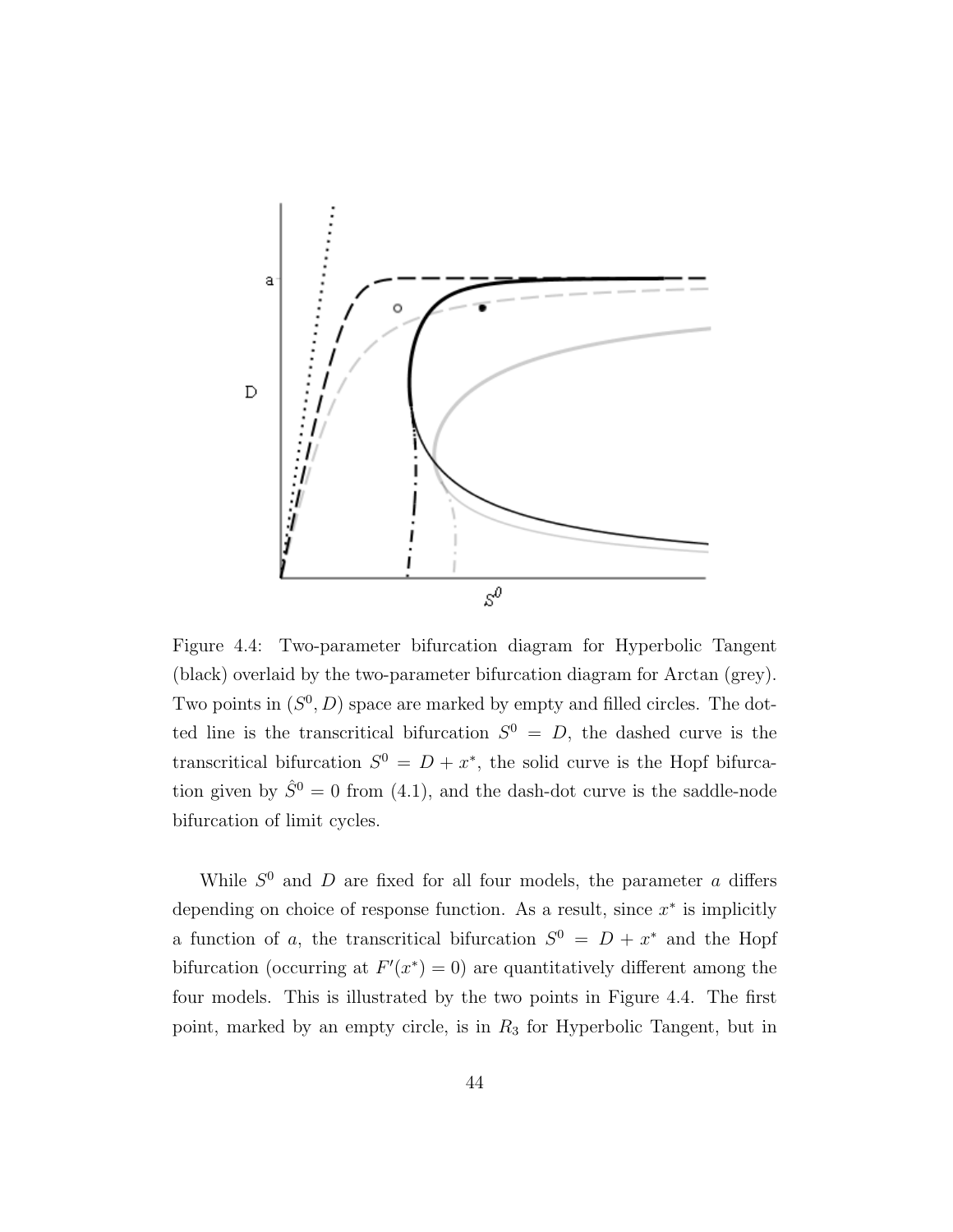

Figure 4.5: An example demonstrating trajectories for each of the two  $(S^0, D)$ pairs from Figure 4.4,  $(S^0, D) = (5.5, 1.8)$  [left] and  $(S^0, D) = (9.5, 1.8)$ [right], using the same initial conditions  $x(0) = y(0) = 2$ . The solid curve represents trajectories of the system with  $q = q_H$  and the dotted curve trajectories of the system with  $q = q_A$ . The filled circle represents the starting point for each trajectory.

 $R<sub>2</sub>$  for Arctan. Similarly, the second point, marked by a filled circle, is in  $R_4$  for Hyperbolic Tangent, but in  $R_3$  for Arctan. The trajectories of these two points are illustrated in Figure 4.5, but the bifurcation analysis has already determined the result: for the first point, the Hyperbolic Tangent system predicts convergence to a coexistence equilibrium whereas the Arctan system predicts extinction of the predator and persistence of the prey; for the second point, the Hyperbolic Tangent system predicts convergence to a stable periodic orbit and the Arctan system predicts convergence to a coexistence equilibrium. Figure 4.4 and the analysis of the regions suggest other possible confounded predictions.

Suppose one wishes to model some predator-prey interaction. They gather data and find the predator-response function shape to be decidedly Holling Type II. The modeler may choose any two response functions that behave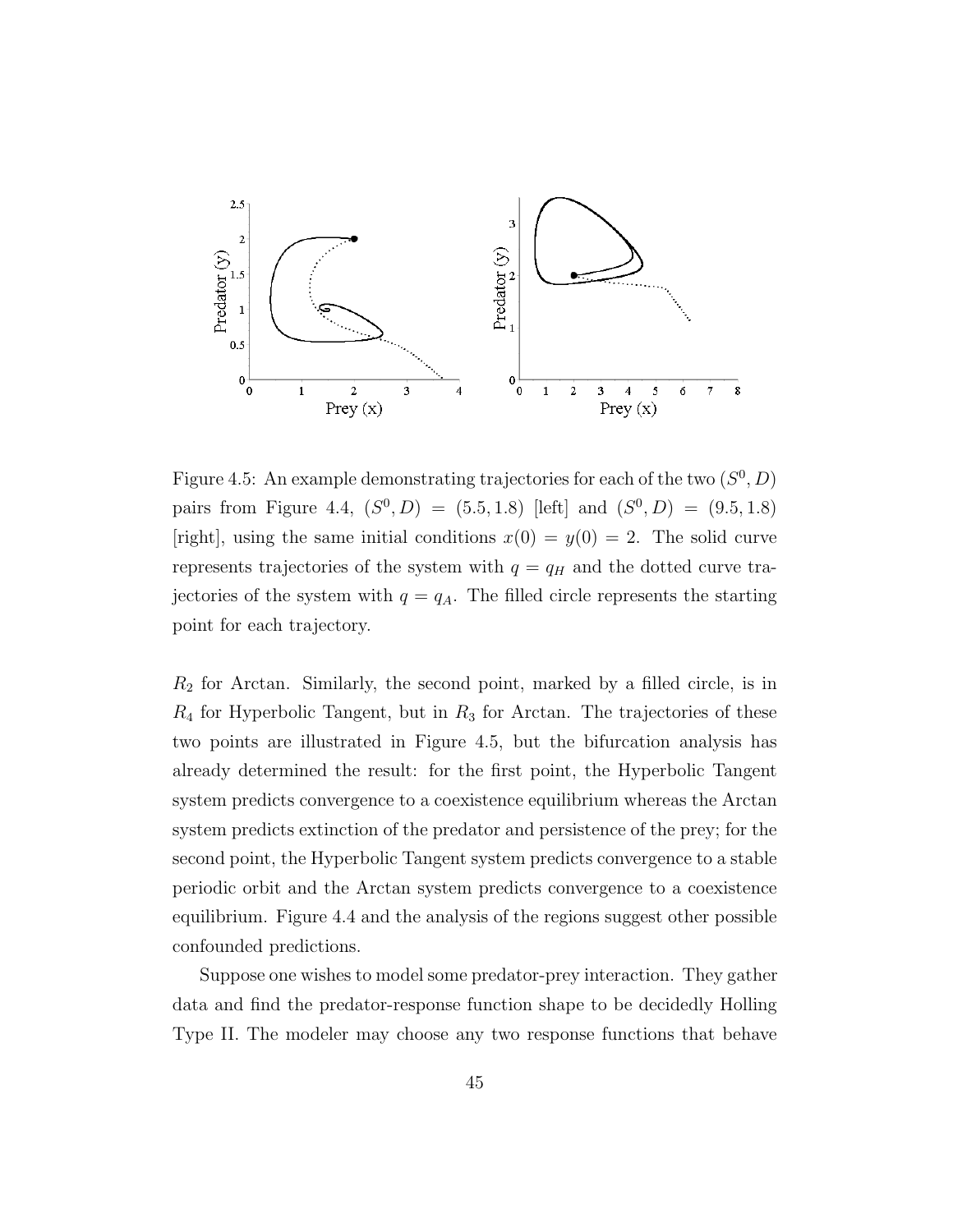comparably well under best least-squares fitting to the data. Given these conditions, for a large portion of  $(S^0, D)$  space the predictions of the different models that result could be qualitatively different depending on the exact functional form of the response function. As discussed previously, one model may predict coexistence of the predator and prey while another model might predict rapid extinction of the predator; it is impossible, by data collection and curve fitting alone, for the modeler to distinguish between either prediction with any confidence.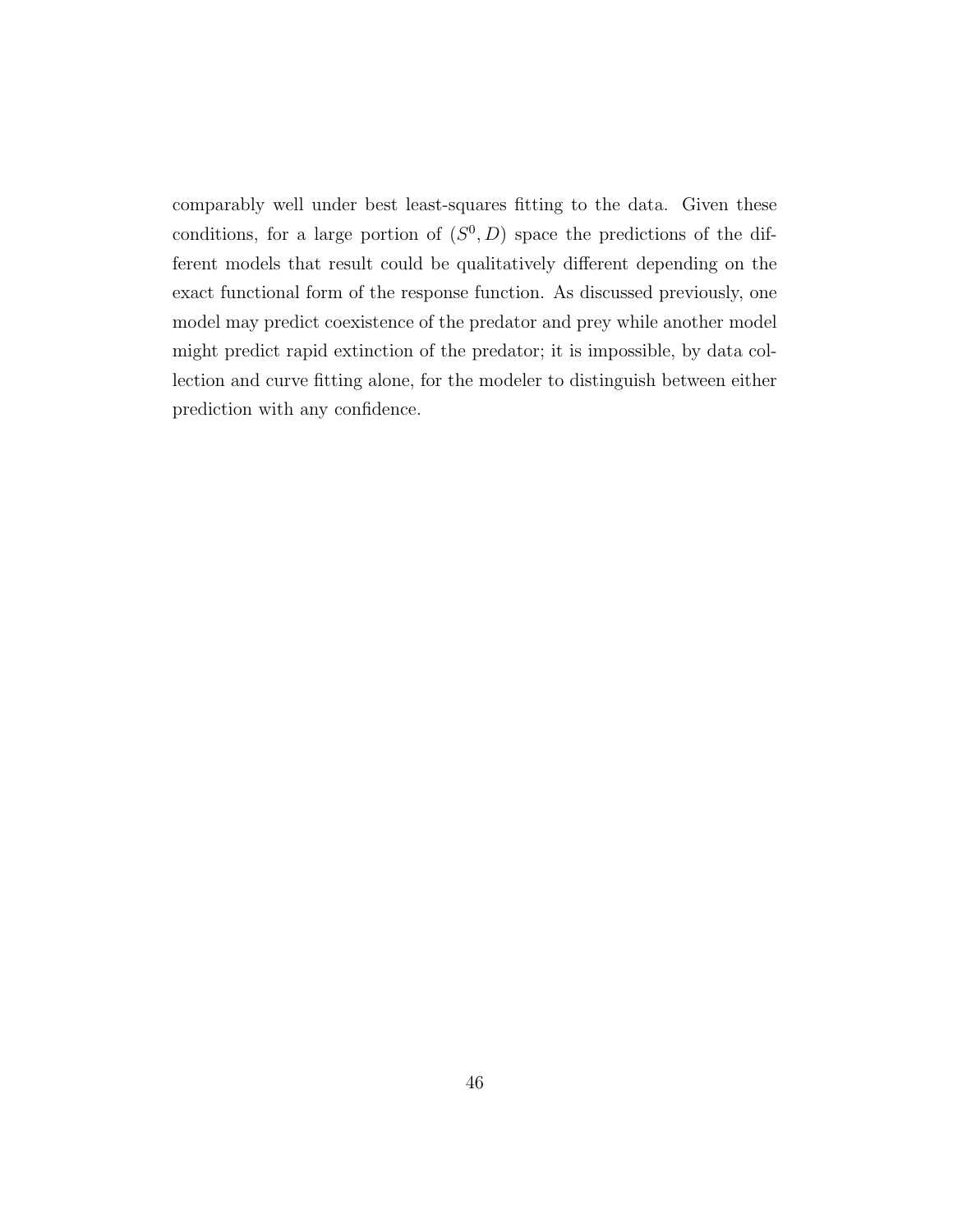### Chapter 5

## Global Behaviour

The local dynamics of each equilibrium point have been determined in Section 2.3. Here we lay the groundwork for extending these results to claims about the global stability of the equilibria. We utilise a result of Harrison [5] to demonstrate that the interior equilibrium is globally asymptotically stable whenever a certain geometric condition of the location of  $E_I$  relative to the local extrema of the prey nullcline is met.

#### 5.1 Globally Stable  $E_I$

In [5] a generalised predator-prey system (5.1) is analysed (we have made the notational substitution  $H = x$  and  $P = y$  for convenience).

$$
\begin{aligned}\n\dot{x} &= a(x) - f(x)b(y) \\
\dot{y} &= n(x)g(y) + c(y)\n\end{aligned} \tag{5.1}
$$

The authors assume the existence of an equilibrium  $(x^*, y^*)$  interior to the first quadrant and propose the following Lyapunov function.

$$
V(x,y) \triangleq \int_{x^*}^x \frac{n(r) - n(x^*)}{f(r)} dr + \int_{y^*}^y \frac{b(r) - b(y^*)}{g(r)} dr \qquad (5.2)
$$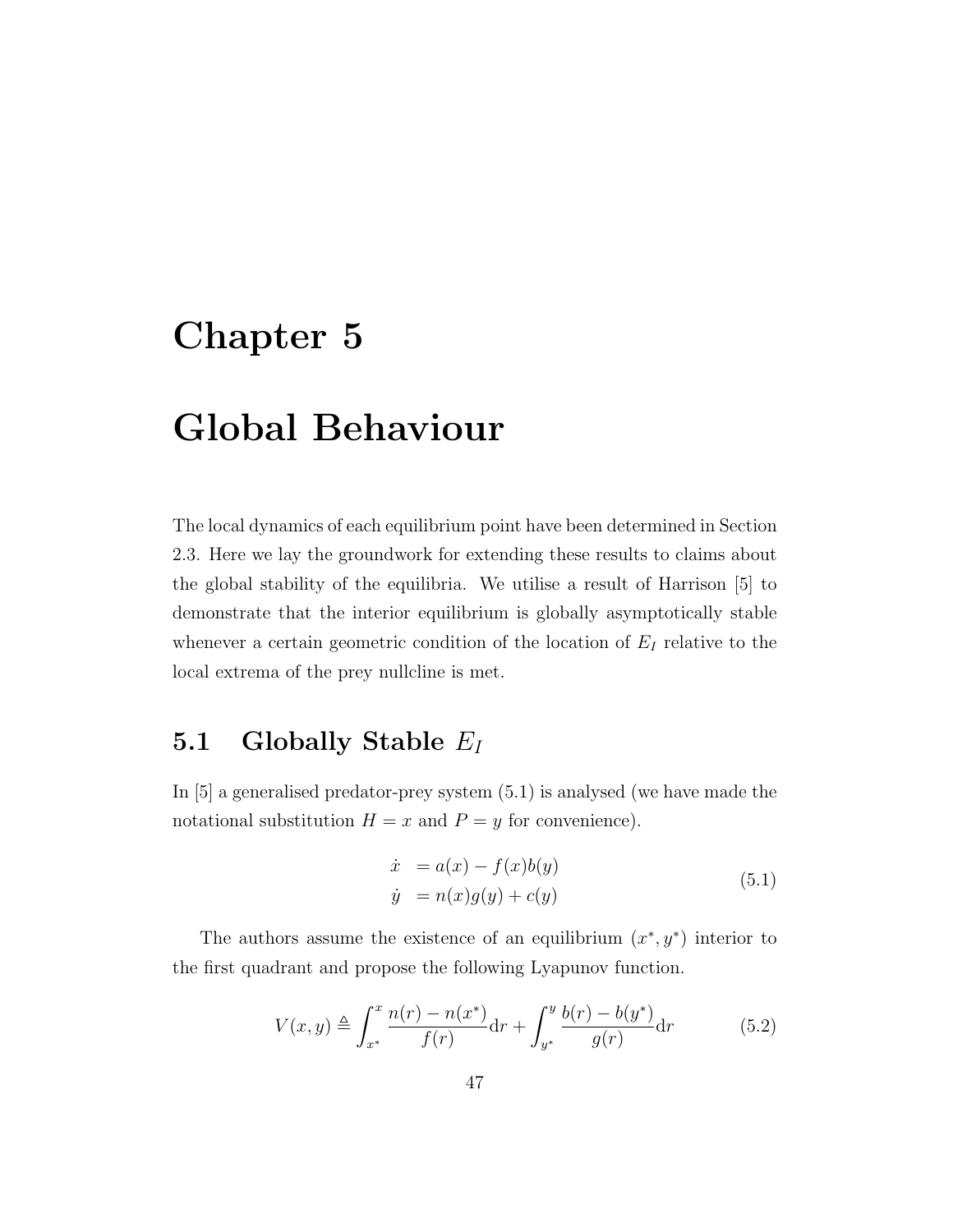Let

$$
I_1 \triangleq \{x \in [0, S^0 - D] \mid F(x) > F(\tilde{x}) \text{ for all } \tilde{x} > x\}
$$

and

$$
I_2 \triangleq \{x \in [0, S^0 - D] | F(x) < F(\tilde{x}) \text{ for all } \tilde{x} < x\}.
$$

We make a couple brief notes about the two sets. Immediately from the definition we see that if  $\bar{x} \in (I_1 \cup I_2)$ , then  $F'(\bar{x}) < 0$ . If  $F'(0) > 0$  and F decreases somewhere on the interval  $(0, S^0 - D)$ , then F has a local maximum. Moreover, since F initially increases and  $F'(K) < 0$  (Remark 2.2.2), there is a local maximum of F that is global on the interval  $[0, S^0 - D]$ . Hence, if  $F'(0) > 0$ , then  $I_1 = \emptyset$ . The set  $I_2$ , however, is always non-empty. Since, by Remark 2.2.2,  $F'(S^0 - D) < 0$ ,  $(S^0 - D) \in I_2$ . Since F is continuous,  $I_2$ contains some interval of  $[0, S^0 - D]$ . See Figure 5.1 for an illustration of  $I_1$ and  $I_2$  for the prey nullcline of System  $(2.4)$  with Arctan response function.

**Theorem 5.1.1.** The interior equilibrium point  $E_I$  of System (2.4) is globally asymptotically stable if  $x^* \in I_1 \cup I_2$ 

Proof. First we note that System (2.4) is just a special case of System (5.1) under the following substitutions:

$$
a(x) = F(x)(aq(x) + x) \quad f(x) = aq(x) + x \quad b(y) = y
$$
  

$$
n(x) = aq(x) - D \qquad c(y) = 0 \qquad g(y) = y
$$

Hence, for System  $(2.4)$ , and equilibrium point  $E_I$ , the Lyapunov function from equation (5.2) becomes

$$
V(x,y) = \int_{x^*}^x \frac{a q(r) - D}{a q(r) + r} dr + \int_{F(x^*)}^y \frac{r - F(x^*)}{r} dr
$$
  
= 
$$
\int_{x^*}^x \frac{a q(r) - D}{a q(r) + r} dr + y - F(x^*) + F(x^*) \ln \left( \frac{F(x^*)}{y} \right)
$$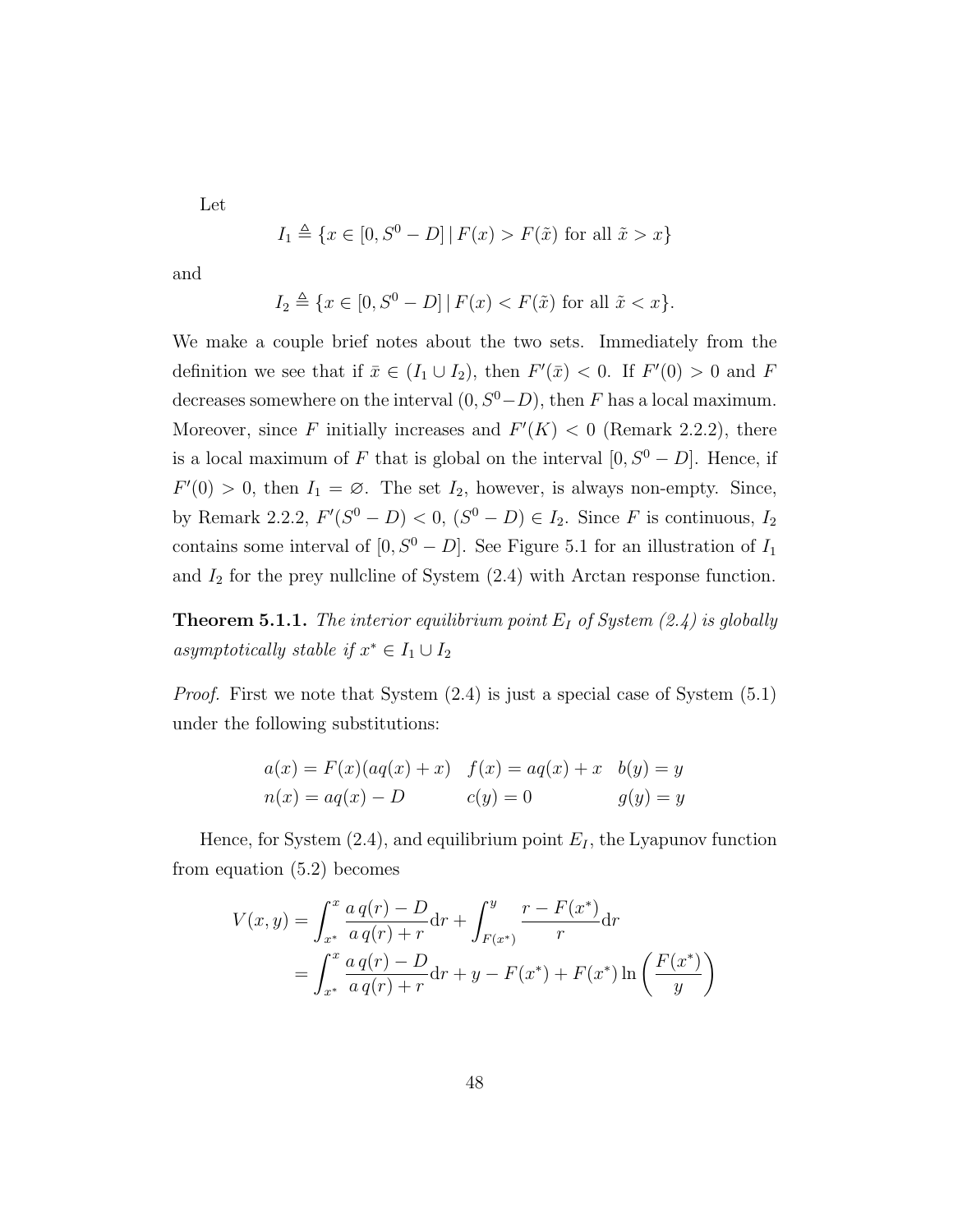

Figure 5.1: A plot demonstrating the  $x$  intervals  $I_1$  and  $I_2$ .

Moreover, the trajectory derivative of  $V$  is

$$
\dot{V}(x, y) = \partial_x V \dot{x} + \partial_y V \dot{y}
$$
  
= 
$$
\frac{aq(x) - D}{aq(x) + x} (F(x) - y)(aq(x) + x) + (y - F(x^*)) (aq(x) - D)
$$
  
= 
$$
(aq(x) - D)(F(x) - F(x^*)).
$$

By definition of  $I_1$  and  $I_2$ ,  $F(x) - F(x^*)$  is negative for all  $x > x^*$  and positive for all  $x < x^*$ . Since  $q(x)$  is increasing for all  $x > 0$  and  $aq(x^*) = D$ we also have that  $a q(x) - D$  is positive for all  $x > x^*$  and negative for all  $x < x^*$ . Hence,  $\dot{V}(x, y) \leq 0$  for all  $(x, y)$  in the first quadrant with equality if, and only if,  $x = x^*$ . Hence, by LaSalle's invariance principle (see, for example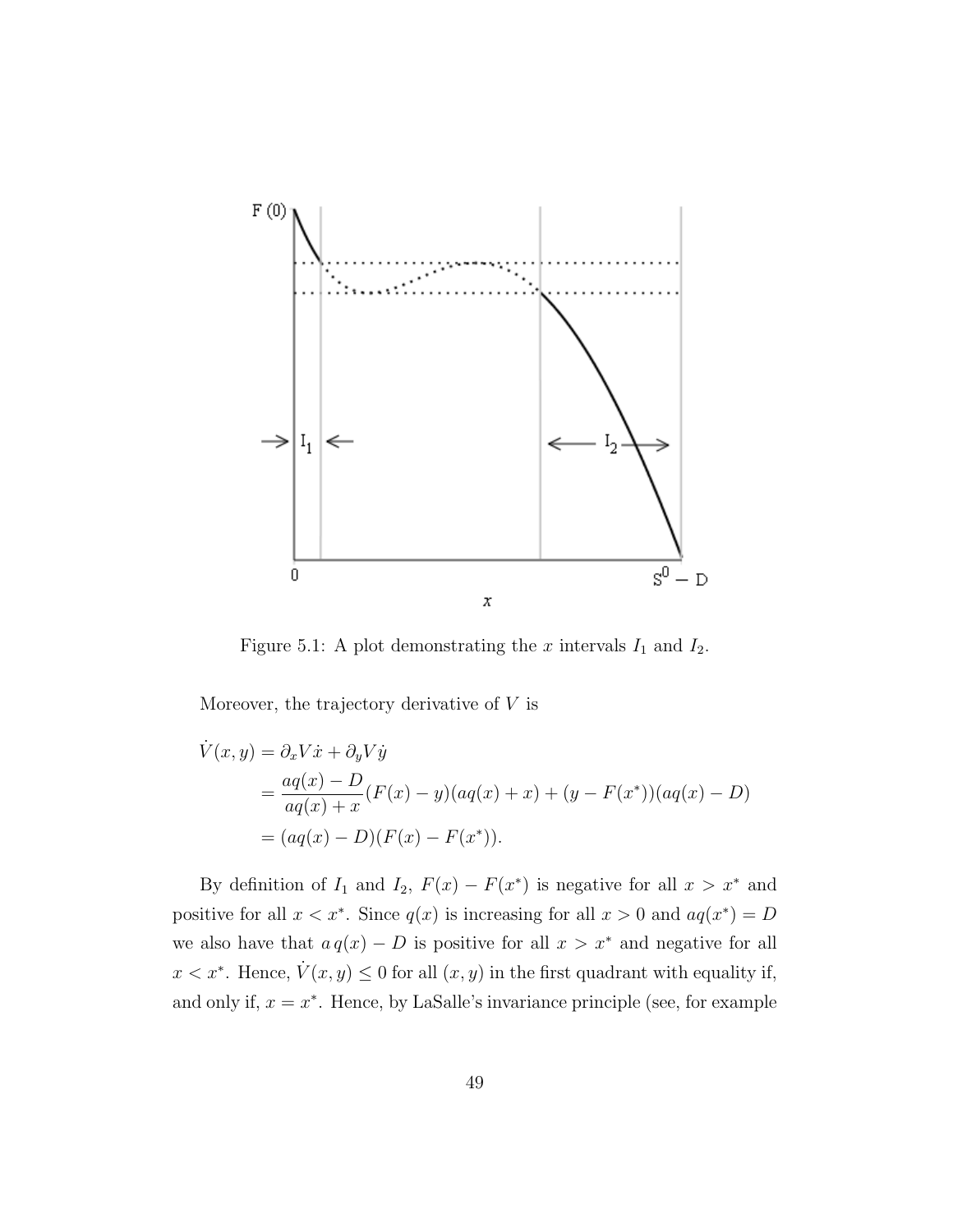[8]), all bounded trajectories converge to the largest invariant subset of

$$
\{(x,y) \mid x = x^* \text{ and } y \ge 0\} = \{(x^*, F(x^*))\}.
$$

Therefore,  $E_I$  is globally asymptotically stable and the theorem follows.  $\Box$ 

If the predator nullcline is positioned high enough up on the initial downslope (or far enough down on the final downslope) of the prey nullcline, then the equilibrium is a global attractor. In Chapter 4, it was observed that a saddle node of limit cycles occurs where the predator nullcline is on the initial downslope of  $F(x)$ . In this case two nested limit cycles can appear (see, for instance, Figure 4.3 (e)). Therefore, the restriction of  $x^*$  to this small portion of the initial downslope seems justified. Figure 4.3 (e) gives an example of a stable  $E_I$  that is not globally asymptotically stable. Note that restricting  $x^*$  to  $I_1 \cup I_2$  is not a necessary condition, there are examples of x ∗ far enough down the initial down slope that appear to be globally asymptotically stable. The following corollary covers the corner case where  $F(x)$  is always non-increasing.

**Corollary 5.1.1.** Assume  $F(x)$  is always non-increasing and there is at most one point,  $\bar{x}$ , where  $F'(\bar{x}) = 0$ . Further, assume  $E_I$  exists in the interior of the first quadrant. Then,  $E_I$  is globally asymptotically stable.

*Proof.* If  $F(x)$  is always decreasing then  $I_1 = I_2 = [0, S^0 - D]$  and the corollary follows immediately from Theorem 5.1.1. Assume there exists a point  $\bar{x}$  where  $F'(\bar{x}) = 0$ . Then,  $I_1 \cup I_2 = [0, \bar{x}) \cup (\bar{x}, I_2]$ . If  $x^* \in (I_1 \cup I_2)$ , then the corollary follows immediately from Theorem 5.1.1. Assume  $x^* \notin$  $(I_1 \cup I_2)$ . Then  $x^* = \bar{x}$ . The trajectory derivative of V is still  $\dot{V}(x, y) =$  $(a q(x) - D)(F(x) - F(x^*)) \leq 0$  with equality if, and only if,  $x = x^* = \overline{x}$ . Hence, the proof proceeds identically as in Theorem 5.1.1 and the corollary follows.  $\Box$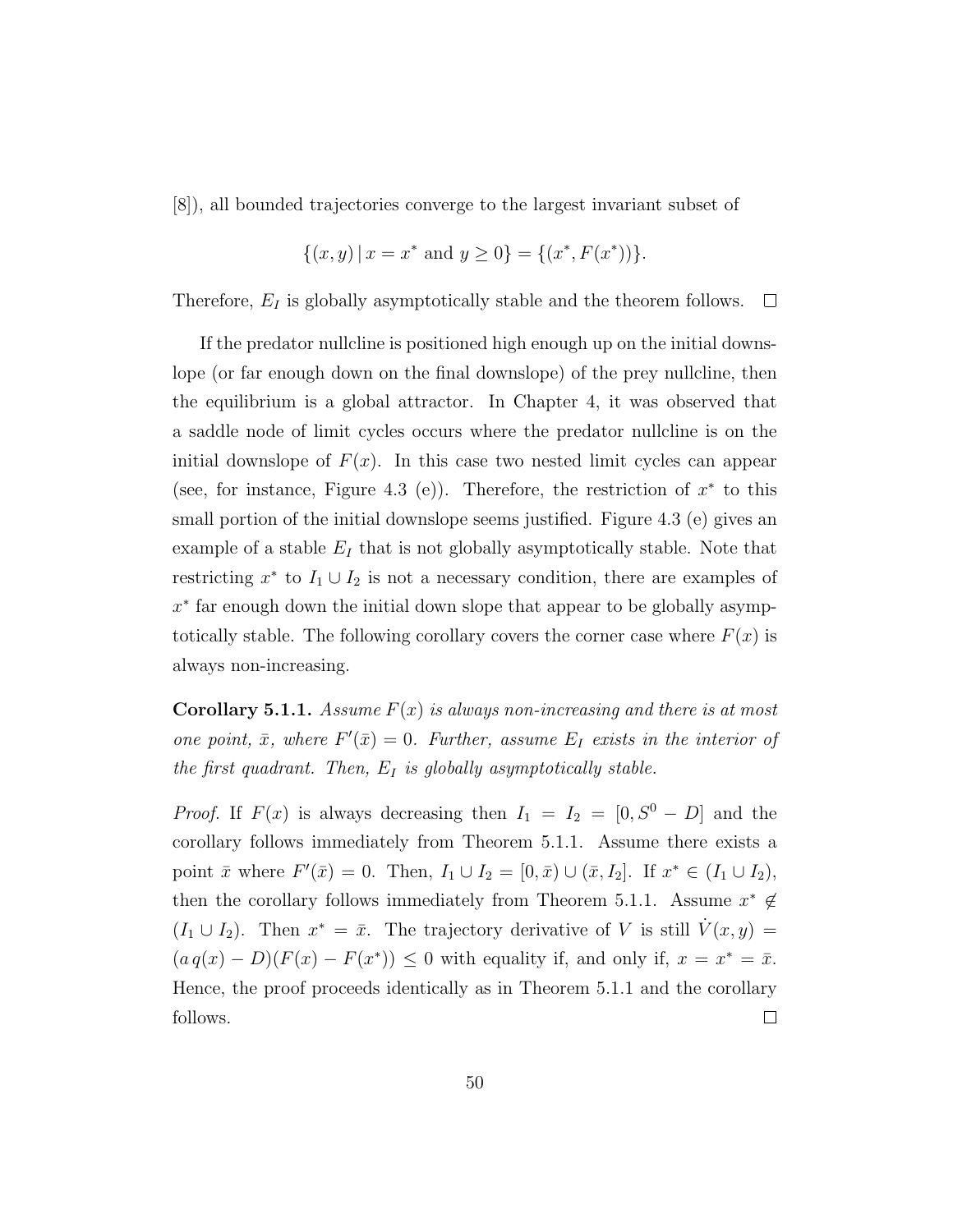Notice that both Theorem 5.1.1 and Corollary 5.1.1 give conditions for when the equilibrium  $E_I = (x^*, y^*)$  in System (2.4) is globally asymptotically stable. Assume  $E_I$  is globally asymptotically stable. By Theorem A.1, the equilibrium  $(S^0 - x^* - y^*, x^*, y^*)$  in System  $(1.2)$  is also globally asymptotically stable.

Consider the two predator response functions  $q_A$  and  $q_H$ . When  $x^*$  is positioned far enough down the initial downslope of  $F(x)$  or when  $x^*$  is on a portion of  $F(x)$  where F is increasing, then there is no hope of proving global asymptotic stability as we have already demonstrated the existence of periodic orbits for certain parameter sets in these cases. It is natural to ask what happens if  $x^*$  is positioned high-enough up on the final downslope of F. In Chapter 4 no saddle node bifurcation of limit cycles was observed for  $x^*$  in that region of the prey nullcline. In fact, there are examples where  $x^*$ in that region appears to be globally asymptotically stable.

In [12], the authors use an argument based on the Dulac criterion to demonstrate that in a Rosenzweig-MacArthur predator-prey system where the isocline takes on a similar shape to  $F(x)$  (when parameterised by  $q_A$  or  $q_H$ ), that their interior equilibrium is globally asymptotically stable for the entire final downslope of the prey nullcline. We conjecture that this is also true in System (2.4), but leave it as a future avenue of discovery.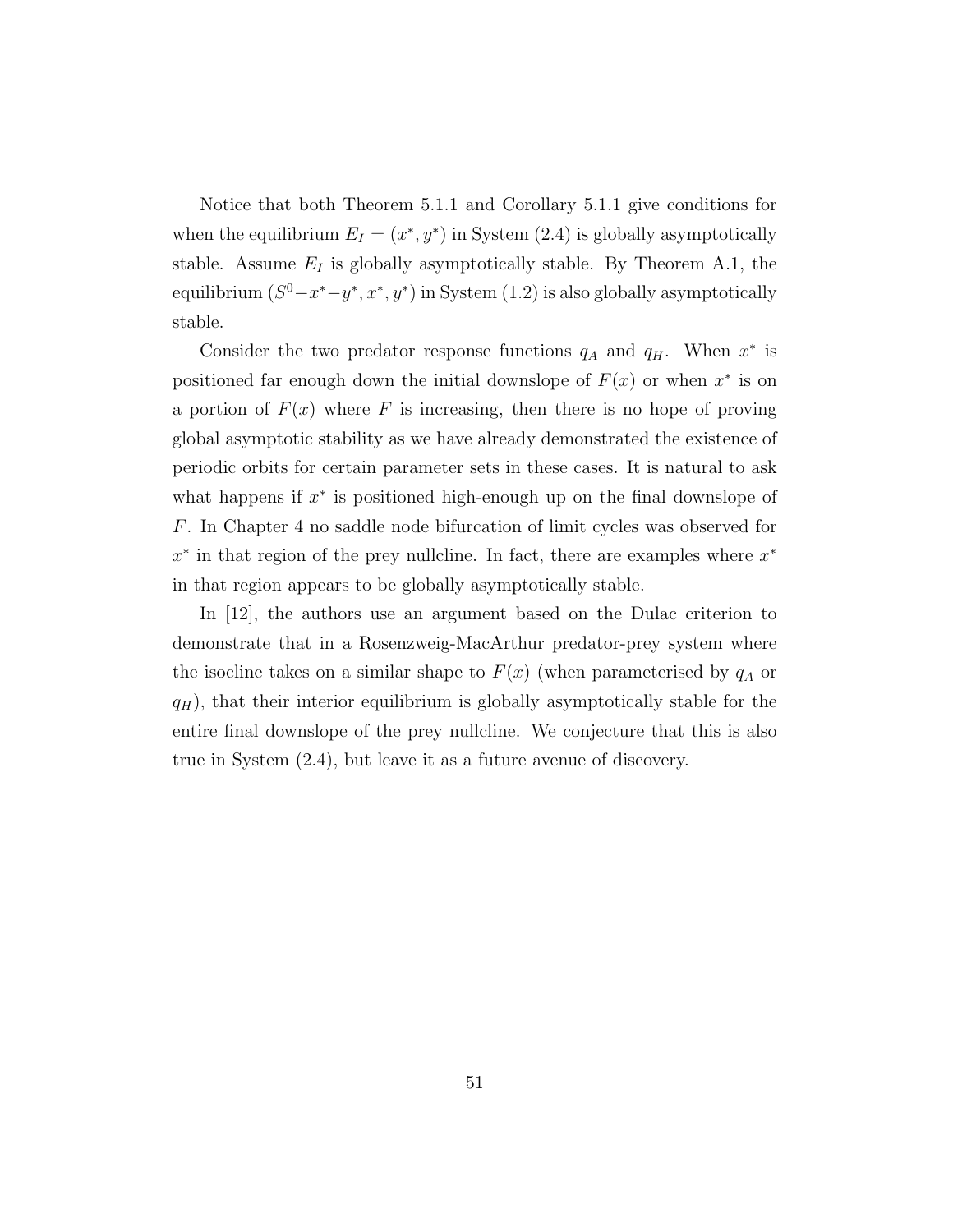#### Chapter 6

## Conclusions and Future Work

We analysed a system of ODEs modeling predator-prey interactions in a chemostat. We demonstrated the sensitivity of this model to the choice of predator response function – even when these predator response functions have the same qualitative shape. In particular, it was shown that while the corresponding systems undergo the same transcritical bifurcations for these Holling Type II response functions, the systems can obtain differing numbers of Hopf bifurcations. When a Monod response function is used in System  $(2.4)$ , a unique periodic orbit is observed (see [6]). In this thesis examples were given where Hyperbolic Tangent or Arctan response functions can instead result in non-uniqueness of the periodic orbit, i.e. two coexisting periodic orbits.

Biological relevance of solutions of systems (1.2) and (2.4) was determined by demonstrating that solutions of the system with positive initial conditions remain positive and bounded for all positive time. Moreover, we demonstrated that the original three dimensional system (1.1) is asymptotically equivalent to the limiting two dimensional system (2.4) with fewer parameters. We derived the three equilibrium points of System (2.4) corresponding to mutual extinction, predator extinction, and predator-prey coexistence.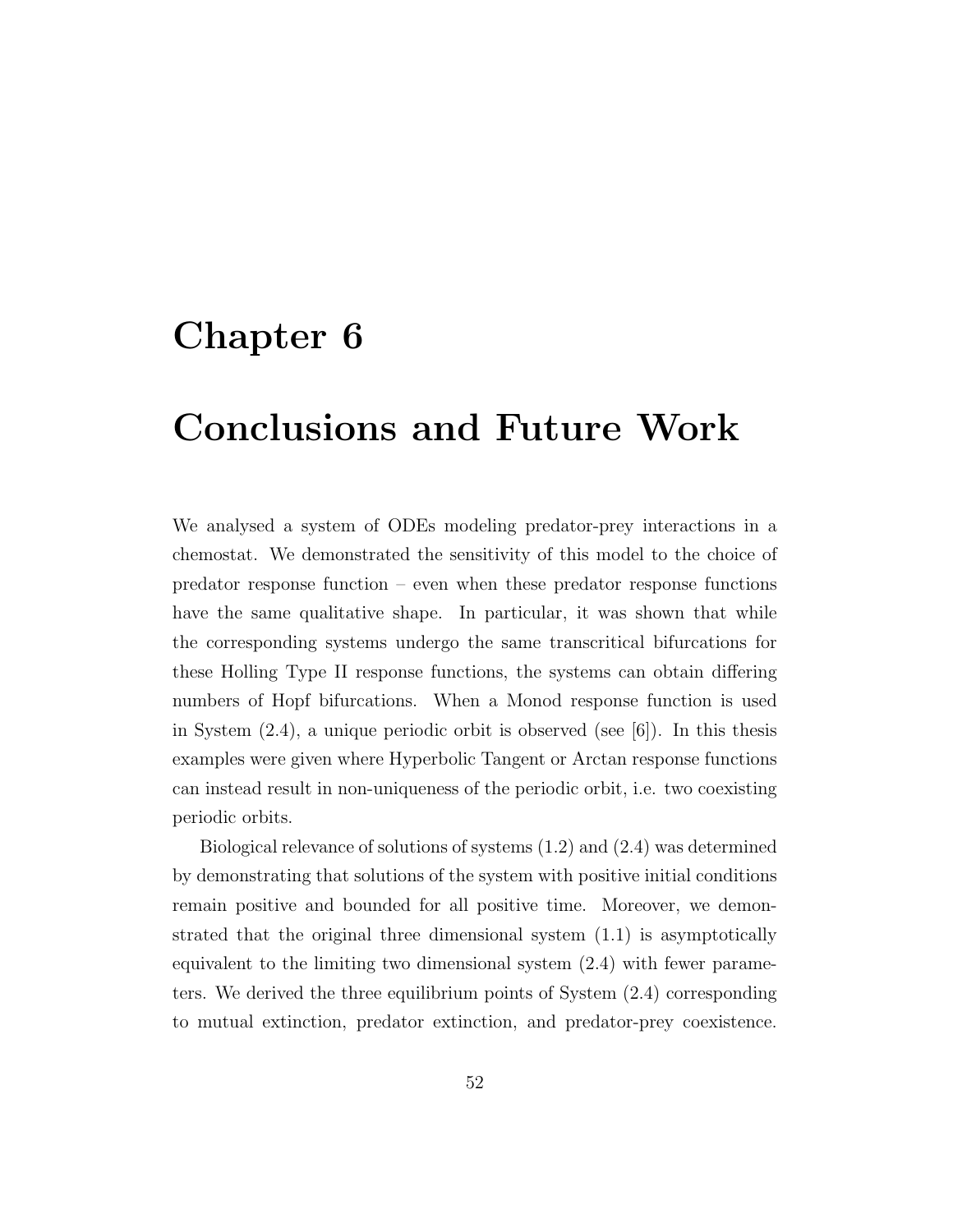We analysed the local stability of each of these equilibria points. A parameter free condition to determine the number of local extrema of the prey nullcline was derived. This is particularly useful as we demonstrated that a Hopf bifurcation always occurs at a local extremum of this prey nullcline. In particular, we show that Hyperbolic Tangent or Arctan response functions result in a prey-nullcline with a local maximum and a local minimum, while Monod and Ivlev response functions result in a prey-nullcline with only a local maximum. We demonstrated that a Hopf bifurcation occurring at a local minimum of the prey-nullcline can be either supercritical or subcritical in the case of Hyperbolic Tangent or Arctan response functions. Moreover, for these systems a Bautin bifurcation can occur. If the Hopf bifurcation occurs at a local maximum of the prey-nullcline for System (2.4) with Hyperbolic Tangent, Arctan, Monod, or Ivlev response functions, then the Hopf bifurcation is always supercritical. The dependence of these extrema on parameters was investigated and it was demonstrated that as  $S^0$  increases, local maxima move up and to the right while local minima move up and to the left. Another parameter free condition was presented that demonstrates that System (2.4) for Arctan, Hyperbolic Tangent, or Ivlev response function has a prey nullcline with at most one inflection point. The prey nullcline of system (2.4) for the Monod response function was directly shown to have no inflection points.

We were able to demonstrate the global stability of the coexistence equilibrium for a section of parameter space and provide motivation to extend this result. Moreover, a bifurcation theory approach led to characterising the number of periodic orbits under various partitions of parameter space, but the exact number of coexisting periodic orbits was not analytically demonstrated. However, we conjecture that System (2.4) with Arctan or Hyperbolic Tangent response function can have at most two periodic orbits.

The two dimensional system (2.4) is just the three dimensional system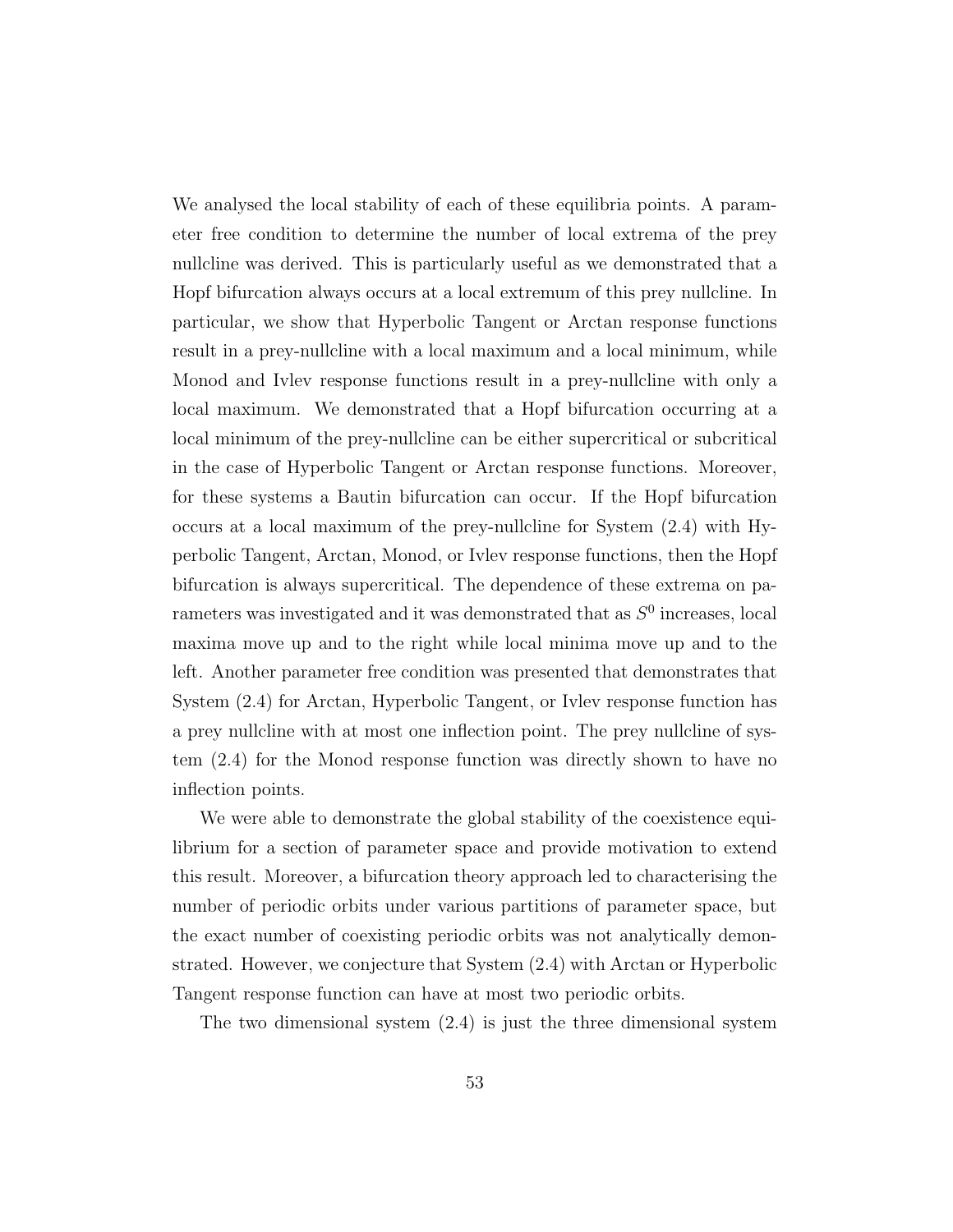(1.2) evaluated on the simplex  $s + x + y = S^0$ . Trajectories of System (1.2) converge exponentially to the simplex. We demonstrated that globally stable equilibria in the two dimensional system (2.4) have corresponding global equilibria on the simplex in the three dimensional system (1.2). Hence, the results determining the criticality of the Hopf bifurcation, the local stability of equilibria, and the number of periodic orbits all have equivalent results on the simplex  $s + x + y = S^0$  in the three dimensional system (1.2).

Analysis of the four response functions considered suggests topological equivalence of models based on the number of extrema, as determined by the parameter-free condition of Theorem 3.1.1. It would be interesting to see if this equivalence could be rigorously shown to be true, either in the case of the chemostat predator-prey system considered here or the Rosenzweig-MacArthur predator-prey system considered elsewhere (see [11, 13] for instance).

It was also observed, by way of bifurcation theory, that differing numbers of local extrema in the prey nullcline lead to differing sets of possible qualitative dynamics. However, even in the case of two response functions that produce the same number of local extrema in the prey nullcline, by overlaying two-parameter bifurcation diagrams one can see that the same choice of parameters and initial conditions can produce qualitatively different individual predictions (see Figure 4.4). This should be a real warning for modelers. By least-squares curve fitting the two functions may look entirely the same, and fit experimental data just as well, but for particular nutrient saturations  $(S<sup>0</sup>)$  and flow-rates  $(D)$  the model with one response function may predict coexistence of predator and prey while another may predict rapid extinction of the predator.

Under Theorem 3.1.1 it is demonstrated that the Monod and Ivlev response functions can have at most one local extremum in the prey nullcline and Hyperbolic Tangent and Arctan can have at most two local extrema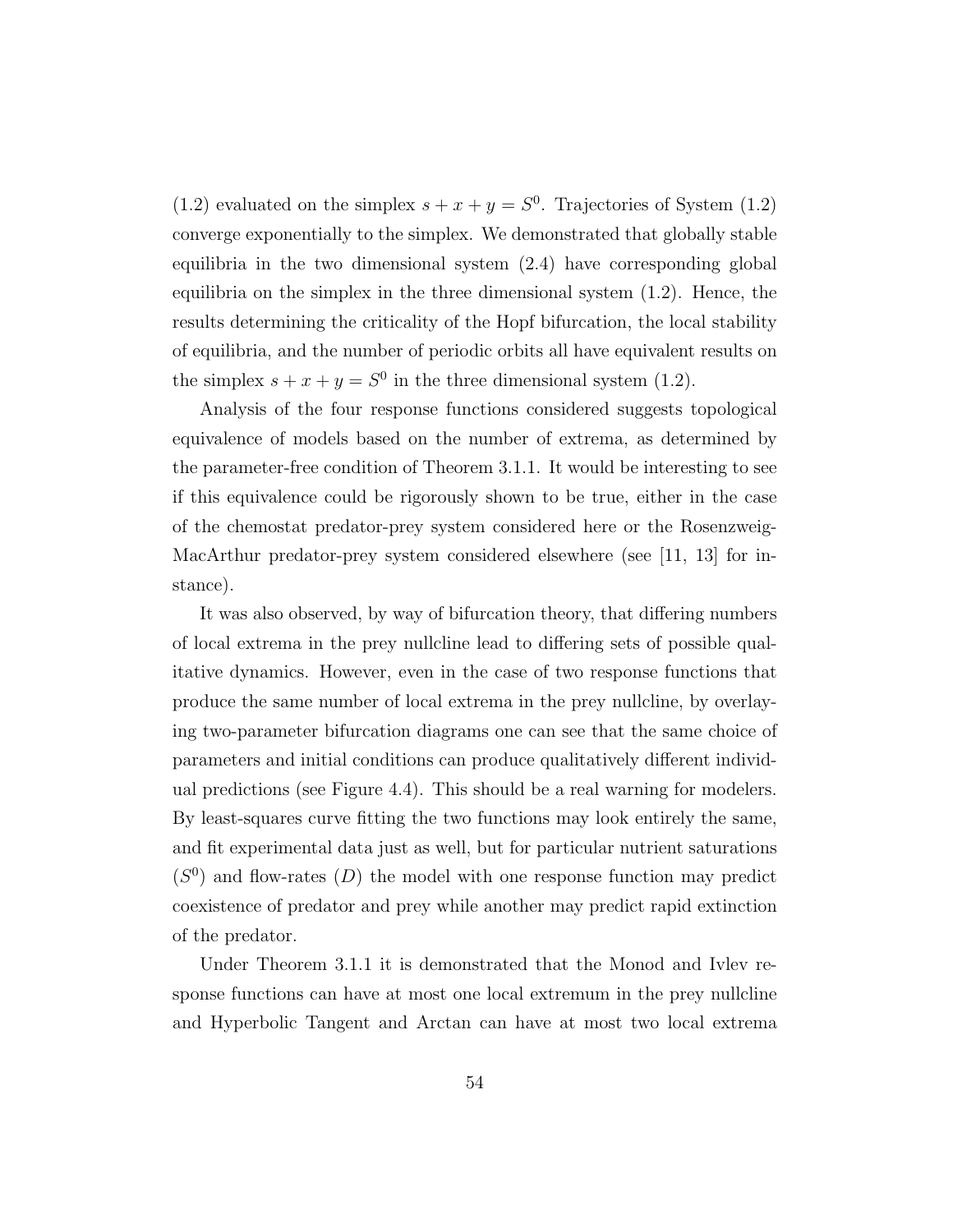in the prey nullcline. It is natural to ask how many total roots the  $H(x)$ condition from Theorem 3.1.1 can have for Holling Type II  $q(x)$  satisfying Definition 1.4.1. We conclude with the following intriguing, though admittedly not the most biologically relevant, example.

**Example 6.0.1.** Consider  $q_3(x) \triangleq q_M(x) + 2q_H(x)$ . Then, as demonstrated in Figure 6.1, the  $H(x)$  condition from Theorem 3.1.1 has two roots. Hence,  $F(x)$  parameterised by  $q = q_3$  can have at most three local extrema (see Figure 6.2).



Figure 6.1: A plot of  $H(x)$  with  $q(x) = q_3(x) \triangleq q_M(x) + 2q_H(x)$ . The plot illustrates that  $H(x)$  has two positive roots, hence, the prey isocline under  $q_3$  has at most three local extrema.

Let  $x_1$  and  $x_2$  be the two positive roots of  $H(x)$  under  $q_3$  (numerically,  $x_1 = 0.1724313...$  and  $x_2 = 0.6204676...$ . Then  $\hat{K}(x_1)$  is a critical point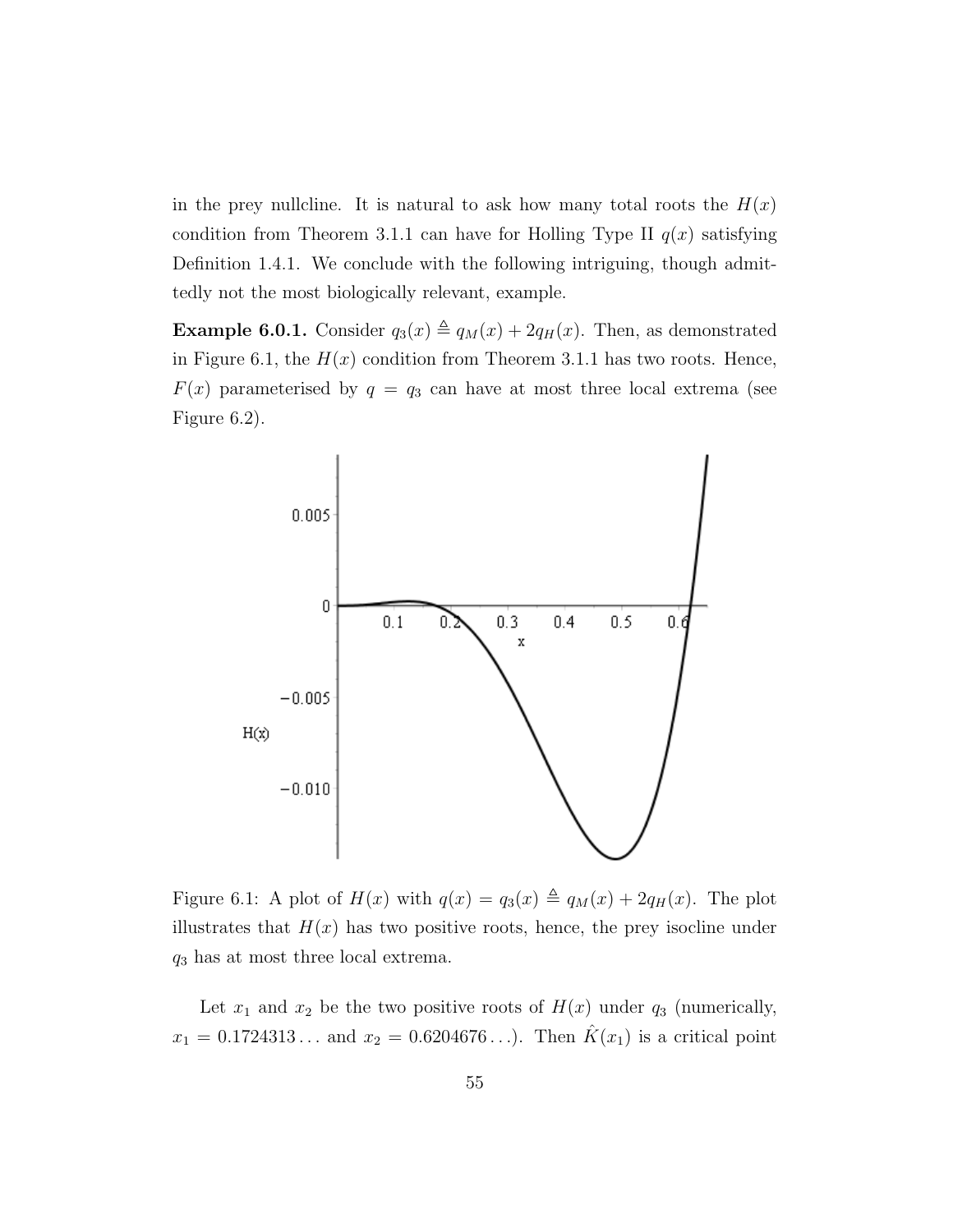of  $\hat{K}$ . Hence, for any value between  $\hat{K}(x_1)$  and  $\hat{K}(x_2)$  a horizontal line will have the maximum number of intersections with the  $\hat{K}(x)$  curve (three, in this case). Hence, we define  $K_3 \triangleq \frac{1}{2}$  $\frac{1}{2}(\hat{K}(x_1)+\hat{K}(x_2)).$  Consider the plot of  $F(x; K_3)$  with  $q = q_3$ , as shown in Figure 6.2. The prey nullcline has three local extrema, hence, the system can undergo three different Hopf bifurcations (by  $(2.6)$ ).

This raises a natural question, is there an upper limit on the possible number of roots of  $H(x)$  for a response function  $q(x)$  satisfying Definition 1.4.1?



Figure 6.2: A plot of the prey nullcline of  $F(x; K_3)$  where  $q = q_3$ , as predicted by Figure 6.1, the prey nullcline exhibits three local extrema. In this plot  $a = 0.8$  and  $K = S^0 - D = K_3 \approx 4.35875306$ .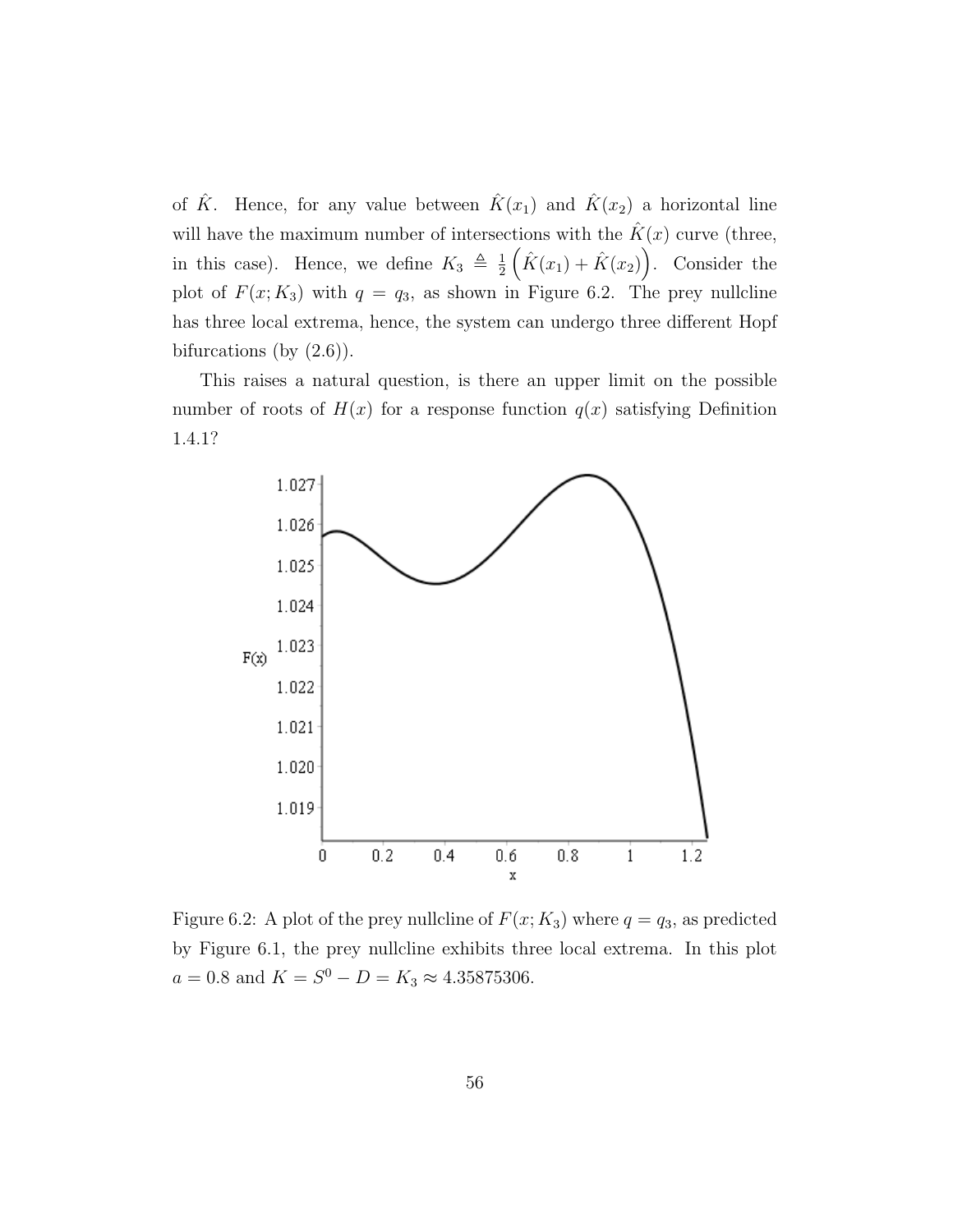### Appendix A

# Smith and Waltman Convergence Theorem

A theorem from [14] is used to demonstrate that a globally attractive equilibrium  $(x^*, y^*)$  interior to the first quadrant of the limiting system  $(2.4)$  is a globally attractive equilibrium  $(S^0 - x^* - y^*, x^*, y^*)$  in the first octant of the original system (1.2)

**Theorem A.1.** (Smith and Waltman, 1995,  $[14]$ ) Consider the two systems of ODEs of the form

$$
z' = Az, \qquad \qquad y' = f(y, z), \tag{A.1}
$$

and

$$
x' = f(x,0) \tag{A.2}
$$

where  $z \in \mathbb{R}^m$ ,  $(y, z) \in \mathcal{D} \subset (\mathbb{R}^n \times \mathbb{R}^m)$ , and  $x \in \Omega = \{x : (x, 0) \in \mathcal{D}\} \subset \mathbb{R}^n$ . Assume that  $D$  is positively invariant for  $(A.1)$ , and  $(A.1)$  is dissipative. Let  $(y(t), z(t))$  be a solution of  $(A.1)$ , and assume the following hypotheses are satisfied:

1. All of the eigenvalues of A have negative real parts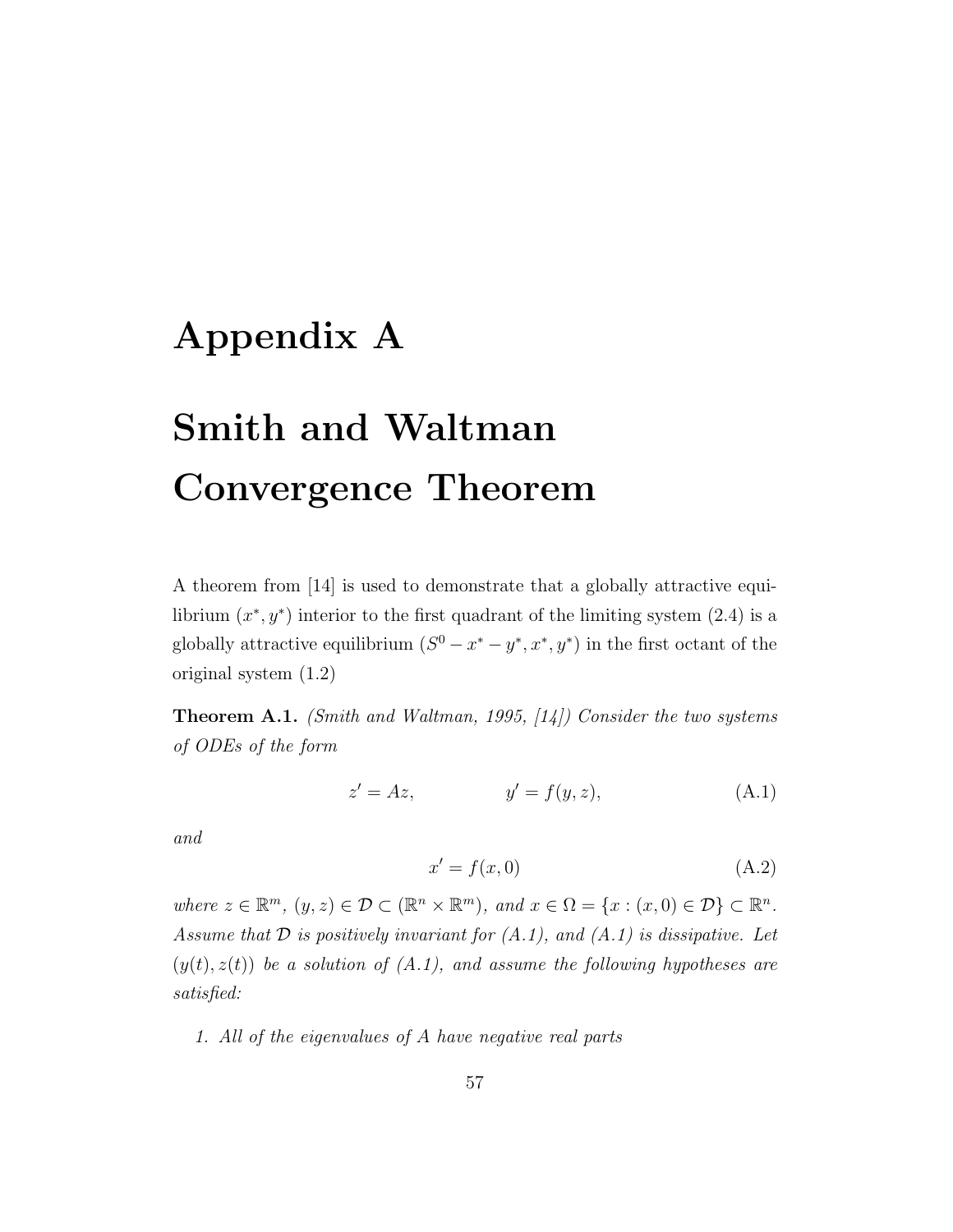- 2. Equation (A.2) has a finite number of equilibria in  $\Omega$ , each of which is hyperbolic for  $(A.1)$ . Denote these equilibria by  $E_1, \ldots, E_p$ .
- 3. The dimension of the stable manifold of  $E_i$ , denoted  $M^+(E_i)$ , is n for  $1 \leq i \leq r$ , and the dimension of the stable manifold of  $E_j$  is less than n for  $(r+1) \leq j \leq p$ .
- 4.  $\Omega = \bigcup_{i=1}^{p} M^{+}(E_i)$ .
- 5. Equation (A.2) does not possess a cycle of equilibria.

Then, for some i,  $\lim_{t\to\infty}(y(t),z(t))=(E_i,0)$ .

*Proof.* Assume  $E_I = (x^*, y^*)$  in System (2.4) exists in the interior of the first quadrant. Further, assume  $E_I$  is a globally asymptotically stable equilibrium point. We demonstrate that  $(S^0 - x^* - y^*, x^*, y^*)$  is a globally asymptotically stable equilibrium point in System (1.2).

Let  $z = S^0 - (s + x + y)$ . Then, System (1.2) is then just a special case of System (A.1):

$$
\dot{z} = -Dz \n\dot{x} = (-D + S^0 - z - x - y)x - ay q(x) \n\dot{y} = y (a q(x) - D) \n z(0) \le S^0, x(0) \ge 0, y(0) \ge 0.
$$
\n(A.3)

A closed form for z can immediately be obtained, demonstrating that System  $(A.3)$  is dissipative and when  $z = 0$  trajectories satisfy System 2.4.

In the notation of the theorem statement from [14],  $n = 2$  and  $m = 1$ . Hence, 1. is trivially satisfied as A is the  $1 \times 1$  matrix  $[-D]$  with  $D > 0$  (and so has one real, strictly negative eigenvalue).

System 2.4 has three equilibria. For notational ease, define  $E_1, E_2, E_3 =$  $E_I, E_E, E_{ME}$ , respectively. In Section 2.3 it was demonstrated that when  $E_I$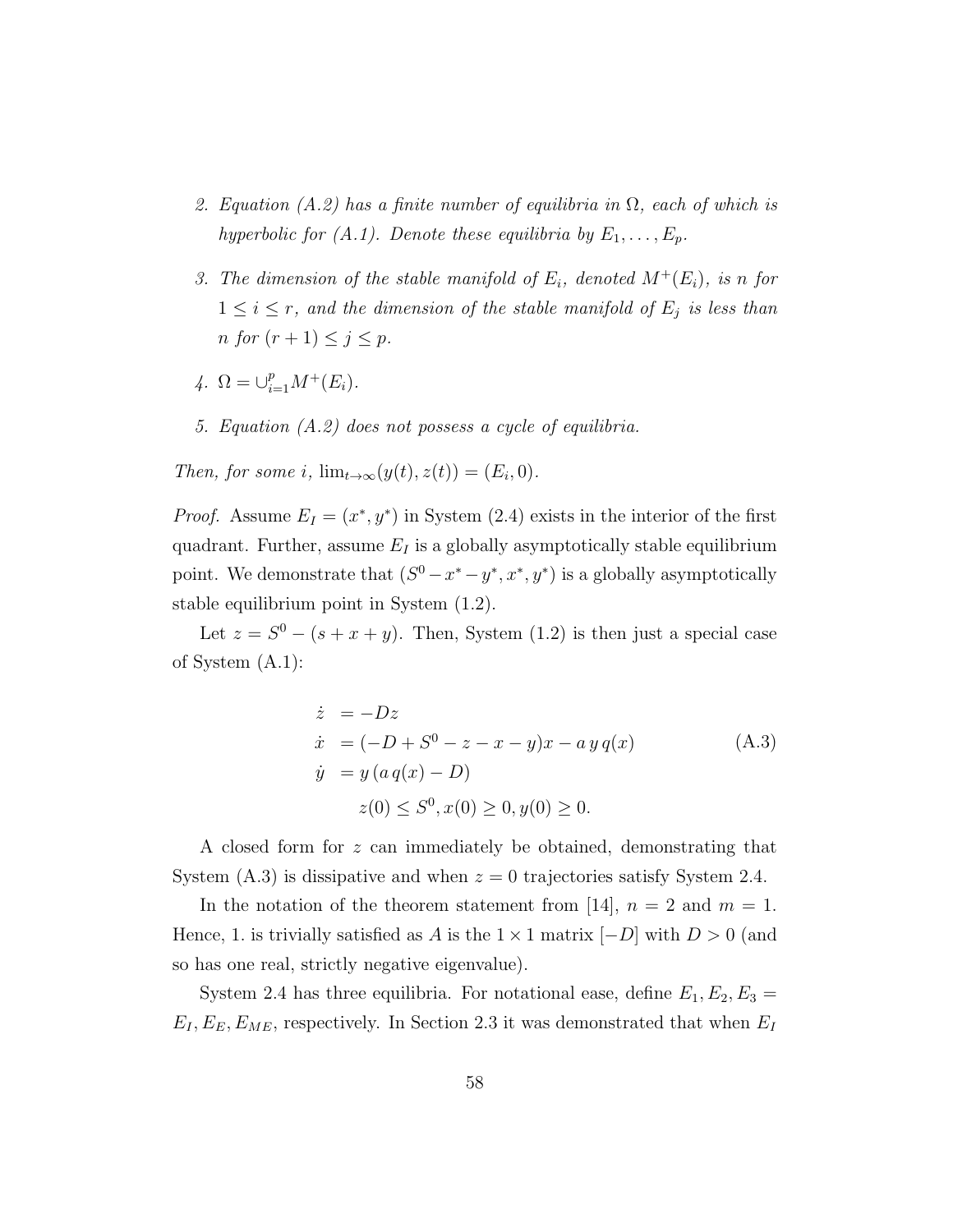exists in the interior of the first quadrant all equilibria are hyperbolic, hence, 2. is satisfied.

Equilibrium  $E_1$  is a global attractor for System  $(2.4)$ , so the dimension of its stable manifold is  $2 = n$ . The other two equilibria,  $E_2$  and  $E_3$ , are locally unstable saddles, hence, the dimension of their stable manifolds are both  $1 < n = 2$ . Therefore, 3. is satisfied.

Hypothesis 4. is satisfied, since any trajectories on  $\Omega$  converge to one of the three equilibria  $E_1, E_2, E_3$ .

Finally, the stable manifold of  $E_2$  is the line  $\{(x, y) | y = 0 \text{ and } x \ge 0\}.$ Moreover, the stable manifold of  $E_3$  is the line  $\{(x, y) | y \ge 0 \text{ and } x = 0\}.$ Hence,  $E_2$  and  $E_3$  cannot form a chain of equilibria. Since  $E_1$  is locally asymptotically stable, it also is not a part of any chain of equilibria. Hence, 5. is satisfied.  $\Box$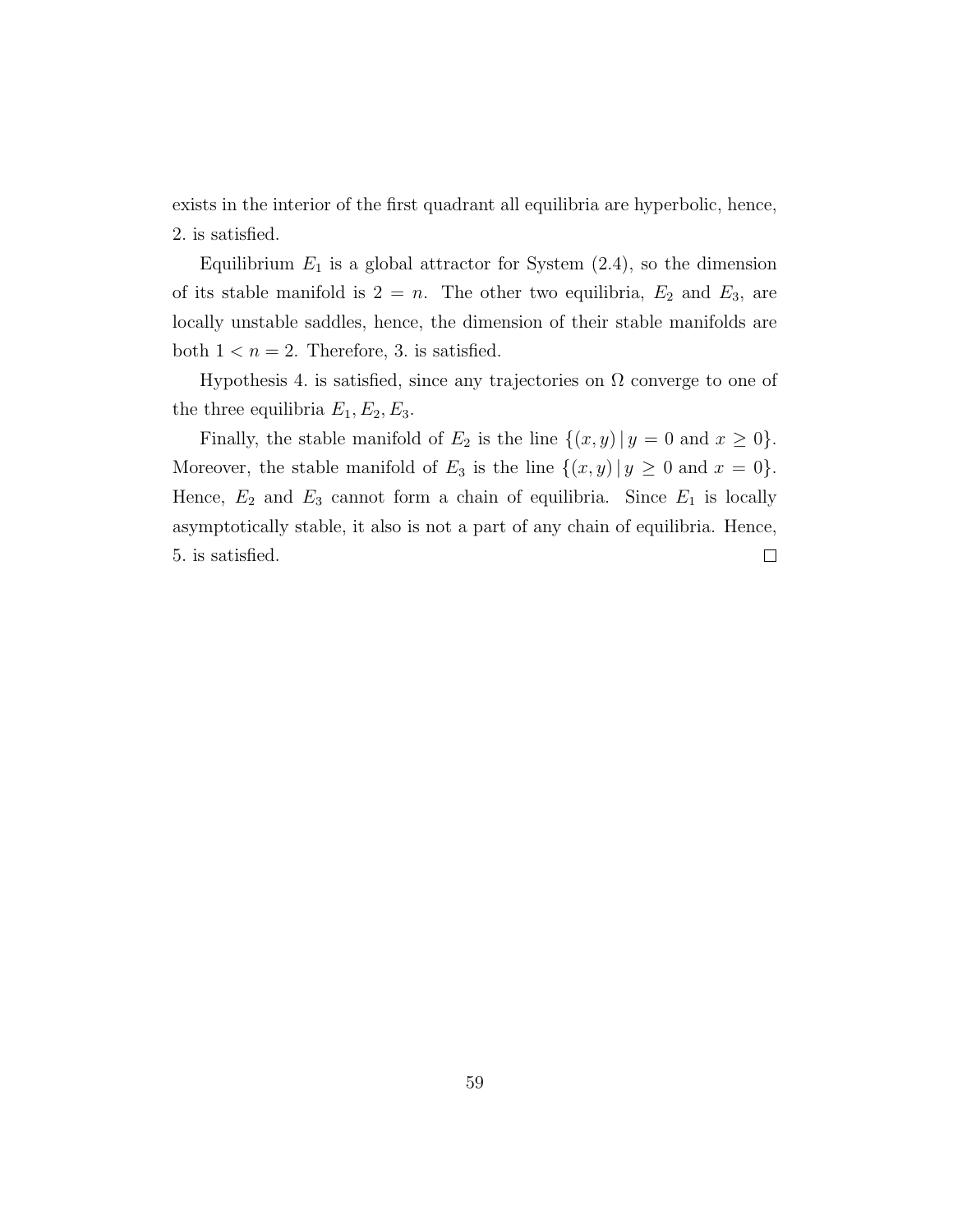## Appendix B

# Counting Prey Nullcline Extrema

This appendix contains the proofs of the Corollaries from Section 3.1. In particular, these corollaries use Theorem 3.1.1 to determine the number of local extrema the prey nullcline exhibits under various predator response functions (Monod, Ivlev, and Hyperbolic Tangent are all shown here, a proof for Arctan is presented in Section 3.1). Equation (3.2) is repeated here for convenience.

$$
H(x) \triangleq x^2 q''(x) + 2(q(x) - xq'(x))
$$

**Corollary B.1.** The prey nullcline  $(2.3)$  with Monod response function has at most one local extremum.

*Proof.* Let  $q = q_M$ . Taking  $H(x)$  as defined in (3.2) gives

$$
H(x) = \frac{2x^3}{(1+x)^3}.
$$

Recognising  $H(0) = 0$ . Now  $H'(x) = \frac{6x^2}{(x+1)^4} > 0$  hence, by Theorem 3.1.1, the corollary follows.  $\Box$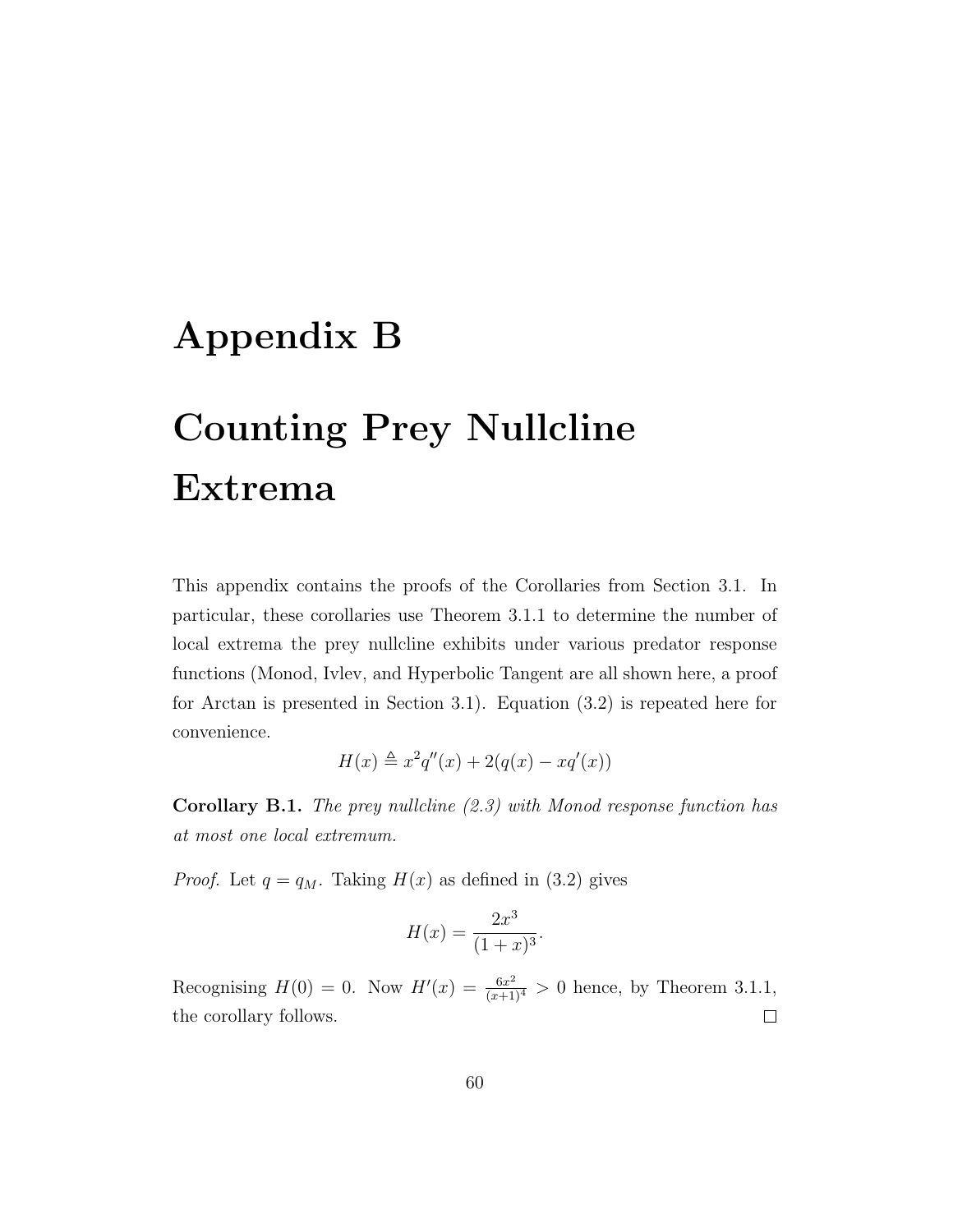**Corollary B.2.** The prey nullcline  $(2.3)$  with Ivlev response function has at most one local extremum.

*Proof.* Let  $q = q_I$ . Taking  $H(x)$  as defined in (3.2) gives

$$
H(x) = 2 - e^{-x} (x^2 + 2x + 2).
$$

Again we can see that  $H(0) = 0$ . Now  $H'(x) = x^2 e^{-x} > 0$ . Hence, by Theorem 3.1.1, the corollary follows.  $\Box$ 

Corollary B.3. The prey nullcline (2.3) with Hyperbolic Tangent response function has at most two local extrema.

*Proof.* Let  $q = q_H$ . Taking  $H(x)$  as defined in (3.2) gives

$$
H(x) = 2x^2 \tanh(x)^3 + 2x \tanh(x)^2 + 2(1 - x^2) \tanh(x) - 2x.
$$

As in the proof of Corollary 3.1.1 we see that  $H'(0) = H''(0) = 0$  and  $H'''(0) = -2 < 0$ . Now,

$$
H'(x) = -2x^2 \left(3 \tanh(x)^4 - 4 \tanh(x)^2 + 1\right)
$$

which has one positive root at arctanh  $\left(\frac{1}{\sqrt{2}}\right)$ 3 (since the second factor in  $H'(x)$ ) is quadratic in  $\tanh(x)^2$ ). Furthermore  $H(x)$  is eventually positive, since

$$
H(\ln(9)) = \frac{134480 - 13284 \ln(3) - 25920 \ln(3)^{2}}{68921}
$$
  
> 
$$
\frac{56720 - 13284 \sqrt{3}}{68921}
$$
 (Since  $\ln(x) < \sqrt{x}$ )  
> 
$$
\frac{30152}{68921}
$$
 (Since  $\sqrt{3} < 2$ )

Hence,  $H(x)$  initially decreases, has at most one extremum for positive x, and is eventually positive for positive x. Therefore,  $H(x)$  has exactly one positive root, and so by Theorem 3.1.1 the corollary follows.  $\Box$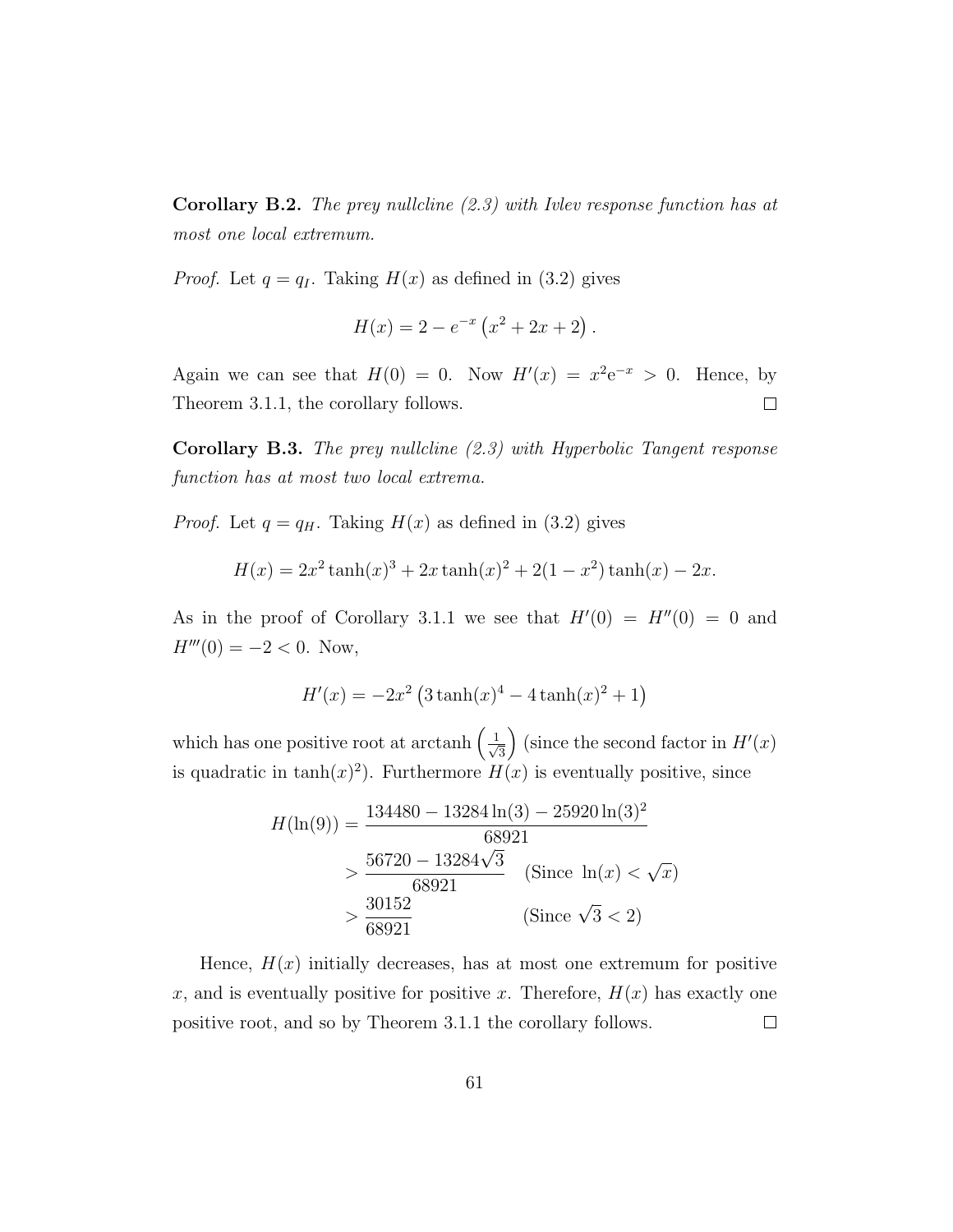## Appendix C

# Counting Prey Nullcline Inflection Points

This appendix contains proofs for the number of inflection points that the prey nullcline has when parameterised by Ivlev and Hyperbolic Tangent response functions. Proofs for when the prey nullcline is parameterised by Monod and Arctan response functions were given in Section 3.2.

The definition of  $\eta(x)$  is repeated here for convenience.

$$
\eta(x) \triangleq x(q(x) - xq'(x))q'''(x) + \frac{3}{2}q''(x)(2(q(x) - xq'(x)) + x^2q''(x)).
$$

#### Theorem C.1.

i.  $F(x)$  parameterised by  $q(x) = q_I(x)$  has at most one inflection point

iii.  $F(x)$  parameterised by  $q(x) = q_H(x)$  has at most one inflection point

*Proof. i.*  $\eta(x) = \frac{1}{2}e^{-x}p(x)$  where  $p(x) \triangleq (x^2 + 4x + 6)e^{-x} + 2x - 6$ . Since  $e^{-x} > 0$ ,  $\eta(x) = 0$  if, and only if,  $p(x) = 0$ . It is straightforward to check that  $p(0) = p'(0) = 0$ . Furthermore,  $p''(x) = x^2 e^{-x} > 0$ , hence,  $p(x) > 0$  for all  $x > 0$ . So, by Lemma 3.2.1, the theorem follows.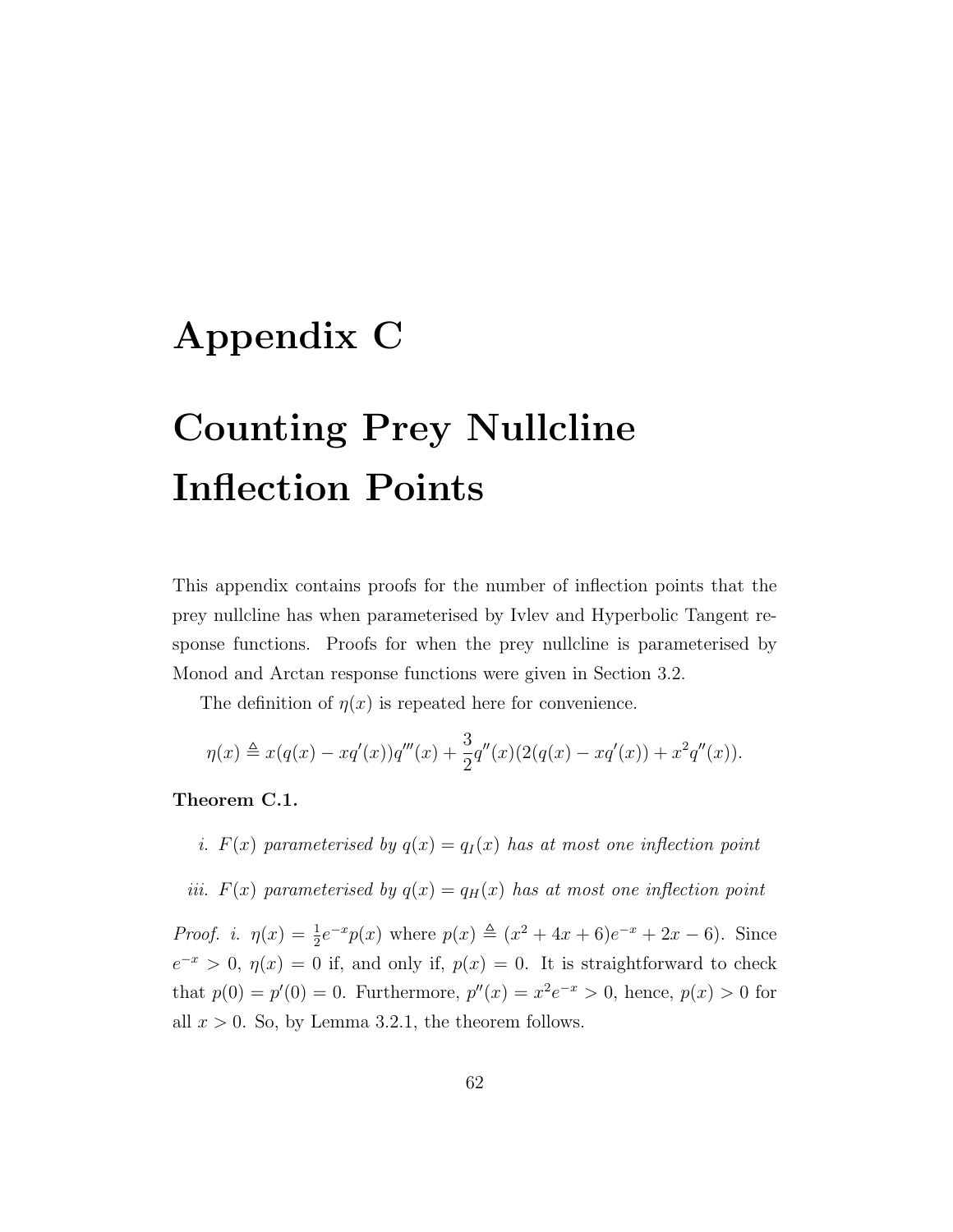*iii.* In the case of  $q(x) = q_H(x)$ ,

$$
\eta(x) = \frac{2p(x)(\tanh(x) + 1)(1 - \tanh(x))}{e^{4x} + 2e^{2x} + 1}
$$

where  $p(x) \triangleq 2xe^{4x} - 3e^{4x} + 4x^2e^{2x} + 6e^{2x} - 2x - 3$ . Hence,  $q(x) = 0$  if, and only if,  $p(x) = 0$ . Now  $p(0) = p'(0) = 0$  and  $p''(x) = 16e^{2x}(x^2+2x+2+2e^{2x}(x-1))$ . So  $p''(x)$  is positive if, and only if, that second factor

$$
h(x) \triangleq x^2 + 2x + 2 + 2e^{2x}(x - 1)
$$

is positive. Similarly, we see that  $h(0) = h'(0) = 0$ . Hence,  $\eta(x) > 0$  if, and only if,  $h''(x) > 0$ . Furthermore,  $h''(x) = 8xe^{2x} + 2$  which is evidently positive for all  $x > 0$ . Hence, by Lemma 3.2.1, the theorem follows.  $\Box$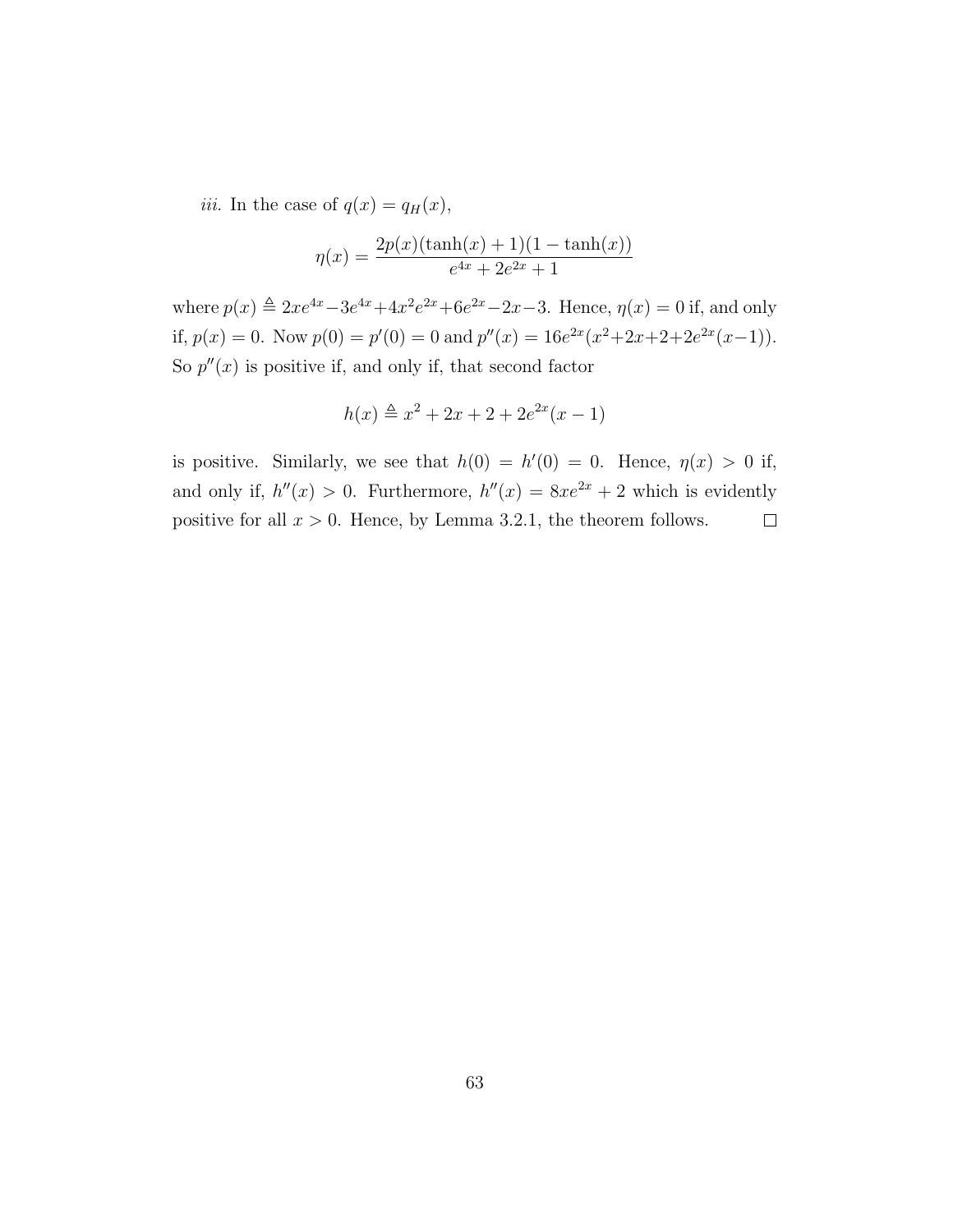## Appendix D

## Deriving the Vague Attractor Condition

In this appendix we derive the "vague attractor condition"  $\Omega$ . In particular, if  $\omega$  < 0, then the Hopf bifurcation is supercritical and if  $\omega > 0$ , then the Hopf bifurcation is subcritical. This lengthy calculation follows the formula of [10] and results in a vague attractor condition identical to that derived in [13] for a similar predator-prey model.

**Lemma D.1.** Let A be a matrix with complex eigenvalues  $\alpha \pm i\beta$  with corresponding eigenvectors  $P_{\Re} \pm i P_{\Im}$ . Then  $P = [P_{\Re} | P_{\Im}]$  is an invertible matrix with

$$
P^{-1}AP = \left[ \begin{array}{cc} \alpha & \beta \\ -\beta & \alpha \end{array} \right]
$$

Proof. Assume A and P are defined as in the lemma statement. Then

$$
I = P^{-1}P = [P^{-1}P_{\Re} \mid P^{-1}P_{\Im}].
$$

Hence,  $P^{-1}P_{\Re} = [1, 0]^T$  and  $P^{-1}P_{\Im} = [0, 1]^T$ . Furthermore,  $A(P_{\Re} + iP_{\Im}) =$  $(\alpha + i\beta)(P_{\Re} + iP_{\Im}),$  hence, by collecting real and imaginary parts of either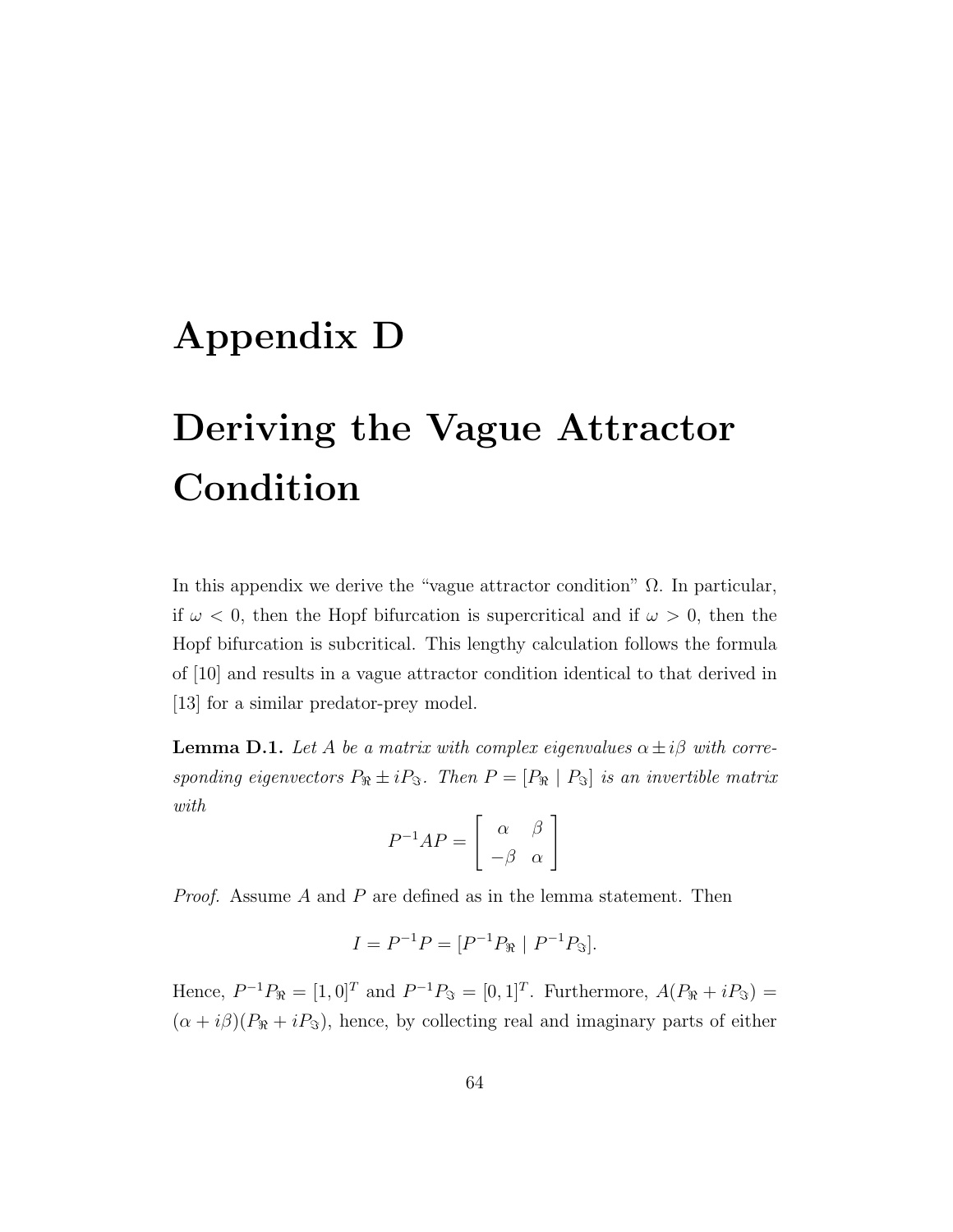side:  $AP_{\Re} = \alpha P_{\Re} - \beta P_{\Im}$  and  $AP_{\Im} = \beta P_{\Re} + \alpha P_{\Im}$ . Hence,  $P^{-1}AP = [P^{-1}AP_{\Re} \mid P^{-1}AP_{\Im}]$  $= [P^{-1}(\alpha P_{\Re} - \beta P_{\Im}) | P^{-1}(\beta P_{\Re} + \alpha P_{\Im})]$ =  $\lceil$ α  $\lceil 1 \rceil$ 0 1  $-\beta$  $\begin{bmatrix} 0 \end{bmatrix}$ 1  $\Bigg] \ \ \Bigg|$ β  $\lceil 1 \rceil$ 0 1  $+$   $\alpha$  $\begin{bmatrix} 0 \end{bmatrix}$ 1 11 =  $\left[\begin{array}{cc} \alpha & \beta \\ -\beta & \alpha \end{array}\right]$ 

Let  $S^0$  be in a neighbourhood of  $\hat{S}^0$ , then  $F'(x^*)$  is sufficiently smaller in magnitude than the positive quantity  $4aF(x^*)q'(x^*)/(D+x^*)$ . By equation (2.6), the eigenvalues of the Jacobian Matrix  $J_I$  corresponding to the coexistence equilibrium  $E_I$  for  $S^0$  in such a neighbourhood are

 $\Box$ 

$$
\lambda_{I_{+,-}} = \frac{D + x^*}{2} \left( F'(x^*) \pm i \sqrt{\frac{4 a F(x^*) q'(x^*)}{D + x^*} - F'(x^*)^2} \right)
$$

with corresponding eigenvectors

$$
V_{I_{+,-}} = \left[ \begin{array}{c} D + x^* \\ \lambda_{I_{-,+}} \end{array} \right].
$$

Hence, by Lemma D.1, the similarity transform  $P$  can be constructed by taking real and imaginary parts of the eigenvector corresponding to  $\lambda_{I_+}$ . This allows us to linearise System (2.4) so that the linear part is in real Jordan canonical form:

$$
\begin{bmatrix} \dot{x} \\ \dot{y} \end{bmatrix} = J_I \begin{bmatrix} x \\ y \end{bmatrix} + N_L
$$

$$
= P \begin{bmatrix} \alpha & \beta \\ -\beta & \alpha \end{bmatrix} P^{-1} \begin{bmatrix} x \\ y \end{bmatrix} + N_L
$$

$$
P^{-1} \begin{bmatrix} \dot{x} \\ \dot{y} \end{bmatrix} = \begin{bmatrix} \alpha & \beta \\ -\beta & \alpha \end{bmatrix} P^{-1} \begin{bmatrix} x \\ y \end{bmatrix} + P^{-1} N_L
$$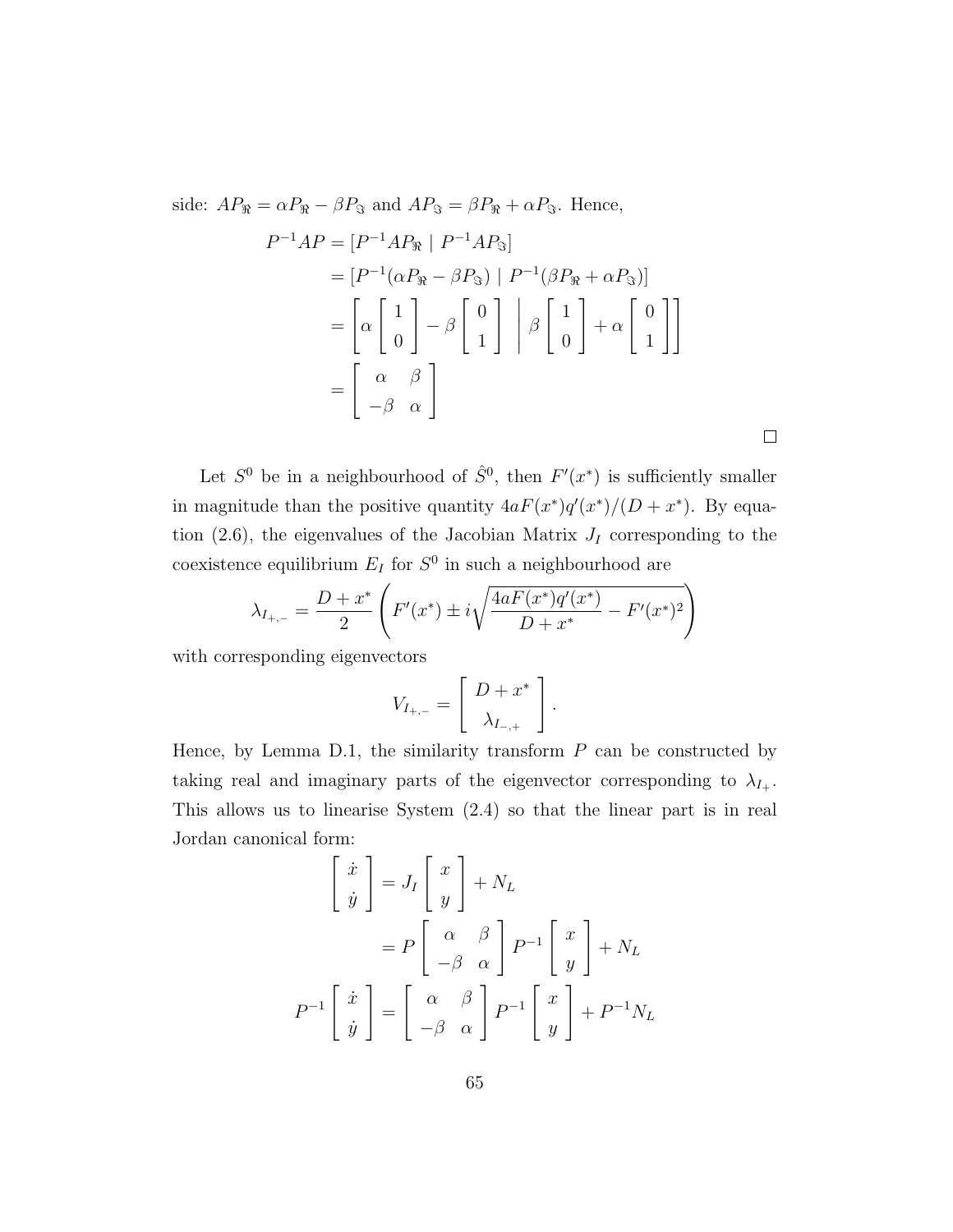where

$$
\alpha = \frac{F'(x^*)(D+x^*)}{2}, \quad \beta = \frac{D+x^*}{2}\sqrt{\frac{4a F(x^*) q'(x^*)}{D+x^*} - F'(x^*)^2},
$$

(the real and imaginary parts of  $\lambda_{I_+}$ ),  $N_L$  is the collection of non-linear (super-linear) terms, and the transition matrix

$$
P = \left[ \begin{array}{c|c} D + x^* & 0 \\ \alpha & -\beta \end{array} \right].
$$

Under the change of variables  $[u \mid v]^T = P^{-1}[x \mid y]^T$  the linearisation of System (2.4) becomes

$$
\begin{bmatrix} \dot{u} \\ \dot{v} \end{bmatrix} = \begin{bmatrix} \alpha & \beta \\ -\beta & \alpha \end{bmatrix} \begin{bmatrix} u \\ v \end{bmatrix}.
$$

Under the same change of variables the vector field from System (2.4) becomes

$$
\begin{aligned}\n\dot{x}\big|_{[x|y]^T = P[u|v]^T} &= \left(F(u\left(D + x^*\right)) - \alpha u + \beta v\right) \\
&\quad (a\,q(u\left(D + x^*\right)) + \left(D + x^*\right)u) \triangleq f(u,v) \\
\dot{y}\big|_{[x|y]^T = P[u|v]^T} &= \left(\alpha u - \beta v\right)\left(a\,q(u\left(D + x^*\right)) - D\right) \triangleq g(u,v)\n\end{aligned}
$$

Therefore, by [10] Formula 4.2 the vague attractor condition can be computed as

$$
W''' \triangleq \frac{3\pi}{4|\beta|} \left( \partial_{uuu}^3 f + \partial_{uvv}^3 f + \partial_{uuv}^3 g + \partial_{vvv}^3 g \right)
$$
  
+ 
$$
\frac{3\pi}{4|\beta|^2} \left( -\partial_{uv}^2 f \left( \partial_{uu}^2 f + \partial_{vv}^2 f \right) + \partial_{uv}^2 g \left( \partial_{uu}^2 g + \partial_{vv}^2 g \right) \right)
$$
  
+ 
$$
\frac{3\pi}{4|\beta|^2} \left( \partial_{uu}^2 f \partial_{uu}^2 g - \partial_{vv}^2 f \partial_{vv}^2 g \right).
$$

evaluated at  $[u|v]^T = P^{-1}[x^*|F(x^*)].$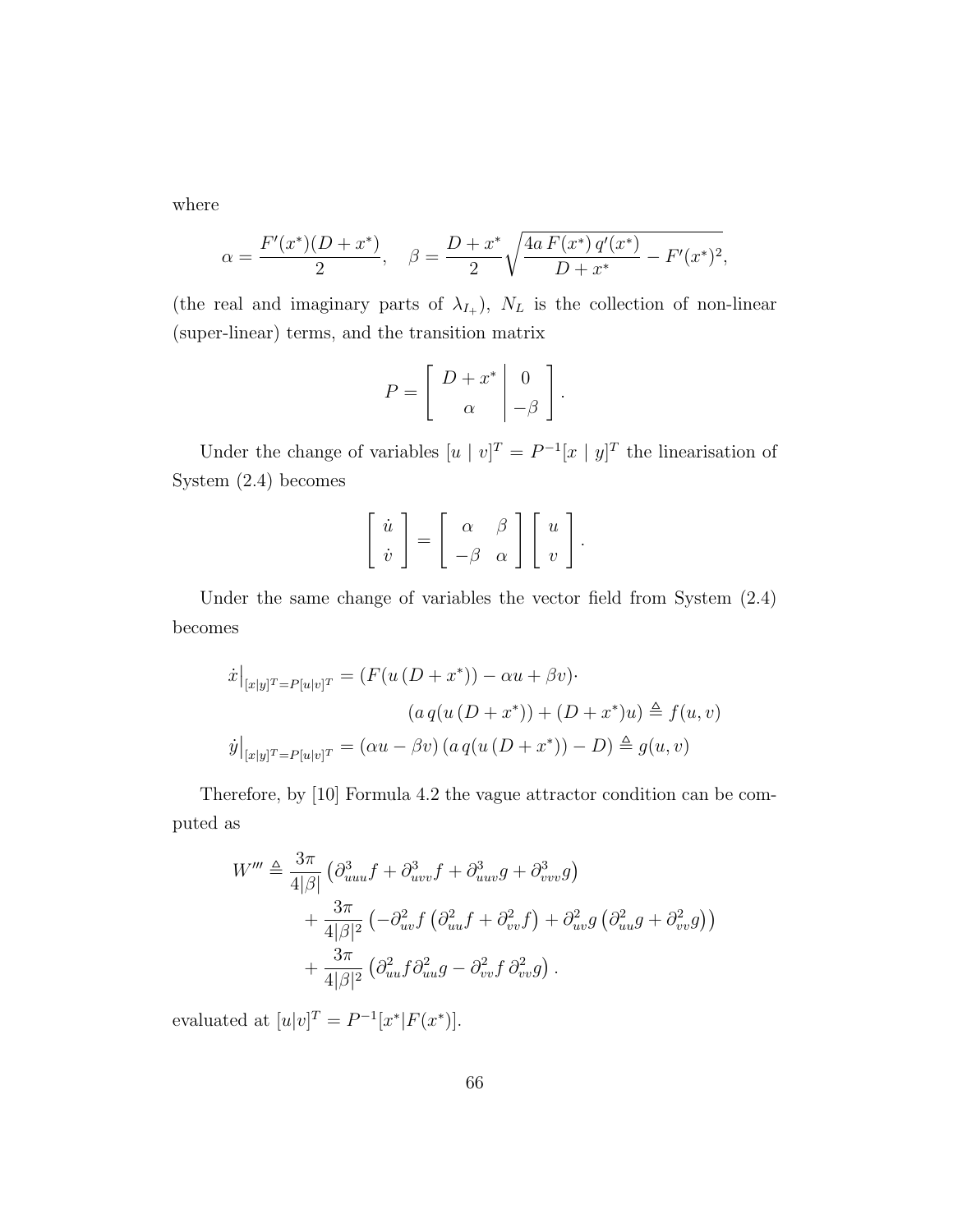This calculation yields  $W''' = \frac{3\pi}{418}$  $4|\beta|$  $x^*+D$  $\frac{x^*+D}{aF(x^*)q'(x^*)}\Omega$  where

$$
\Omega \triangleq (x^* + D)F'''(x^*) - (x^* + D)F''(x^*)\frac{q''(x^*)}{q'(x^*)} + 2(aq'(x^*) + 1)F''(x^*)
$$

which agrees with (up to a change in notation) the quantity derived in Wolkowicz [13] under a similar system to System (2.4).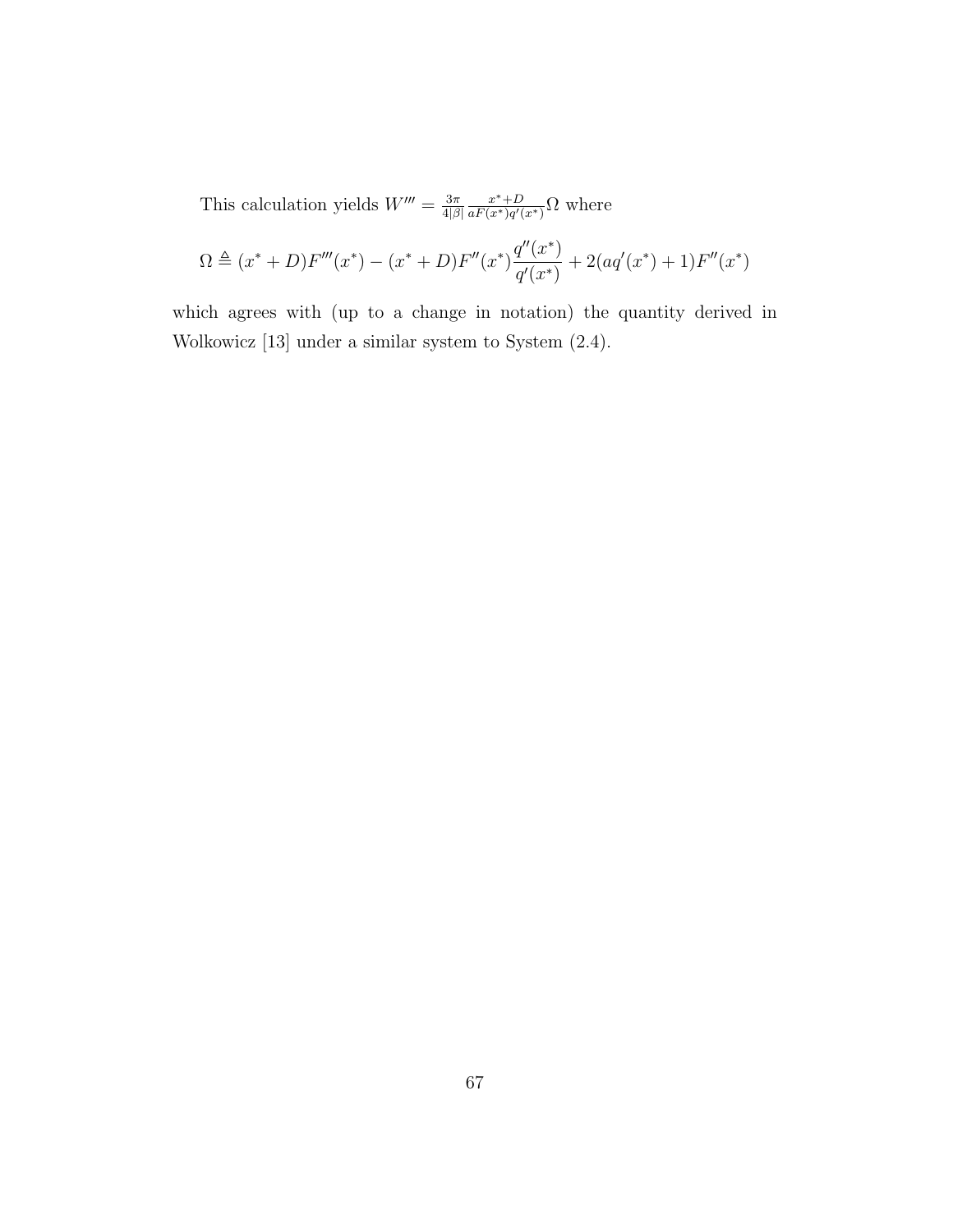## Bibliography

- [1] Maple 2015. Maplesoft, a division of Waterloo Maple Inc. Waterloo, Ontario.
- [2] Bard Ermentrout. Simulating, analyzing, and animating dynamical systems: a guide to XPPAUT for researchers and students. SIAM, 2002.
- [3] Gregor F Fussmann and Bernd Blasius. Community response to enrichment is highly sensitive to model structure. *Biology Letters*,  $1(1):9-12$ , 2005.
- [4] Jack K. Hale. *Ordinary Differential Equations*. Wiley-Interscience, 1969.
- [5] Gary W. Harrison. Global stability of predator-prey interactions. Journal of Mathematical Biology, 8(2):159–171, Sep 1979.
- [6] Madeleine Hill. A predator-prey model in the chemostat with Holling type II dynamics. Masters Project, McMaster University, 2016.
- [7] Crawford S Holling. The components of predation as revealed by a study of small-mammal predation of the european pine sawfly. The Canadian Entomologist, 91(5):293–320, 1959.
- [8] J LaSalle. Some extensions of Liapunov's second method. IRE Transactions on circuit theory,  $7(4):520-527$ , 1960.